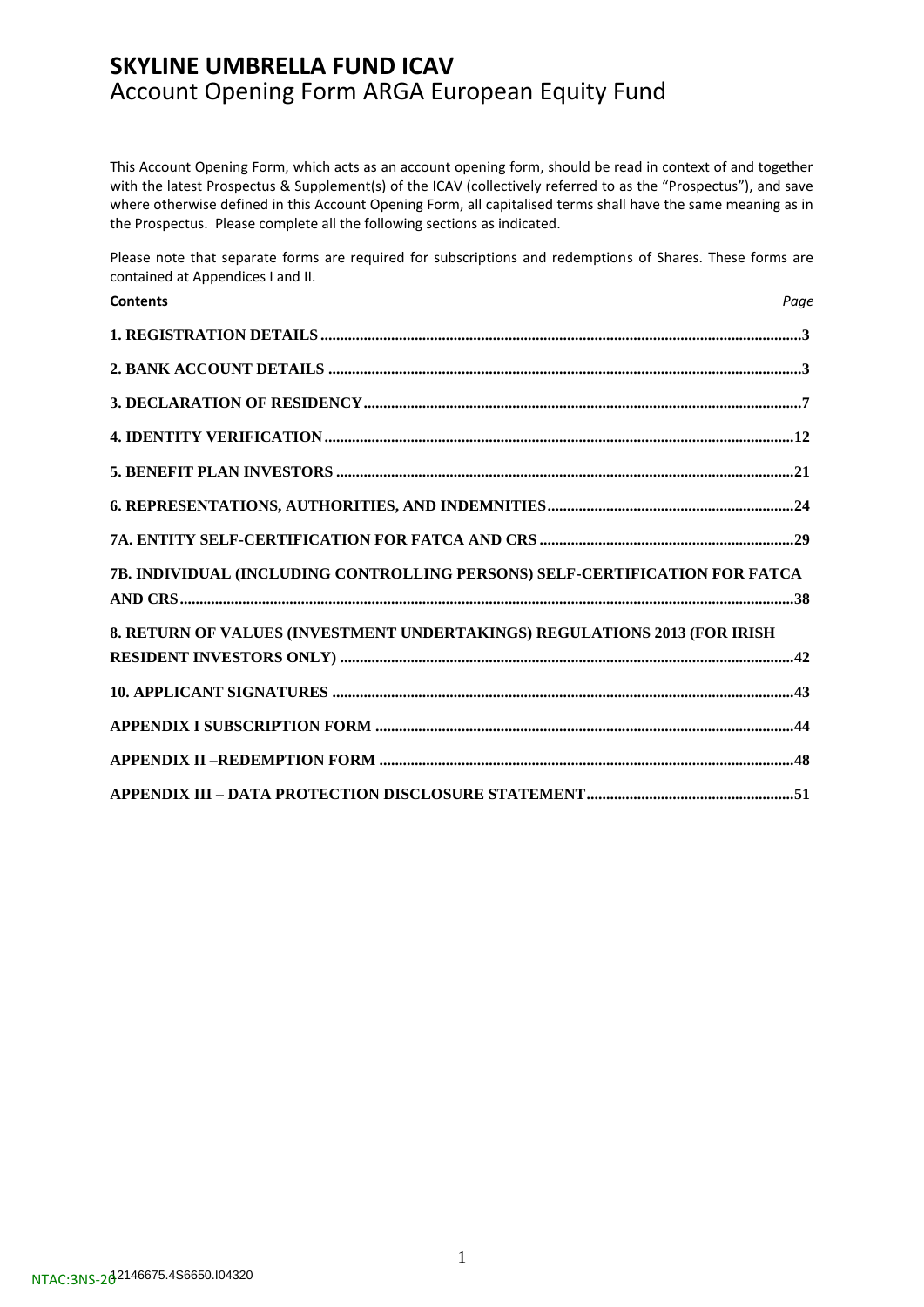**IMPORTANT:** You will need to contact the Distributor or the Administrator before completing this form if you are an Irish resident who is tax-exempt. You will need to request the specific declaration form.

This Account Opening Form constitutes your agreement to subscribe for Shares in the ARGA European Equity Fund (the "Sub-Fund"). Once fully completed and signed, this Account Opening Form and full identity verification documentation should be sent to the following address and/or facsimile number, and **if sent by facsimile the original Account Opening Form and supporting documentation must follow by post**.

Once the signed Account Opening Form and complete identity verification documentation is received and verified, the Administrator will send you an account number that is unique to you, this account number should then be included on the subscription form (see Appendix I for dealing information). The account number must be specified on all subscription forms in order for the deal to be executed. Subscription (dealing) instructions and associated proceeds must not be forwarded until the account number is issued to you by the Administrator. Please note this may take up to 4 Business Days.

**Any deal instructions will be rejected until the Account Opening Form and supporting identity verification documentation has been processed and verified by the Administrator.**

**The Subscription Form must be received by the Administrator by 3:00pm (Irish time) on the Business Day immediately preceding the relevant Dealing Day.**

**Skyline Umbrella Fund ICAV Attention: Davy TA Queries Team C/o: Northern Trust International Fund Administration Services (Ireland) Limited 2nd Floor, Block A City East Plaza Towlerton, Ballysimon Limerick V94 X2N9 Ireland T** +353 (0)1 434 5124 **F** +353 (0)1 434 5285 **E** [davy\\_ta\\_queries@ntrs.com](mailto:davy_ta_queries@ntrs.com)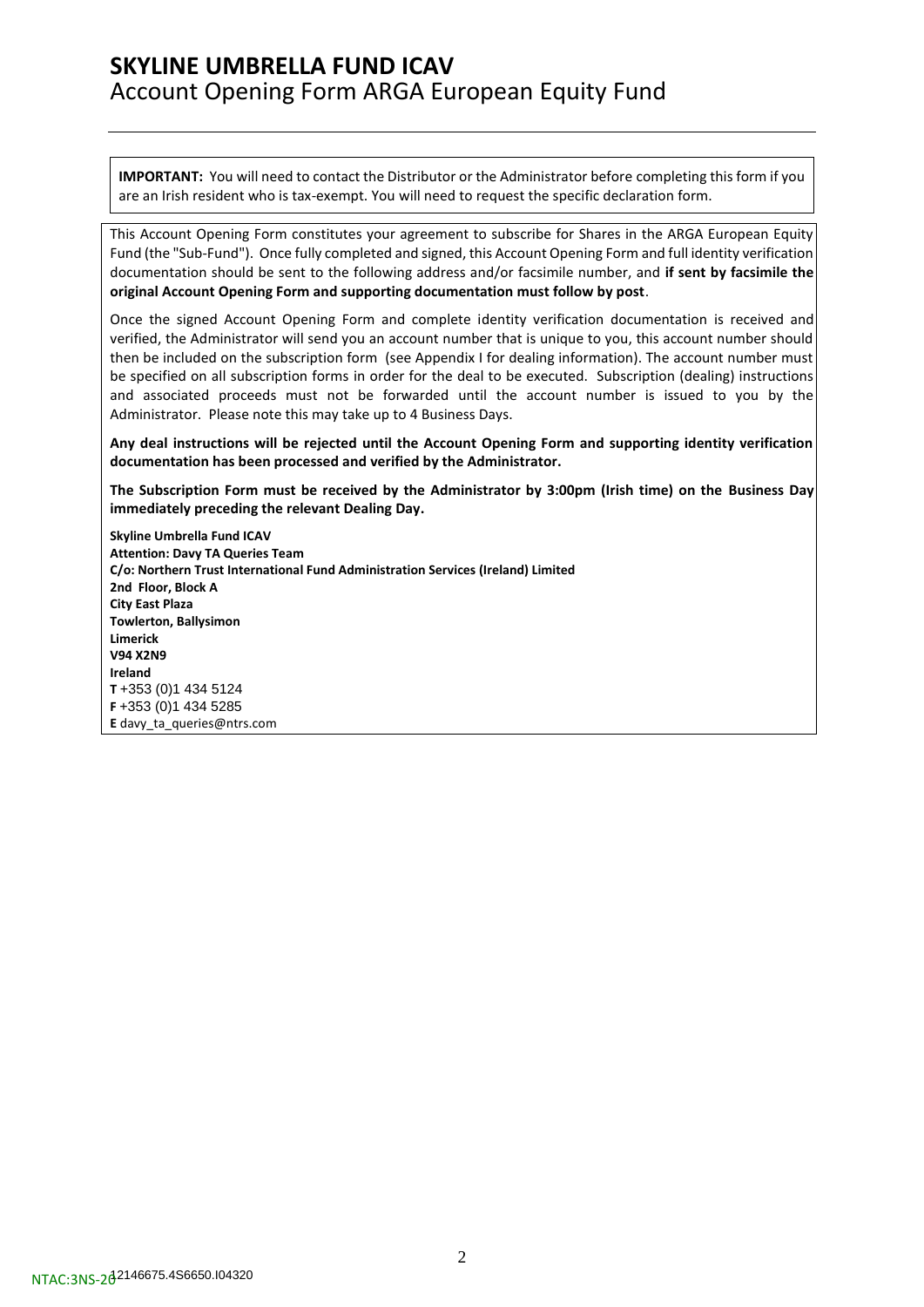E-mail Address: E-mail Address:

<span id="page-2-0"></span>

| 1. Registration Details          |                                | Please complete in full |
|----------------------------------|--------------------------------|-------------------------|
| <b>Full Name of Applicant:</b>   |                                |                         |
| <b>Registered Office Address</b> | Mailing Address (if different) |                         |
|                                  |                                |                         |
|                                  |                                |                         |
|                                  |                                |                         |
| Telephone Number:                | Telephone Number:              |                         |
| <b>Contact Name:</b>             | <b>Contact Name:</b>           |                         |
|                                  |                                |                         |

### **Details of Authorised Contactee/Agent\***

By ticking the box opposite and signing this Account Opening Form, I hereby authorise the Administrator to transfer to the authorised contactee/agent copies of contract notes, statements, investor reports and other documentation that may contain my personal details and/or information in relation to my investment in the Sub-Fund.  $\Box$ 

\*If you do not wish to appoint an authorised contactee/agent, please leave this section blank.

| <b>Full Name:</b>                                |                                |  |
|--------------------------------------------------|--------------------------------|--|
| Relationship with the<br>Applicant: (e.g. agent) |                                |  |
| <b>Registered Office Address</b>                 | Mailing Address (if different) |  |
|                                                  |                                |  |
|                                                  |                                |  |
| Telephone Number:                                | Telephone Number:              |  |
| <b>Contact Name:</b>                             | <b>Contact Name:</b>           |  |
| E-mail Address:                                  | E-mail Address:                |  |

<span id="page-2-1"></span>**2. Bank Account Details** *Please complete in full*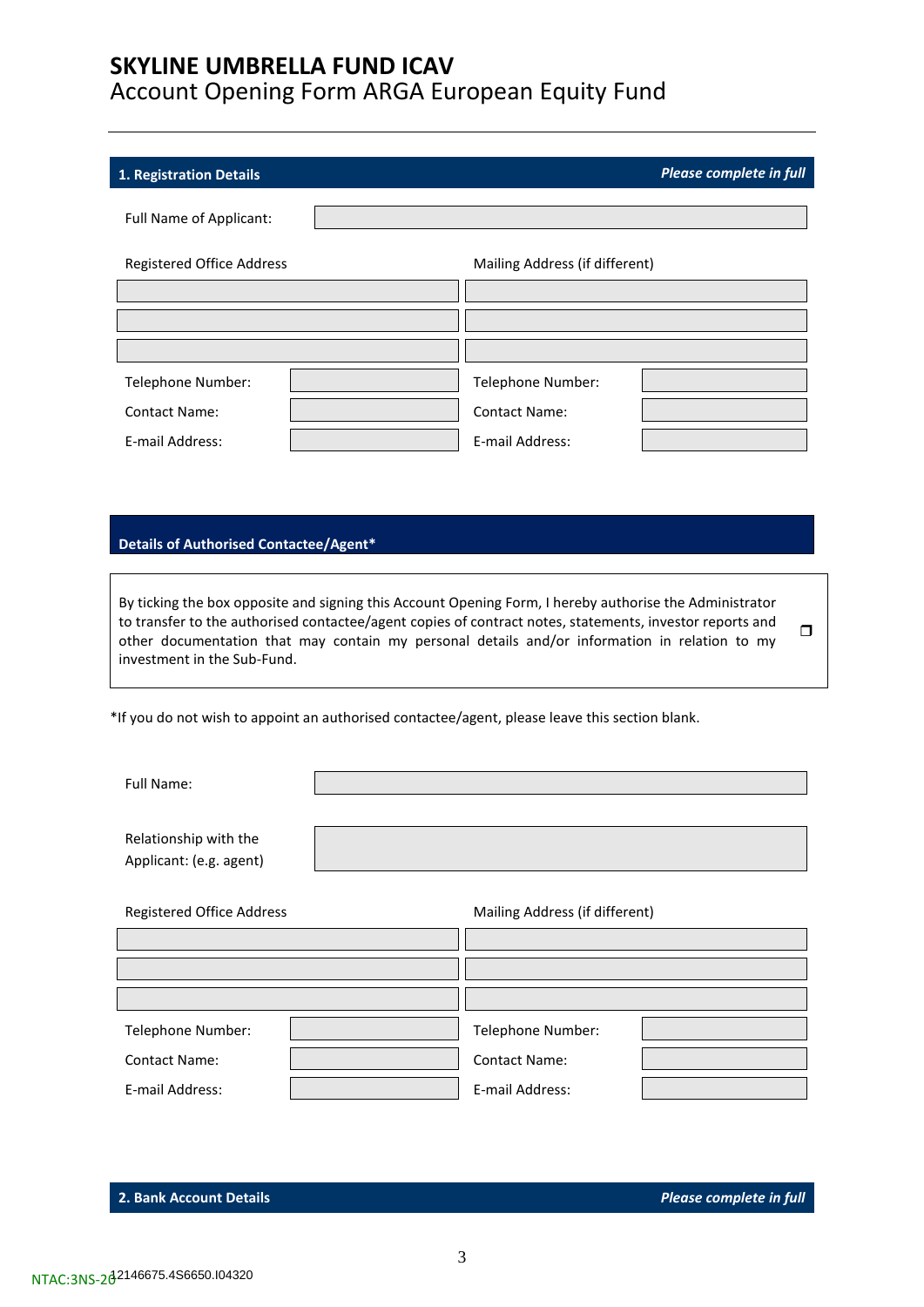#### **Applicant's Banking Information**

Important information regarding bank accounts for subscriptions and redemptions

Third party payments are not permitted for redemptions. Please confirm the details of the bank accounts from which and to which payments will be made below.

A copy of a recent bank statement (no more than 6 months old) or a banker's reference, must accompany the application to evidence the bank account details provided for subscriptions and redemption payments are for a bank account in the registered account name. Accounts in the name of regulated entities are exempt from this requirement

To meet our anti-money laundering and counter terrorist financing obligations under the current legislation, all joint bank account holders will be required to complete identity and verification requirements, even where those joint bank account holders will not be registered holders of shares or units in the fund.

Failure to provide all the anti-money laundering identity and verification requirements, bank account information and documentation requested as part of this application will result in a failure in setting up the account and subscribing to the fund.

THIS SECTION MUST BE COMPLETED BY ALL INVESTORS OTHER THAN EQUIVALENTLY REGULATED ENTITIES OPENING AN ACCOUNT IN THEIR OWN NAME OR THE NAME OF THEIR NOMINEE COMPANY, EITHER FOR THEIR OWN BENEFIT OR THE BENEFIT OF ONE OR MORE THIRD PARTIES

A request to change bank account details MUST BE MADE IN WRITING TO THE ADMINSTRATOR AND MUST BE ACCOMPANIED BY a bank statement or banker's reference to evidence the new bank account details provided are for a bank account registered account name.

#### **BENEFICIARY BANK INFORMATION**

| Name of Bank     |                 |
|------------------|-----------------|
| A/c Name         |                 |
| Address of Bank  |                 |
| A/c Number       |                 |
| Sort Code        |                 |
| IBAN:            |                 |
| Swift Code / ABA | Reference Code: |

#### **CORRESPONDENT BANK INFORMATION**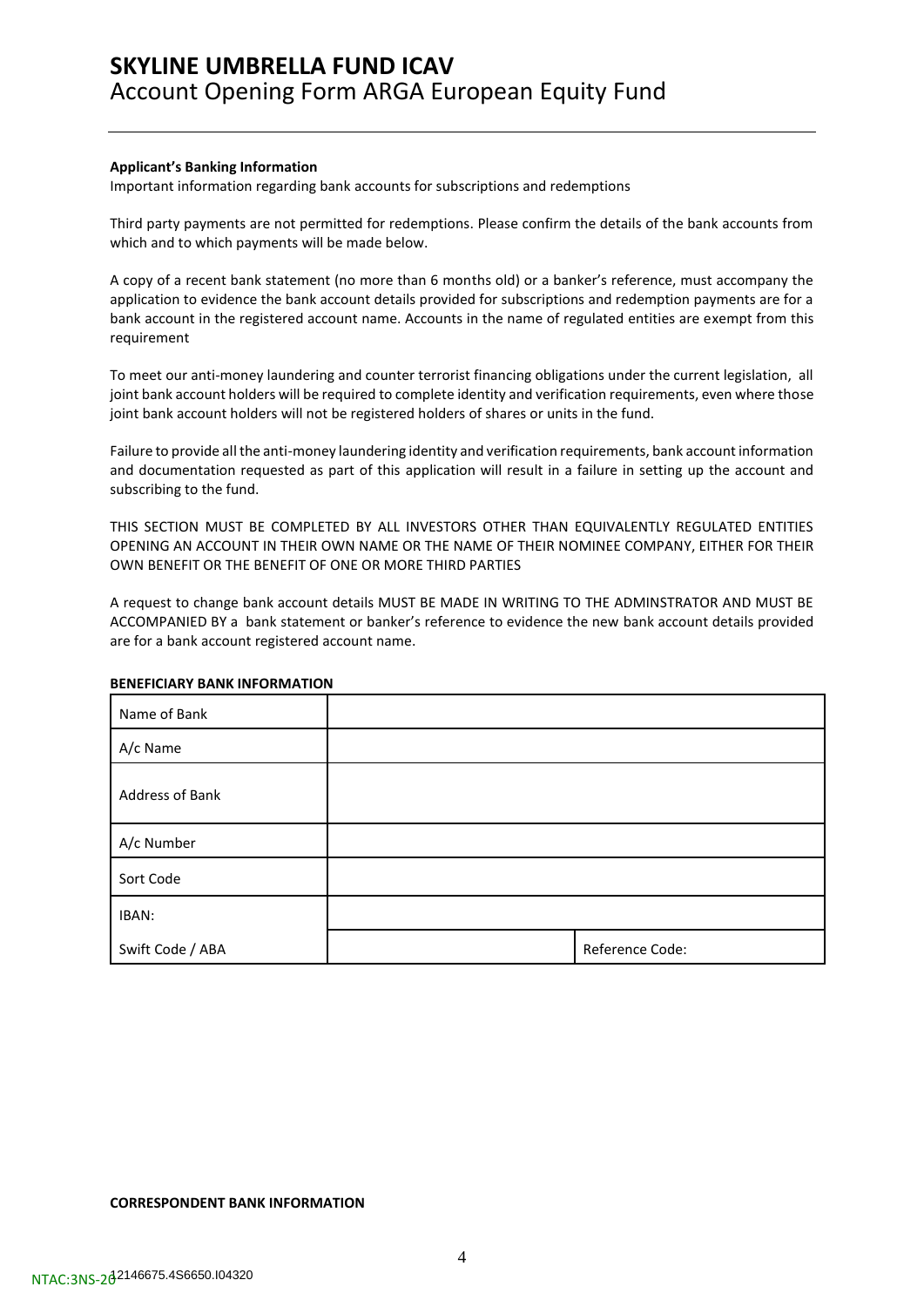**Note:** Required if Payment CCY differs to bank account residency or if your bank account does not support Multi currency payments

| Correspondent Bank Name                            |  |
|----------------------------------------------------|--|
| Correspondent BIC/SWIFT<br>Code/Sort Code/ABA Code |  |
| Correspondent A/c Name                             |  |
| Correspondent<br>Account<br>Number / IBAN          |  |
| <b>Correspondent Bank Address</b>                  |  |

#### **Distribution/Dividend Requirement**

Please indicate below opposite the relevant share class whether you would like you like your distributions/dividends paid by telegraphic transfer to the account specified below or re-invested.

| <b>Share Class Name</b> |     | Paid into<br>mv | Reinvested    |
|-------------------------|-----|-----------------|---------------|
|                         |     | account         | into the Fund |
|                         |     | (please tick)   | (please tick) |
| Class I GBP£ Shares     | GBP |                 |               |

**Please note that if no option is indicated, distribution and dividend payments will be reinvested**.

Distributions/ dividends paid by telegraphic transfer will be paid to the account details as completed below.

**Please complete the Bank Account Details for the account that you wish any redemption payment and any distribution proceeds to be paid:**

#### **Bank account details for any redemption payments and distribution proceeds**

| Name of Bank          |  |
|-----------------------|--|
| <b>SWIFT Code</b>     |  |
| <b>Account Number</b> |  |
| <b>Account Name</b>   |  |
| Sort Code & IBAN      |  |

#### **Note: No third party payments will be undertaken**

### **Note: A request to change bank account details must be made in writing to the administrator, requiring an original signed instruction, and must be accompanied by a bank statement or banker's reference**

Please contact the Administrator if payment details are required in any other currency. Any bank charges in respect of telegraphic transfers or otherwise will be deducted from the amount or value of subscriptions and the net amount invested in Shares. Requests for redemption or distribution payments to be made by telegraphic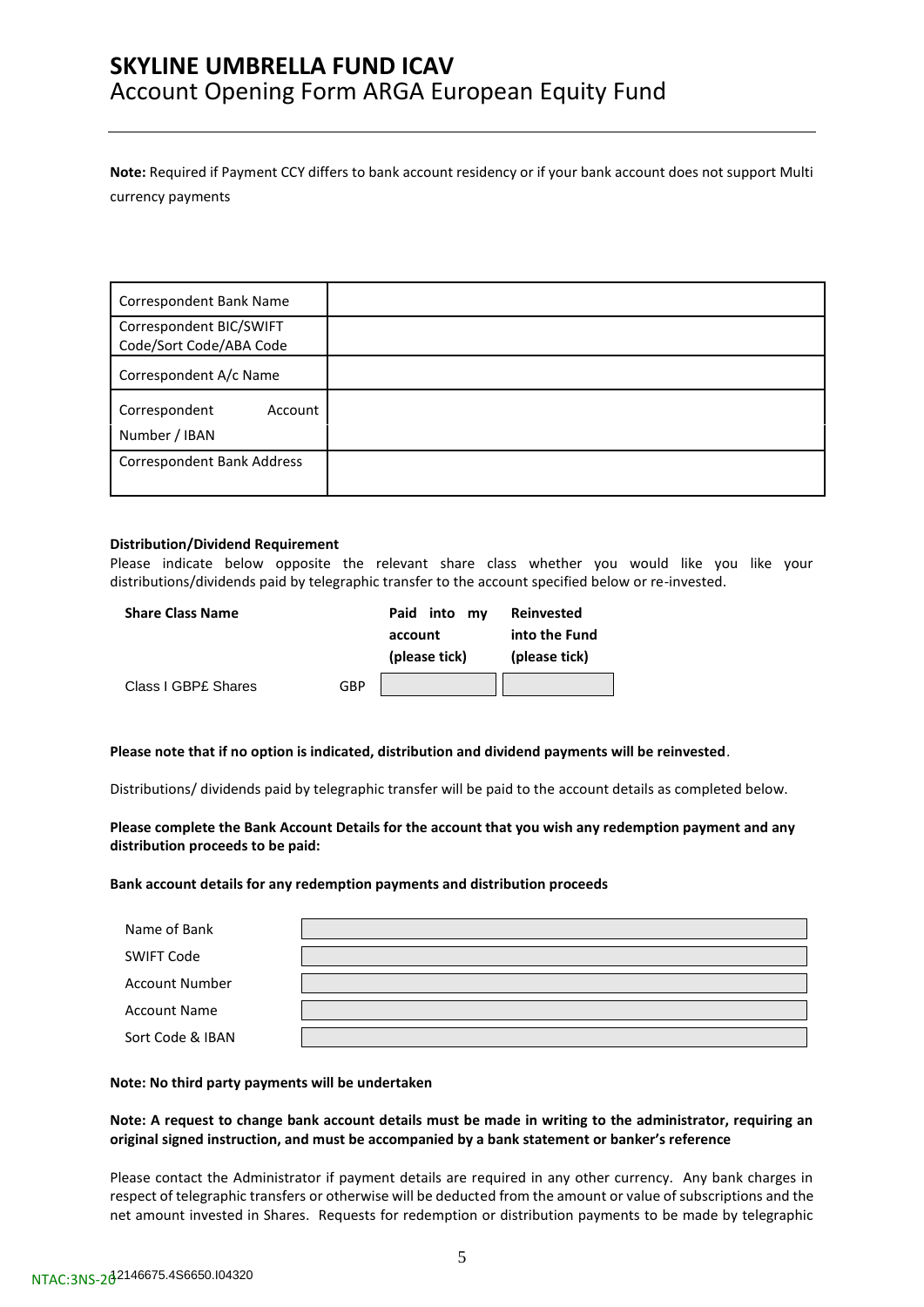transfer will be subject to bank charges. The Base Currency of the Sub-Fund and the designated currency of any Shares will be set out in the Prospectus and is also noted above. Applications for Shares shall be accepted in the Base Currency of the relevant Sub-Fund or the designated currency of the relevant Share Class. At the discretion of the ICAV or the Manager, applications may be accepted in currencies other than the Base Currency. No redemption payment may be made until the original Account Opening Form has been received by the Administrator and the Administrator is satisfied that all necessary anti-money laundering documentation and checks have been received and completed in full.

By **ticking the box** opposite, I hereby consent to the provision of contract notes, statements and other reports, by secured or encrypted electronic transmission, which may be issued from time to time by the Administrator in respect of my holdings in the ICAV.  $\square$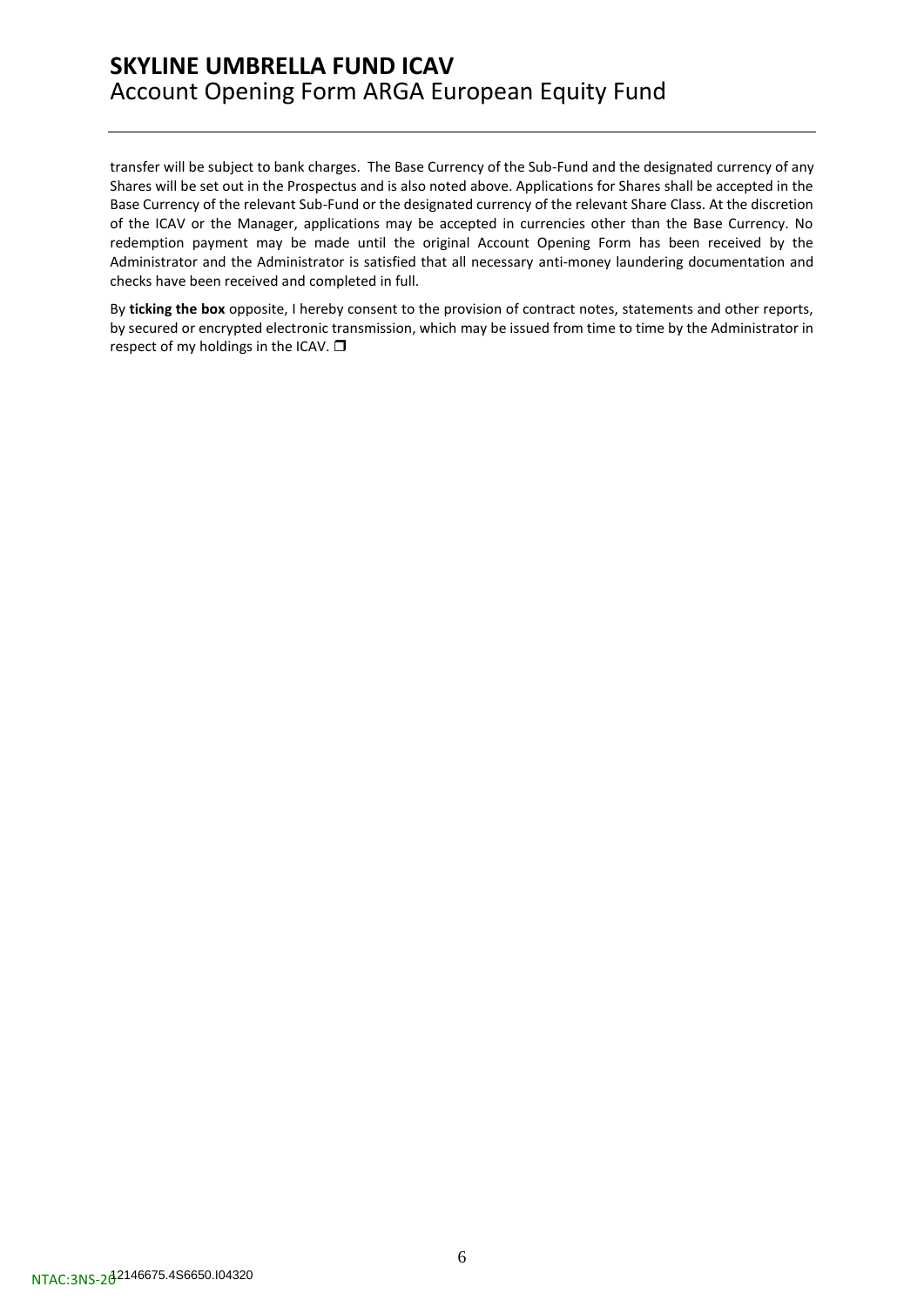### <span id="page-6-0"></span>**3. Declaration of Residency**

## **Investment Undertaking Tax - Declaration of Residence**

### **Declaration of Residence inside or outside Ireland (OWN BEHALF ONLY)**

Please tick (i), (ii) or (iii) as appropriate

### **(i) Irish residents**

I am/we are an Irish resident who will cause the Fund to have an obligation to deduct and pay tax to the Irish Revenue Commissioners. *Irish resident companies entitled to the lower rate of Investment Undertaking Tax are required to provide a statement on its letterhead confirming that the company is within the charge of corporation tax.*

**OR**

## **(ii) Exempt Irish residents**

I am/we are an Irish resident who will not cause the Fund to have an obligation to deduct and pay tax to the Irish Revenue Commissioners. *If this box is ticked, please also complete the declaration of exempt Irish residents below.*

**OR**

## **(iii) Non-Irish residents**

I am/we are not currently resident or ordinarily resident who will not cause the Fund to have an obligation to deduct and pay tax to the Irish Revenue Commissioners. *If this box is ticked, please also complete the declaration of residence outside Ireland below.*

## **Declaration of Residence for the beneficial owner inside or outside Ireland (INTERMEDIARIES ONLY)**

Please tick (i), (ii) or (iii) as appropriate

## **(i) Irish residents**

As an Intermediary, I/we declare that the person who will be beneficially entitled to the units is an Irish resident who will cause the Fund to have an obligation to deduct and pay tax to the Irish Revenue Commissioners. *Irish resident companies entitled to the lower rate of Investment Undertaking Tax are required to provide a statement on its letterhead confirming that the company is within the charge of corporation tax.*

**OR**

## **(ii) Exempt Irish residents**

As an Intermediary, I/we declare that the person who will be beneficially entitled to the shares/units is an Irish resident who will not cause the Fund to have an obligation to deduct and pay tax to the Irish Revenue Commissioners. *If this box is ticked, please also complete the declaration of exempt Irish residents below.*

### **OR**

## **(iii) Non-Irish residents**

As an Intermediary, I/we declare that the person who will be beneficially entitled to the shares/units is not currently resident or ordinarily resident who will not cause the Fund to have an obligation to deduct and pay tax to the Irish Revenue Commissioners. *If this box is ticked, please also complete the declaration of residence outside Ireland below.*

**Authorised signatory: \_\_\_\_\_\_\_\_\_\_\_\_\_\_\_\_\_\_\_\_\_\_\_\_\_\_\_**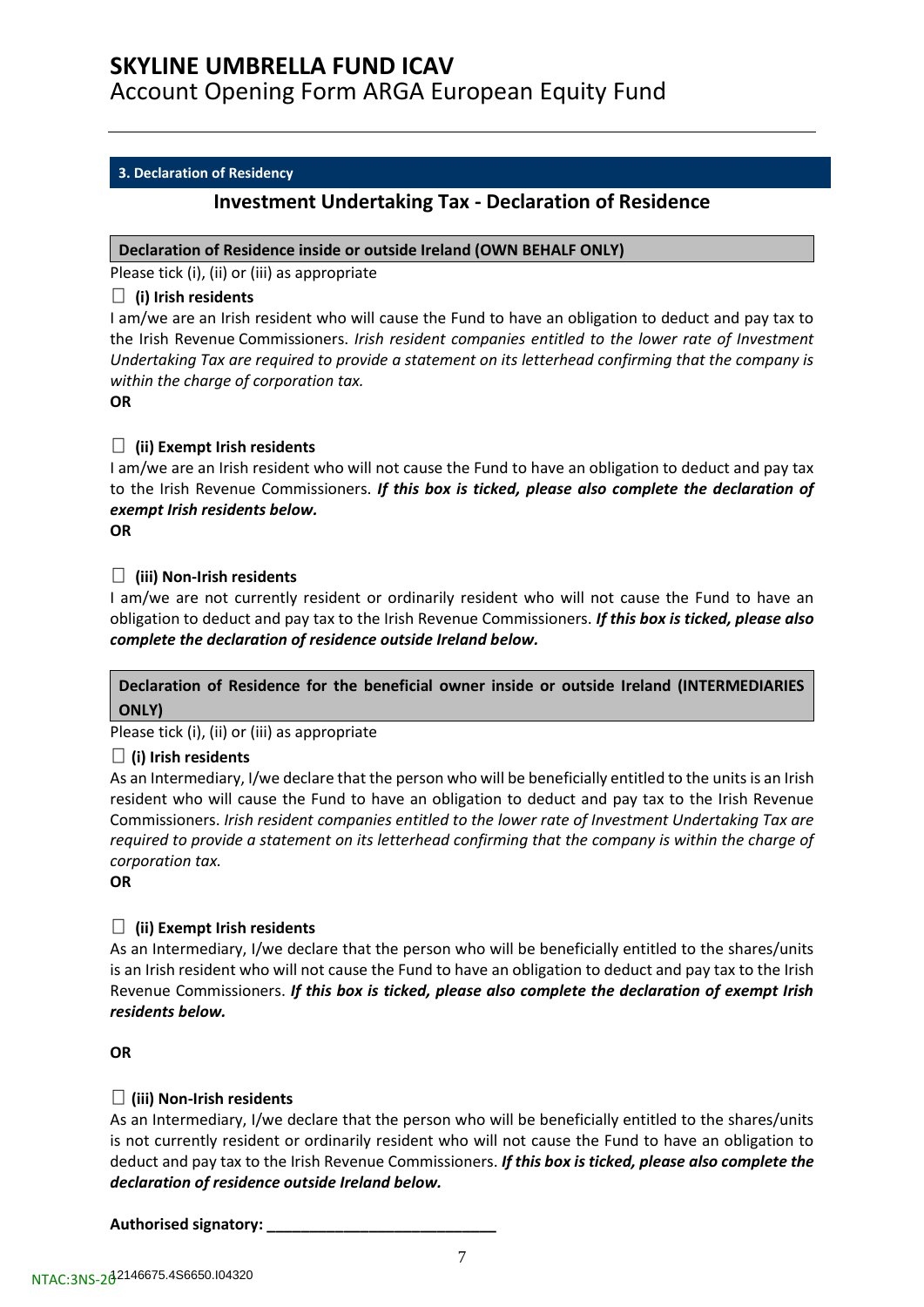**Authorised signatory: \_\_\_\_\_\_\_\_\_\_\_\_\_\_\_\_\_\_\_\_\_\_\_\_\_\_\_**

**Date: \_\_\_\_ / \_\_\_\_ / \_\_\_\_**

**Declaration of exempt Irish resident entities**

## **Declaration referred to in Section 739D(6), Taxes Consolidation**

## **[It is important to note that this declaration, if it is then still correct, shall apply in respect of any subsequent acquisitions of shares/units.]**

- I declare that the information contained in this declaration is true and correct.
- I also declare that I am applying for the shares/units on behalf of the applicant named below who is entitled to the units in respect of which this declaration is made and is a person referred to in Section 739D(6) of the Taxes Consolidation Act, 1997, being a person who is: (*please tick as appropriate)*
- $\Box$  a pension scheme;
- $\Box$  a company carrying on life business within the meaning of section 706 TCA 1997;
- $\square$  an investment undertaking;
- $\square$  an investment limited partnership;
- $\square$  a special investment scheme;
- $\Box$  a unit trust to which section 731(5)(a) TCA 1997 applies;
- $\Box$  a charity being a person referred to in section 739D(6)(f)(i) TCA 1997;
- $\Box$  a qualifying management company;
- $\Box$  entitled to exemption from income tax and capital gains tax by virtue of section 784A(2) TCA,
- 1997\* (see further requirement for Qualifying Fund Manager below);
- $\Box$  a PRSA Administrator;
- $\Box$  a credit union within the meaning of section 2 of the Credit Union Act 1997.

## **Additional requirements where the declaration is completed on behalf of a Charity**

- I also declare that at the time of making this declaration, the units in respect of which this declaration is made are held for charitable purposes only and
	- form part of the assets of a body of persons or trust treated by the Revenue Commissioners as a body or trust established for charitable purposes only, or
	- are, according to the rules or regulations established by statute, charter, decree, deed of trust or will, held for charitable purposes only and are so treated by the Revenue Commissioners.
- I undertake that, in the event that the person referred to in paragraph (7) of Schedule 2B TCA 1997 ceases to be a person referred to in Section 739D(6)(f)(i) TCA, 1997, I will, by written notice, bring this fact to the attention of the investment undertaking accordingly.

## **Additional requirements where the declaration is completed by a qualifying fund manager / PRSA Administrator**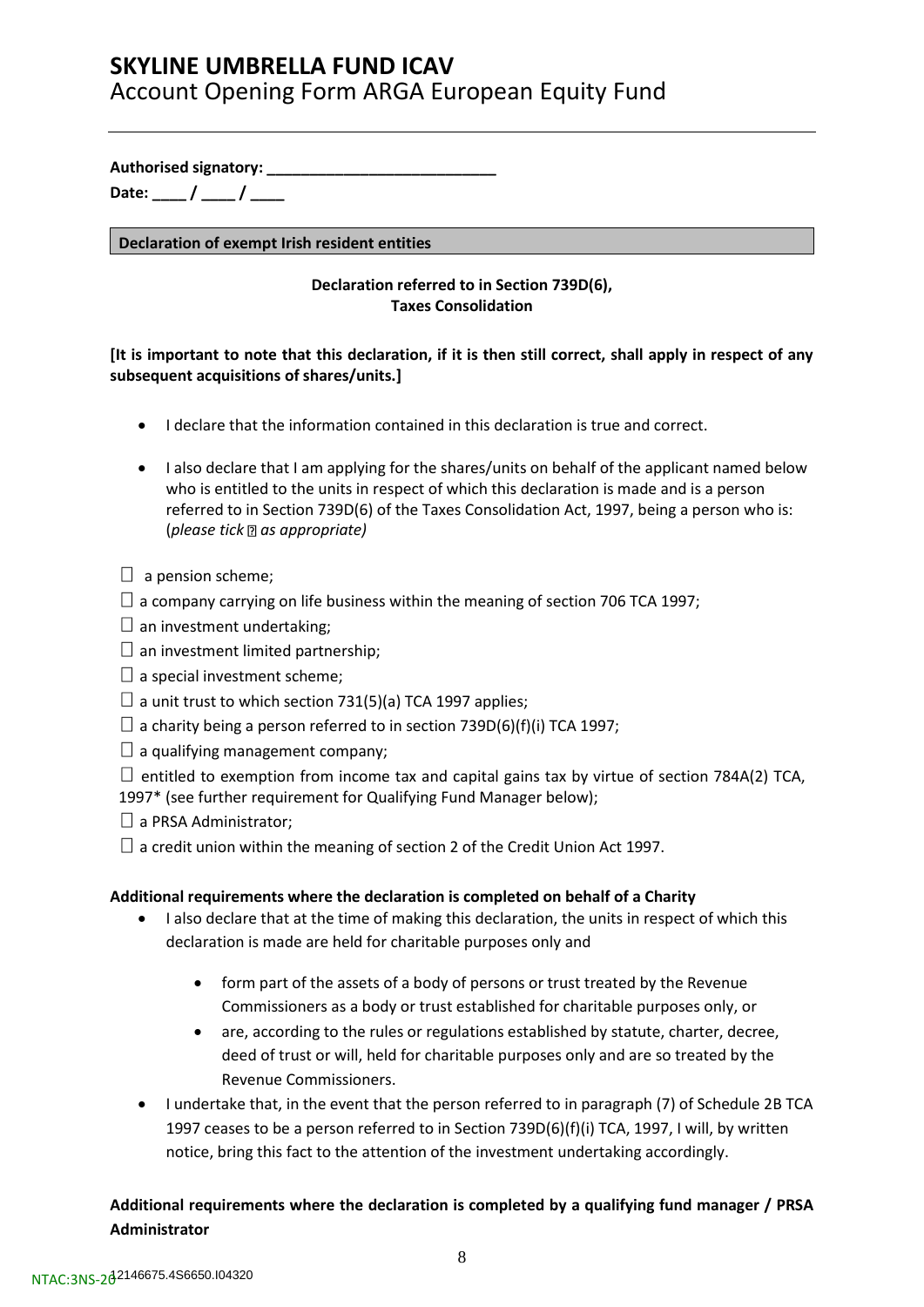- I/we\* also declare that at the time this declaration is made, the units in respect of which this declaration is made
	- o are assets of \*an approved retirement fund/an approved minimum retirement fund or a PRSA, and
	- $\circ$  are managed by the Declarant for the individual named below who is beneficially entitled to the units.
- I/we\* undertake that, if the units cease to be assets of \*the approved retirement fund/the approved minimum retirement fund or the PRSA, including a case where the units are transferred to another such fund or account, I/we\* will, by written notice, bring this fact to the attention of the investment undertaking accordingly.

\*Delete as appropriate

### **Additional requirements where the declaration is completed by an Intermediary**

- I/we\* also declare that I am/we are\* applying for shares/units on behalf of persons who
	- $\circ$  to the best of my/our\* knowledge and belief, have beneficial entitlement to each of the shares/units in respect of which this declaration is made, and
		- o is a person referred to in section 739D(6) TCA 1997.
- I/we\* further declare that
	- o Unless I/we\* specifically notify you to the contrary at the time of application, all applications for shares/units made by me/us\* from the date of this application will be made on behalf of persons referred to in section 739D TCA 1997, and
	- o I/we\* will inform you in writing if I/we\* become aware that any person ceases to be a person referred to in section 739D(6) TCA 1997.

|  |  |  | * Delete as appropriate |
|--|--|--|-------------------------|
|--|--|--|-------------------------|

Name of applicant:

**Irish tax reference number of applicant: \_\_\_\_\_\_\_\_\_\_\_\_\_\_\_\_\_\_\_\_\_\_\_\_\_\_**

**Authorised signatory: \_\_\_\_\_\_\_\_\_\_\_\_\_\_\_\_\_\_\_\_\_\_\_\_\_\_\_(declarant)**

**Capacity in which declaration is made: \_\_\_\_\_\_\_\_\_\_\_\_\_\_\_\_\_\_\_\_\_\_\_\_\_\_\_\_**

**Authorised signatory: \_\_\_\_\_\_\_\_\_\_\_\_\_\_\_\_\_\_\_\_\_\_\_\_\_\_\_(declarant)**

**Capacity in which declaration is made: \_\_\_\_\_\_\_\_\_\_\_\_\_\_\_\_\_\_\_\_\_\_\_\_\_\_\_\_**

Date: <u>/ / / \_</u>

### **IMPORTANT NOTES**

1. This is a form authorised by the Revenue Commissioners which may be subject to inspection. It is an offence to make a false declaration.

2. Tax reference number in relation to a person has the meaning assigned to it by Section 885 TCA, 1997 in relation to a "specified person" within the meaning of that section. In the case of a charity, quote the Charity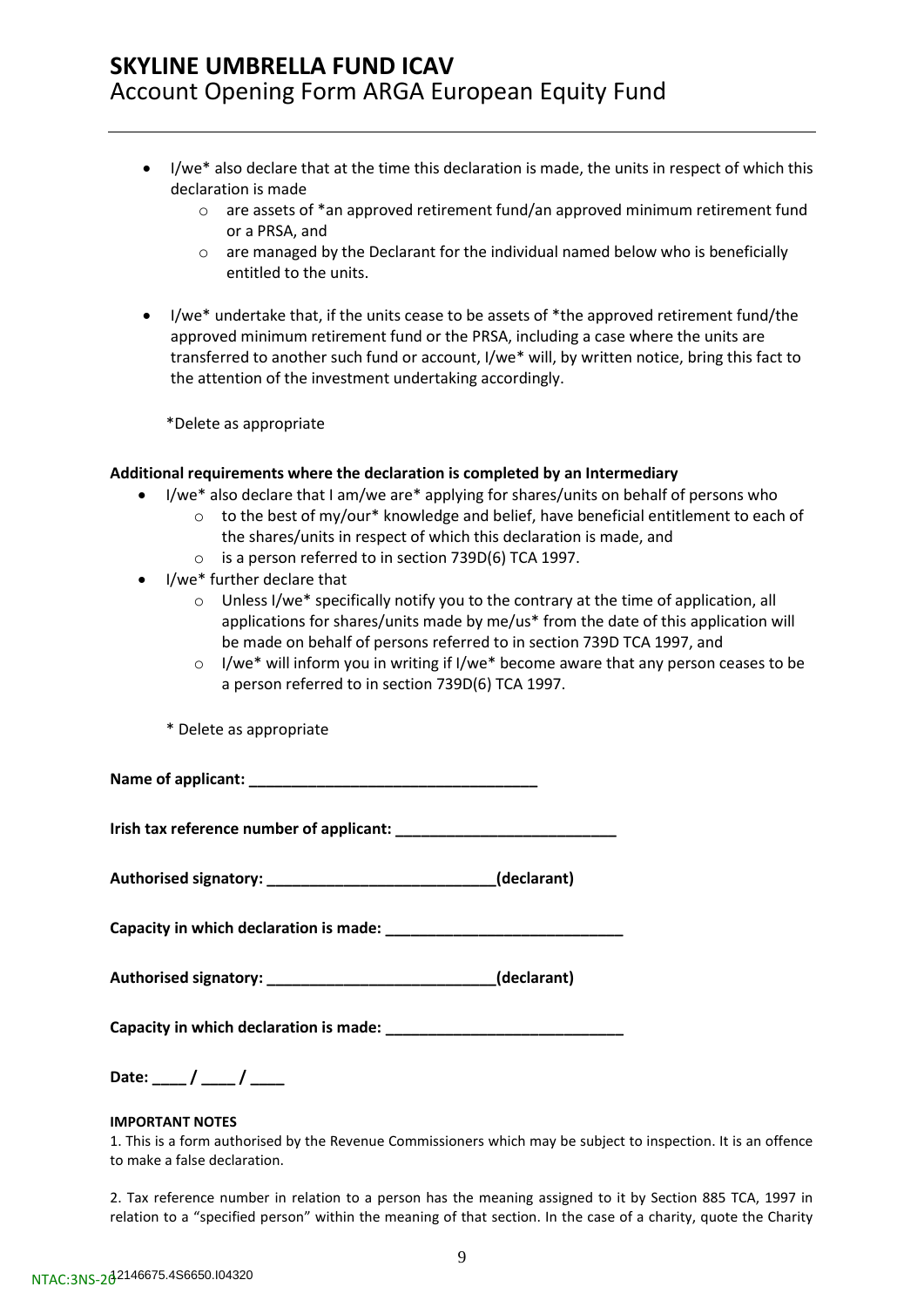Exemption Number (CHY) as issued by Revenue. In the case of a qualifying fund manager, quote the tax reference number of the beneficial owner of the share/units.

3. In the case of, (i) an exempt pension scheme, the administrator must sign the declaration; (ii) a retirement annuity contract to which Section 784 or 785 applies, the person carrying on the business of granting annuities must sign the declaration; (iii) a trust scheme, the trustees must sign the declaration. In the case of a charity, the declaration must be signed by the trustees or other authorised officer of a body of persons or trust established for charitable purposes only within the meaning of Sections 207 and 208 TCA 1997. In the case of an approved retirement fund/an approved minimum retirement fund or a PRSA, it must be signed by a qualifying fund manager or PRSA administrator. In the case of an intermediary, the declaration must be signed by the intermediary. In the case of a company, the declaration must be signed by the company secretary or other authorised officer. In the case of a unit trust it must be signed by the trustees. In any other case it must be signed by an authorised officer of the entity concerned or a person who holds a power of attorney from the entity. A copy of the power of attorney should be furnished in support of this declaration.

### **Declaration of residence outside Ireland**

It is important to note that this declaration, if it is then still correct, shall apply in respect of any subsequent acquisitions of shares/units. Terms used in this declaration are defined in the Prospectus.

### **Declaration on own behalf**

I/we\* declare that I am/we are\* applying for the shares/units on my own/our own behalf/on behalf of a company\* and that I am/we are/the company\* is entitled to the shares/units in respect of which this declaration is made and that

- I am/we are/the company is\* not currently resident or ordinarily resident in Ireland, and
- Should I/we/the company\* become resident in Ireland I will/we will\* so inform you, in writing, accordingly.

\*Delete as appropriate

### **Declaration as Intermediary**

I/we\* declare that I am/we are\* applying for shares/units on behalf of persons:

- who will be beneficially entitled to the shares/units; and
- who, to the best of my/our\* knowledge and belief, are neither resident nor ordinarily resident in Ireland.

\*Delete as appropriate

Name and address of applicant: **with a set of a set of a set of a set of a** 

\_\_\_\_\_\_\_\_\_\_\_\_\_\_\_\_\_\_\_\_\_\_\_\_\_\_\_\_\_\_\_\_\_\_\_\_\_\_\_\_\_\_\_\_\_\_\_\_\_\_\_\_\_\_\_\_\_\_\_\_\_\_\_\_\_\_\_\_\_

**Signature of applicant or authorised signatory**:\_\_\_\_\_\_\_\_\_\_\_\_\_\_\_\_\_\_\_ (declarant)

**Capacity of authorised signatory (if applicable):**\_\_\_\_\_\_\_\_\_\_\_\_\_\_\_\_\_\_\_

Date:  $\frac{1}{2}$  /  $\frac{1}{2}$ 

**Joint Applicants:**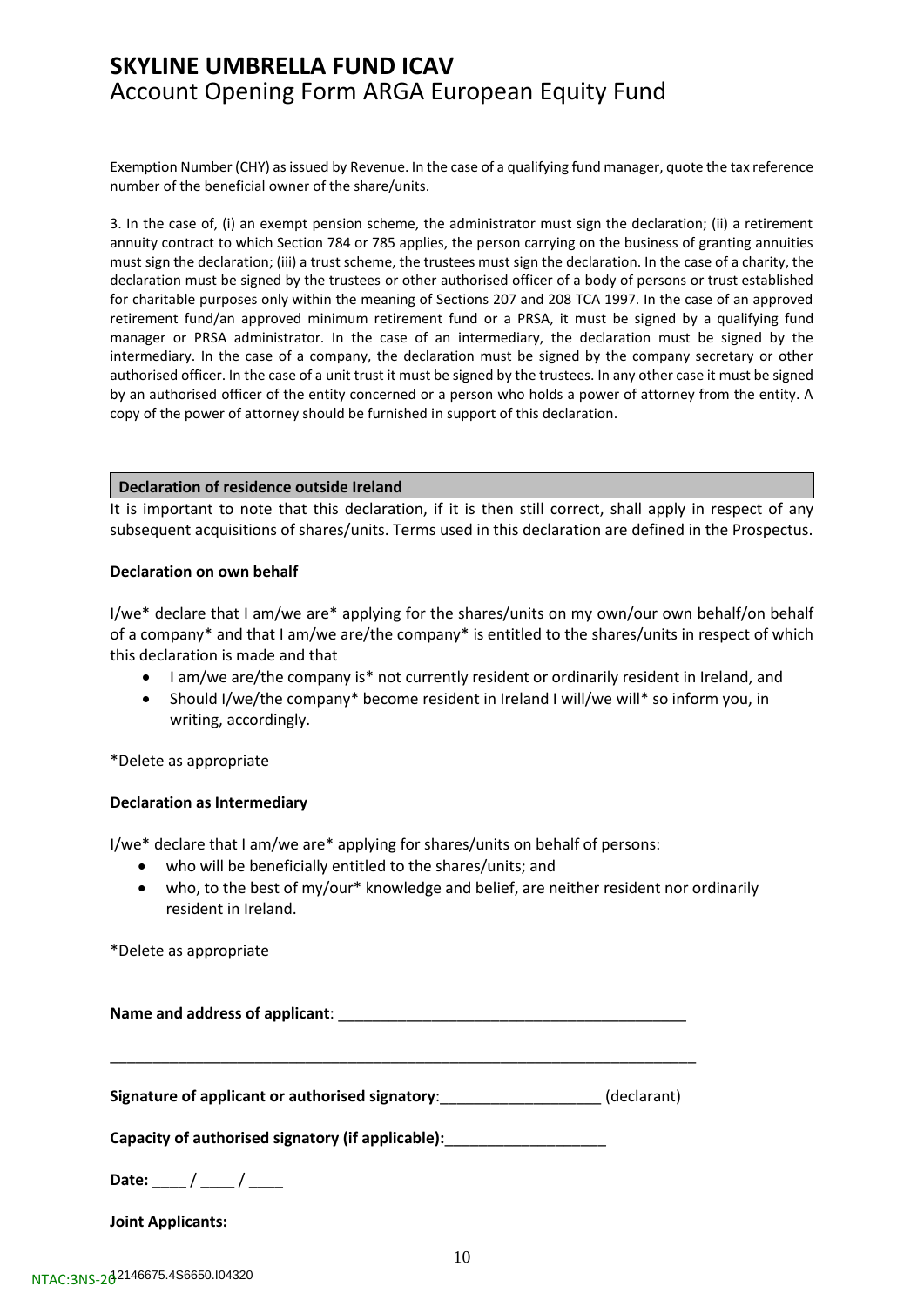**Names:** \_\_\_\_\_\_\_\_\_\_\_\_\_\_\_\_\_\_\_\_\_\_\_ **Signatures:** \_\_\_\_\_\_\_\_\_\_\_\_\_\_\_\_\_\_\_\_\_\_\_\_\_\_\_

\_\_\_\_\_\_\_\_\_\_\_\_\_\_\_\_\_\_\_\_\_\_\_\_\_\_\_\_\_\_ \_\_\_\_\_\_\_\_\_\_\_\_\_\_\_\_\_\_\_\_\_\_\_\_\_\_\_

IMPORTANT NOTES

1. Non-resident declarations are subject to inspection by the Irish Revenue Commissioners and it is a criminal offence to make a false declaration.

2. To be valid, the Account Opening Form (incorporating the declaration required by the Irish Revenue Commissioners) must be signed by the applicant. Where there is more than one applicant, each person must sign. If the applicant is a company, it must be signed by the company secretary or another authorised officer.

3. If the Account Opening Form (incorporating the declaration required by the Revenue Commissioners) is signed under power of attorney, a copy of the power of attorney must be furnished in support of the declaration.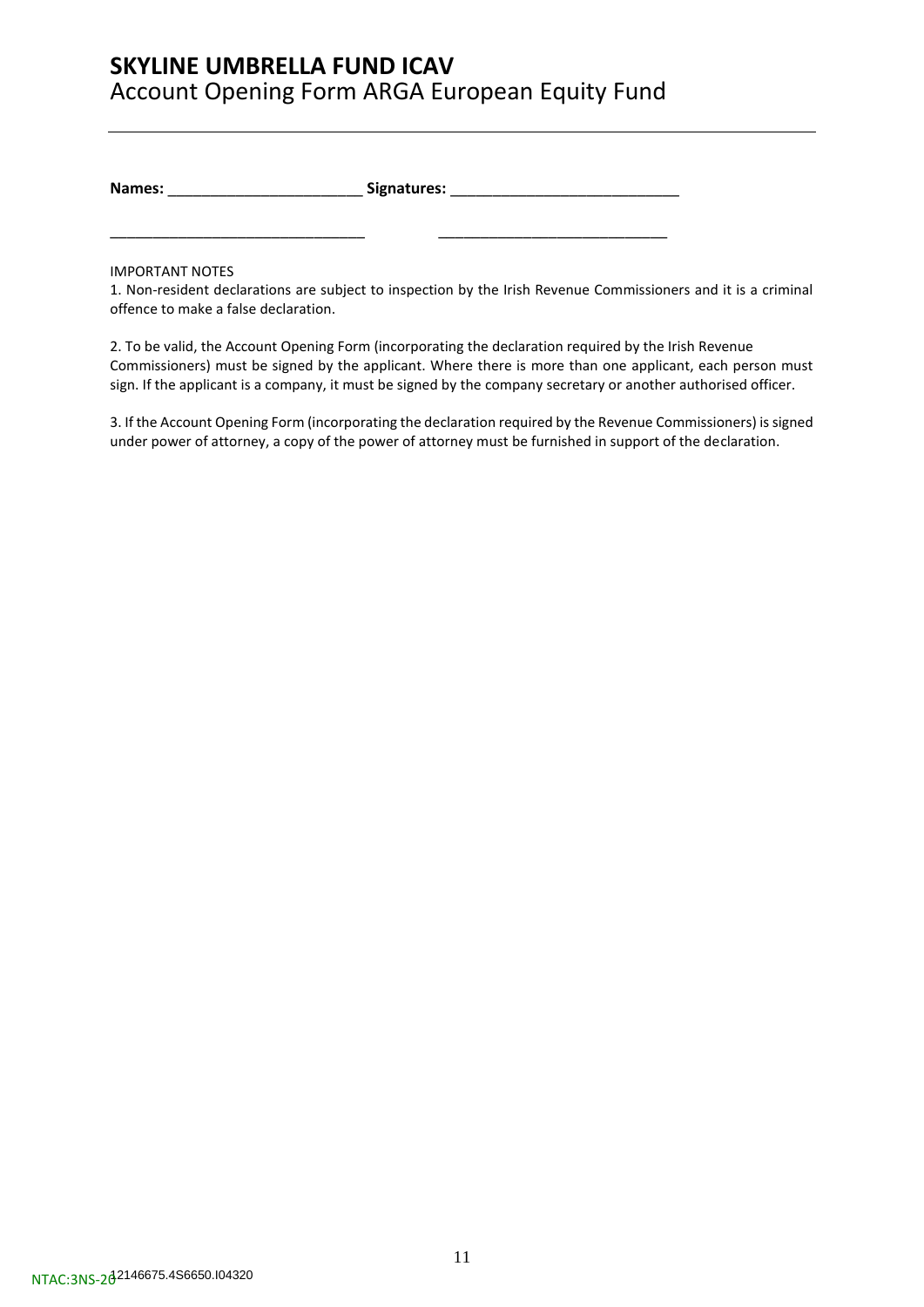### <span id="page-11-0"></span>4**. Identity Verification**

In accordance with the Criminal Justice (Money Laundering and Terrorist Financing) Act 2010-2018 (the "Act"), please complete the area below applicable to you and provide the identity verification documentation initially requested.

**IMPORTANT: Be aware that the ICAV reserves the right to request additional information and documentation, including requiring that previously submitted documentation be certified as a true copy and re-submitted to ensure the ICAV's compliance with the Act and any associated regulations and authoritative guidance.**

**Guide to completing this section:**

- **Part I** Beneficial Ownership Detail must be provided by All Applicants
- **Part II** To be completed by any applicant which is a Recognised Regulated Entity; e.g. a bank, provider of financial services or nominee company investing on its own behalf or on behalf of a third party and if regulated for compliance with applicable Anti Money Laundering regulations in a Prescribed Country
- **Part III** To be completed by any Individual (s) investing in their own name
- **Part IV** To be completed by any Unregulated Nominee Company that does not fall within scope of Part II above.
- **Part V** To be completed by any Politically Exposed Person(s) investing into the Sub-Fund.
- Part VI To be completed by Other Investors investing into the Sub-Fund.

**Be aware that this may extend to identifying the beneficial owner and verifying their identity until such time that the ultimate natural persons beneficially owning the investment are identified. Examples of Photographic Identity Documentation**

- ➢ Current passport.
- $\triangleright$  Current driving licence.
- $\triangleright$  Current national identity card.
- $\triangleright$  Identity document with photographic identity issued by a government department.

### **Examples of Proof of Address**

- ➢ Bank statements/credit card statements.
- $\triangleright$  Utility bill.
- ➢ Household/motor insurance certificate and renewal notices.
- $\triangleright$  Correspondence from local authorities.
- $\triangleright$  Correspondence from the revenue commissioners or equivalent.
- $\triangleright$  Correspondence from any government body.
- $\triangleright$  Driving licence which confirms the address provided it has not also been used to satisfy the photographic identity requirement above.
- $\triangleright$  Payslip or salary advice dated within the previous 3 months.
- $\triangleright$  Confirmation of address from a lawyer or financial institution.

Note: All documentation must reflect the current residential address and must be dated within the previous 3 months other than in the case of an official document known to be issued only or typically at fixed intervals of more than 3 months, in which case such document may be accepted during that period, to a maximum of 12 months (e.g. correspondence from local authorities).

## **Note that, in all cases the Administrator or ICAV may, at its absolute discretion request further due diligence documentation/ information to satisfy applicable procedural and regulatory requirements.**

**Please note that for certain types of investors (for example a politically exposed person ("PEP") or a recognised regulated entity) the administrator will require and request further information.**

**PART I – Beneficial Ownership Detail**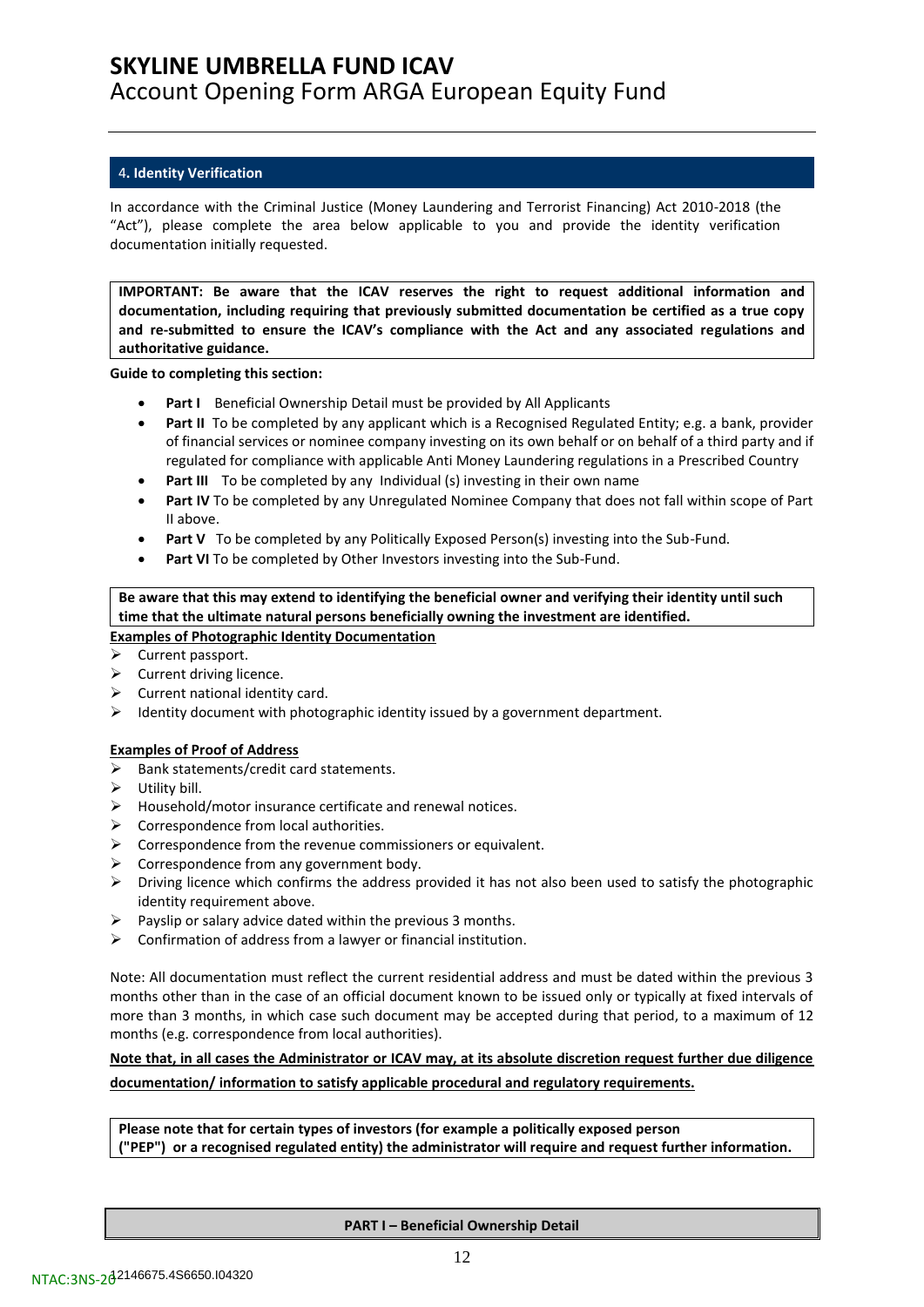Full Name of any Individual with a beneficial interest (directly or indirectly) of 25% or more in this investment: or anyone who otherwise exercises control of the legal entity, where applicable:

| -<br>- |  |
|--------|--|

**Note:** If there is/ are no Individual(s) with a beneficial interest of 25% or more in this investment or anyone that otherwise exercises control of the legal entity, where applicable please check the box below:

| <b>PART II - Recognised Regulated Entities</b> |  |
|------------------------------------------------|--|

Applicant is a Recognised Regulated Entity (as previously defined) acting on its own account or on behalf of a third party

| -<br>۰. |  |
|---------|--|
|---------|--|

Name of Regulatory Authority:

Applicable Domestic Regulations:

1. A letter of assurance from the Regulated Credit or Financial Institution (see appendix 3 for template).

\_\_\_\_\_\_\_\_\_\_\_\_\_\_\_\_\_\_\_\_\_\_\_\_\_\_\_\_\_\_\_\_\_\_\_\_\_\_\_\_\_\_\_\_\_\_\_\_\_\_\_\_\_\_\_\_\_\_\_\_\_\_\_\_\_\_\_\_\_\_\_\_\_\_\_\_\_\_\_\_\_\_\_\_\_

\_\_\_\_\_\_\_\_\_\_\_\_\_\_\_\_\_\_\_\_\_\_\_\_\_\_\_\_\_\_\_\_\_\_\_\_\_\_\_\_\_\_\_\_\_\_\_\_\_\_\_\_\_\_\_\_\_\_\_\_\_\_\_\_\_\_\_\_\_\_\_\_\_\_\_\_\_\_\_\_\_\_\_\_\_\_

2. Identify any beneficial owner entitled to 25% or more (directly or indirectly) of the share capital, profit or voting rights or otherwise exercise control over the management of the entity. Where there is no beneficial owner entitled to 25% or more, then the natural person(s) who hold the position of director(s) of the entity must be identified (along with address, date of birth and nationality).

### **PART III - Individual(s)**

### **Please provide**

- 1. A copy photographic identity document e.g. Passport or Driver's Licence and
- 2. One copy of non-photographic identity document e.g. utility bill / bank statement dated within the last three months.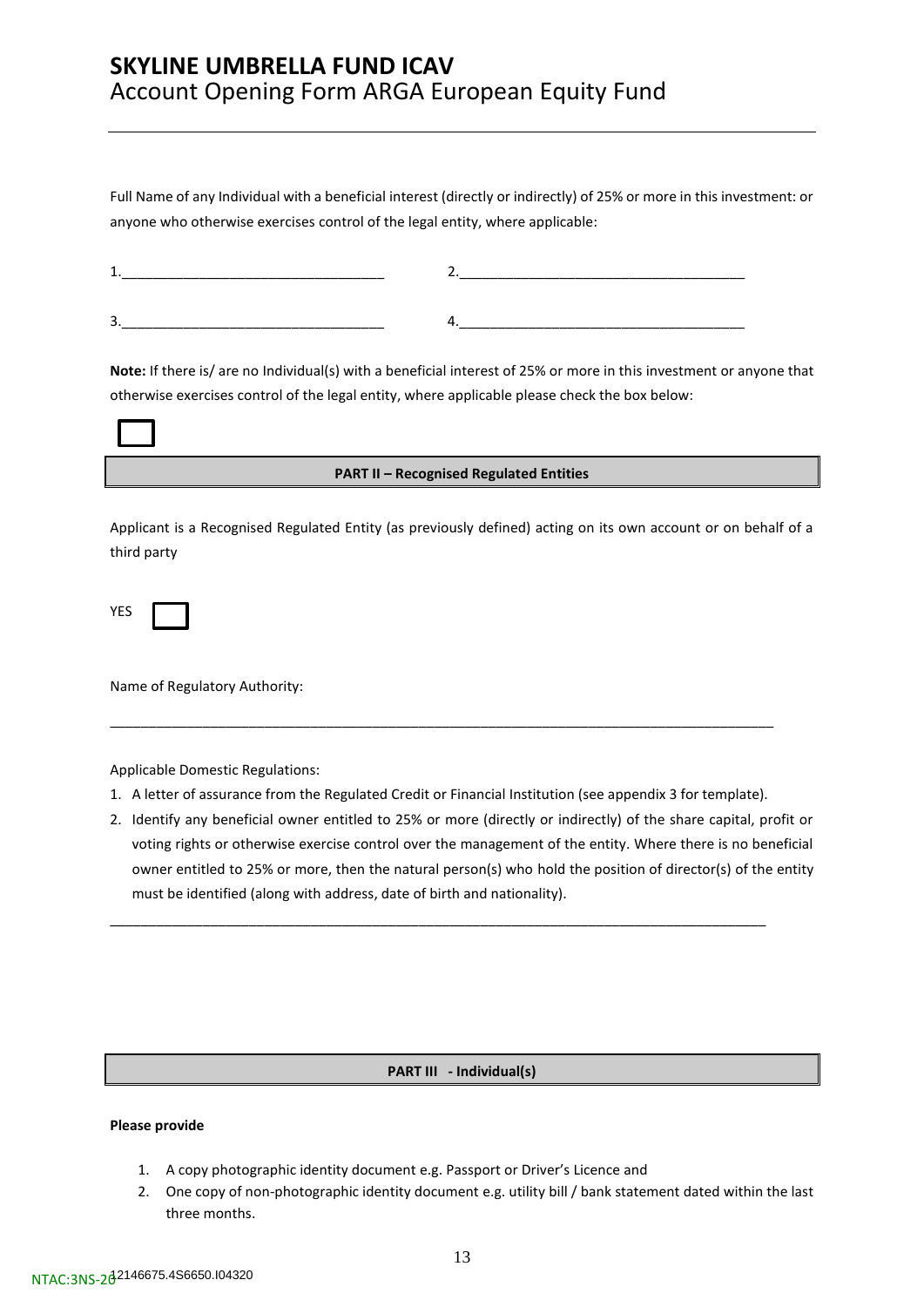Current Occupation (s)

Date of Birth

**In the case of joint account holders, please supply the relevant documentation and information in respect of all holders.** 

\_\_\_\_\_\_\_\_\_\_\_\_\_\_\_\_\_\_\_\_\_\_\_\_\_\_\_\_\_\_\_\_\_\_\_\_\_\_\_\_\_\_\_\_\_\_\_\_\_\_\_\_\_\_\_\_\_\_\_\_\_\_\_\_\_\_\_\_\_\_\_\_\_\_\_\_\_\_\_\_\_\_\_\_\_

\_\_\_\_\_\_\_\_\_\_\_\_\_\_\_\_\_\_\_\_\_\_\_\_\_\_\_\_\_\_\_\_\_\_\_\_\_\_\_\_\_\_\_\_\_\_\_\_\_\_\_\_\_\_\_\_\_\_\_\_\_\_\_\_\_\_\_\_\_\_\_\_\_\_\_\_\_\_\_\_\_\_\_\_\_

**PART IV – Unregulated Nominee Company**

#### **Please provide**

- 1. Standard Reliance Letter and
- 2. Proof of Regulatory Status of Parent Company **or**
- 3. Documentation in accordance with the legal form of the Nominee Company (see Part VI)

### **PART V – Politically Exposed Persons**

A **Politically Exposed Person** is defined as an individual who is or was at any time in the preceding 12 months entrusted with a prominent public function or immediate family members of such persons or persons known to be close professional associates of such persons.

Please confirm whether you are a **Politically Exposed Person (PEP)** YES: NO:

### **Required Identity Verification Documentation**

- 1. Certified Copy Photographic Identity Document e.g. Passport or Driver's Licence and
- 2. One Certified Copy of Proof of Residential Address Verification e.g. utility bill / bank statement dated within the last three months
- 3. Source of Funds
- 4. Source of Wealth

**Note:** In terms of certified documents, this means that there is an original signature on the document from a suitable person confirming the documents are a true copy of the original, and they will need to sign and date it, printing their name, occupation, address, telephone number and email address. Suitable persons include any of the following; police officer, practicing solicitors, embassy consular staff, financial institutions, medical professions, notaries public. The person certifying the documents should be independent of the investor.

### **Required Identity Verification Documentation**

Please provide:

- A photocopy of a photographic identity documents such as a passport or driver's license and
- One non-photographic identity document (such as a utility bill) dated within the previous three months.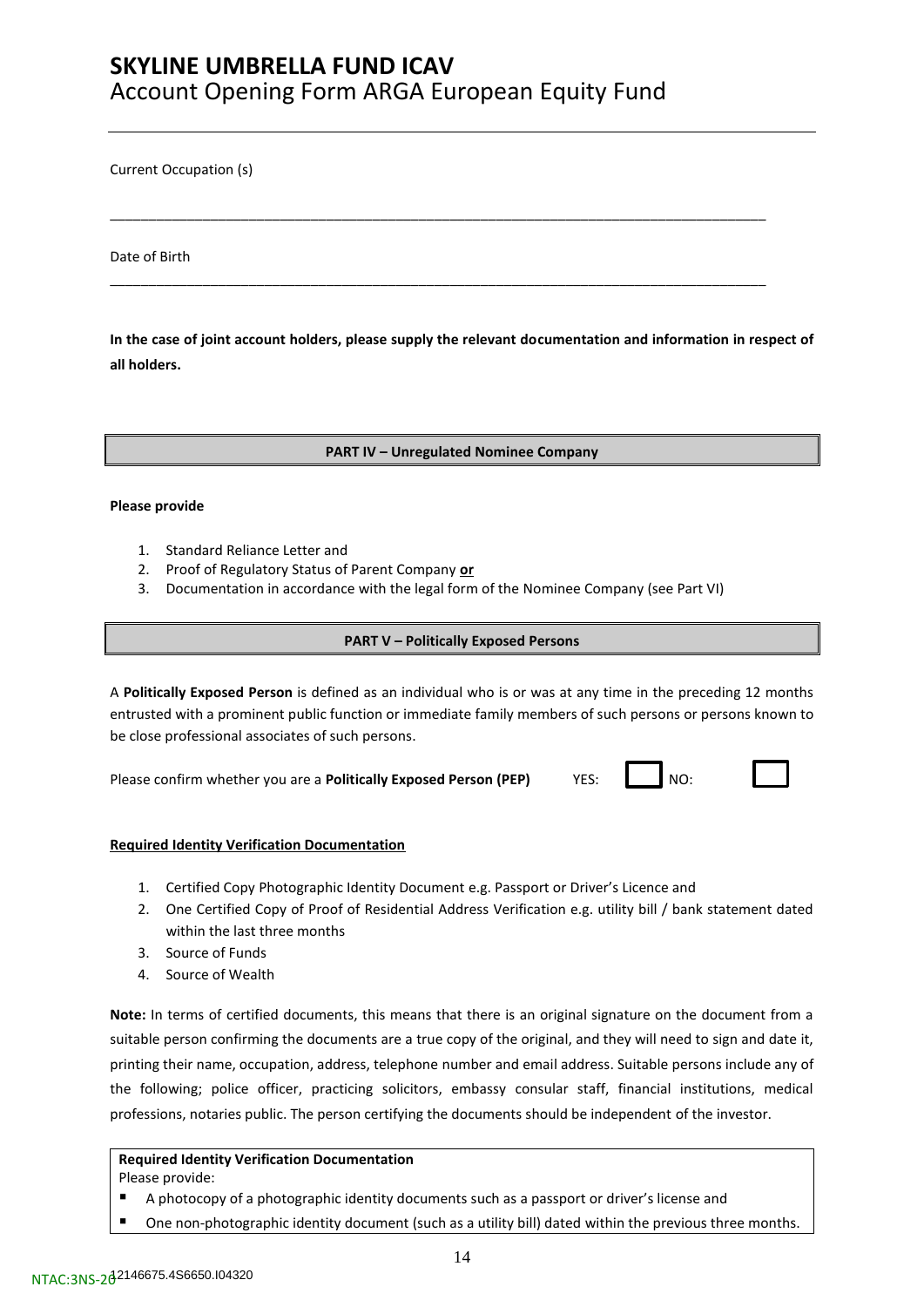| Corporate Entities                       |                              |  |
|------------------------------------------|------------------------------|--|
|                                          |                              |  |
| A. Source of Funds                       |                              |  |
| Please provide details                   |                              |  |
| Earnings from Employment/Self Employment | Inheritance or Gift          |  |
| Investment Income                        | Matured Investment           |  |
| Lump Sum Retirement                      | Court Award                  |  |
| Sale of Property                         | Other - please specify below |  |
| Other                                    |                              |  |

### **B. Source of Wealth**

**Please provide a brief description of your source of wealth** (source of total accumulated net worth)

### **PART VI – OTHER INVESTORS (Standard Customer Due Diligence)**

### **Required Identity Verification Documentation**

Please provide

■ A copy of one of (i) certificate of incorporation (or equivalent), or (ii) the memorandum & articles of association (or equivalent) or, (iii) the latest audited financial statements, and

■ For each of two (2) directors of the company, please provide:

A photocopy of a photographic identity document such as passport or driver's license and

Two non-photographic identity documents (such as a utility bill)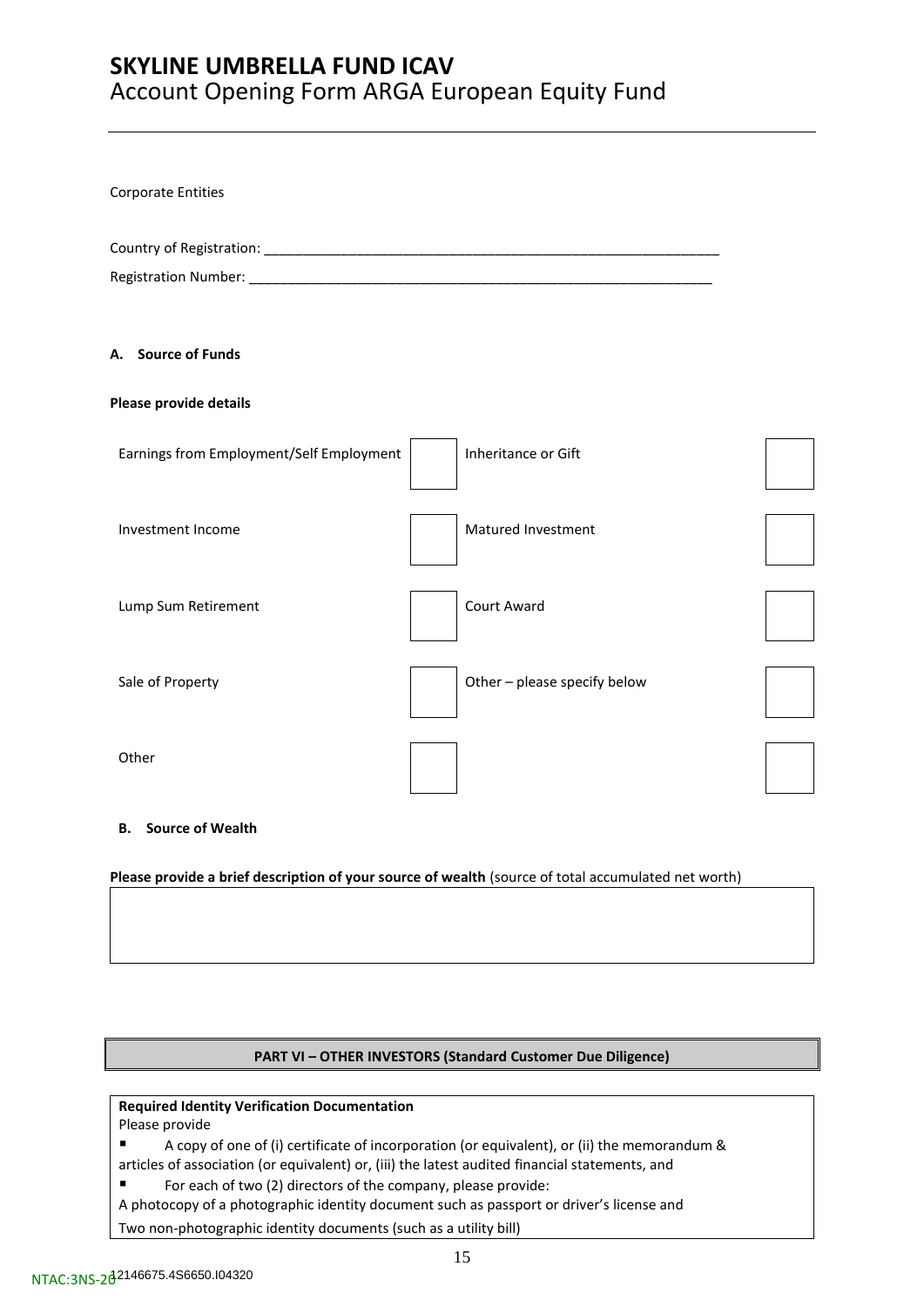**If you fall under one of the investor categories outlined below please provide documents evidencing the requested information.** 

**Note that, in all cases this is an indicative list only and the Administrator or ICAV may, at its absolute discretion request further due diligence documentation/ information to satisfy applicable procedural and regulatory requirements.**

### **Listed Company on a Recognised Exchange**

1. Please provide Proof of Listing on a recognised stock exchange in a Prescribed Country

### **Listed Company – Not Appearing on a Recognised Exchange**

### **Please provide:**

- 1. Proof of listing of the company.
- 2. Full name of the company.
- 3. Registered number of the company.
- 4. Registered office address of the company.
- 5. Principal business address of the company.
- 6. Details of Directors of the company- including name, residential address and date of birth & verification of identity of two directors or where applicable one director and one authorised signatory.
- 7. Identification and verification of any beneficial owners who are natural persons, who own 25% or more (directly or indirectly) of the share capital, profit or voting rights or otherwise exercise control over the management of the company.
- 8. Confirmation as to whether the company is investing on its own behalf or on behalf of underlying investors and (as applicable) identify any Beneficial Owner
- 9. Verification of identity of Company by providing one of the below:
	- Search of the relevant company registry; or
	- Copy of Certificate of incorporation or equivalent; or
	- Copy of Memorandum and Articles of Association or equivalent; or
	- Copy of latest audited financial statements.

### **Wholly Owned Subsidiary of a Listed Company**

### **Please provide**

- 1. Full name of the subsidiary company.
- 2. Registered number of the subsidiary company.
- 3. Registered office address of the subsidiary company.
- 4. Principal business address of the subsidiary company
- 5. Details of Directors of the company including name, residential address and date of birth & verification of identity of two directors or where applicable one director and one authorised signatory
- 6. Identification and verification of any Beneficial Owner beneficially entitled to 25% or more (directly or indirectly) of the share capital, profit or voting rights or otherwise exercise control over the management of the entity. Where the Beneficial Owner is deemed high risk per NT risk rating requirements, the identity should be verified in line with its legal form.
- 7. Confirmations as to whether the company is investing on its own behalf or on behalf of underlying investors and (as applicable) provide identity detail for any Beneficial Owner.
- 8. Verification of identity of the subsidiary company by providing one of the below:
- Search of the relevant company registry; or
- Copy of Certificate of incorporation or equivalent; or
- Copy of Memorandum and Articles of Association or equivalent; or
- Copy of latest audited financial statements.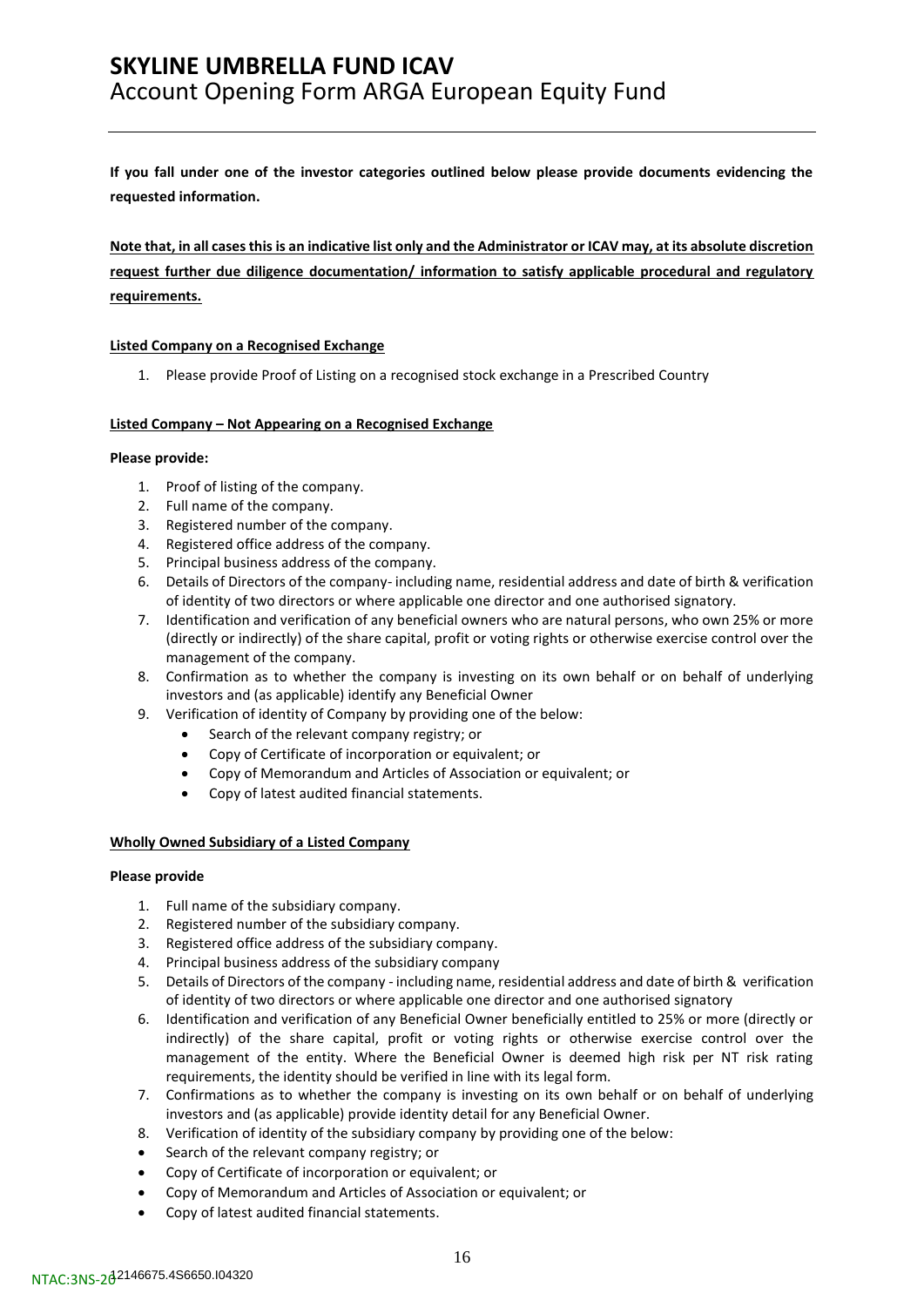• Name of beneficial owners who own 25% or more (directly or indirectly) of the entity or its voting rights or indicate if none (attach a sheet if necessary)

### **Private Company**

### **Please provide**

- 1. Full name of the company.
- 2. Registered number of the company.
- 3. Registered office address of the company.
- 4. Principal business address of the company.
- 5. Details of directors of the company- including name, residential address and date of birth.
- 6. Documentation to verify the identity of two directors or one director and one authorised signatory in line with legal form (If individuals, one proof of ID and one proof of address is required).
- 7. Identification and verification of any beneficial owners who are natural persons, own 25% or more ( directly or indirectly) of the share capital, profit or voting rights or otherwise exercise control over the management of the company. Where the Beneficial Owner is deemed high risk per NT risk rating requirements, the identity should be verified in line with its legal form.
- 8. Verification of identity of the company by providing one of the below:
- Search of the relevant company registry; or
- Copy of Certificate of incorporation or equivalent; or
- Copy of Memorandum and Articles of Association or equivalent; or
- Copy of audited financial statements.

### **Partnership**

### **Please provide**

- 1. Full name of the partnership.
- 2. Registered office address
- 3. Principal business address of the partnership.
- 4. Detail of all partners- including name, residential address and date of birth.
- 5. Documentation to verify the identity of two partners general partner and a second partner or one partner and one authorised signatory (If individuals, one proof of ID and one proof of address is required)
- 6. Identification and verification of any partners who own 25% or more (directly or indirectly) of the partnership capital, profit or voting rights or otherwise exercise control over the management of the partnership. Where the Beneficial Owner is deemed high risk per NT risk rating requirements, the identity should be verified in line with its legal form. Note: Where the beneficial owner is a corporate entity, Northern Trust requires details of ultimate beneficial owners (this can be demonstrated through an organisation chart signed by an authorised signatory or shareholder register or other company documentation etc.).
- 7. Constitutional Document for the partnership (e.g. Partnership Agreement).

### **Required Identity Verification Documentation**

### Please provide

copy of the partnership agreement or equivalent, and The appropriate identity verification documentation\*, depending on their legal nature, for: The General Partner (or equivalent), or Any two partners, or Any one partner and one authorised signatory *\* i.e. if they are a corporate entity, see Required Identity Verification Documentation within the*

*Corporate Entities section above, or if they are a natural person, then the following is required: A photocopy of a photographic identity document such as passport or driver's license and Two non-photographic identity documents (such as a utility bill)*

### **Limited Liability Company**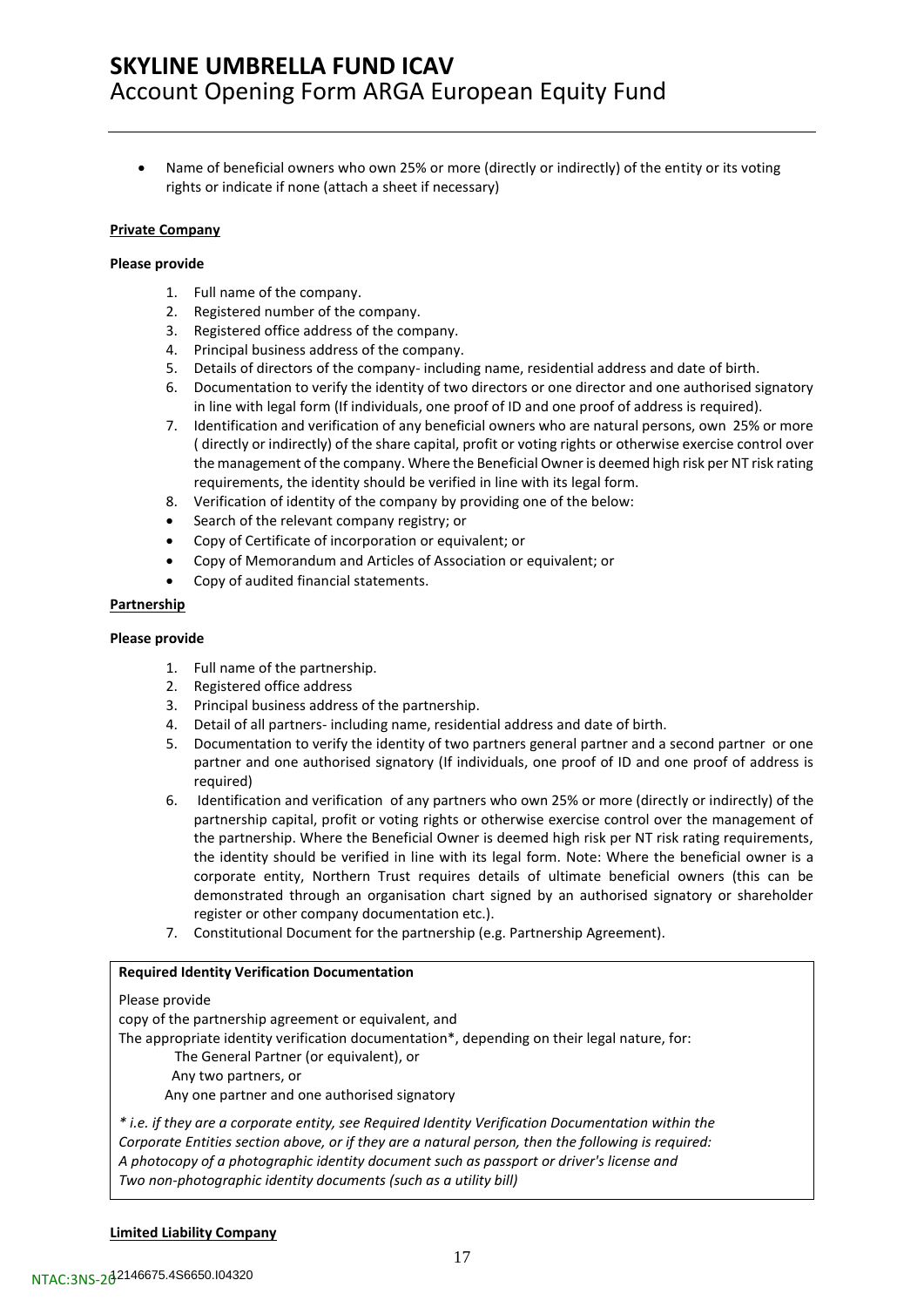#### **Please provide**

- 1. Full name of the LLC.
- 2. Registered office address of the LLC.
- 3. Principal business address of the LLC.
- 4. Details of all Managing Members- including name, residential address and date of birth.
- 5. Documentation to verify the identity of two Managing Members or one Managing Member and one authorised signatory (If individuals, one proof of ID and one proof of address is required)
- 6. Identification and verification of any Member beneficially entitled to 25% or more (directly or indirectly) of the entity's share capital or otherwise exercise control over the management of the entity. Where the Beneficial Owner is deemed high risk per NT risk rating requirements, the identity should be verified in line with its legal form.
- 7. Constitutional Document
- 8. Operating Agreement.

### **Collective Investment Scheme ('CIS')**

#### **Please provide**

- 1. Full name of CIS.
- 2. Registered address of CIS.
- 3. Prospectus or equivalent.
- 4. Name and address of scheme promoter.
- 5. Name and address of scheme administrator.
- 6. Name and address of entity carrying out anti-money laundering checks upon the scheme investors and confirmation that entity is regulated for AML purposes.
- 7. Identity detail for any investors who own 25% or more (directly or indirectly) of the share capital.

#### **Employee/ Superannuation Pension Scheme**

#### **Please provide**

1. Proof of registration from the relevant tax authorities

### **General Pension Scheme**

### **Please provide**

- 1. Full name of the pension scheme.
- 2. Registered office address of the pension scheme.
- 3. Confirmation of registration (as appropriate) from the relevant tax authorities or pension's board **or**
- 4. Documentation to verify the identity of two Trustees / Directors/Governors/Board Members or one Trustee/ Director/Governor/ Board Member and one authorised signatory (If individuals, one proof of ID and one proof of address is required)
- 5. Constitutional/Formation Document (e.g. Trust Deed).

### **Pensions Only — please confirm the following:**

- The scheme provides retirement benefits to employees  $Yes \Box$  No  $\Box$ 
	- Contributions are made by an employer or by way of deduction from an employee's wages Yes  $\square$  No $\square$
- The scheme's rules do not permit the assignment of a member's interest under the scheme Yes  $\Box$  No  $\Box$

### **Registered Charity**

### **Please provide**

1. Extract from the relevant Charities Register e.g. UK Charities Commission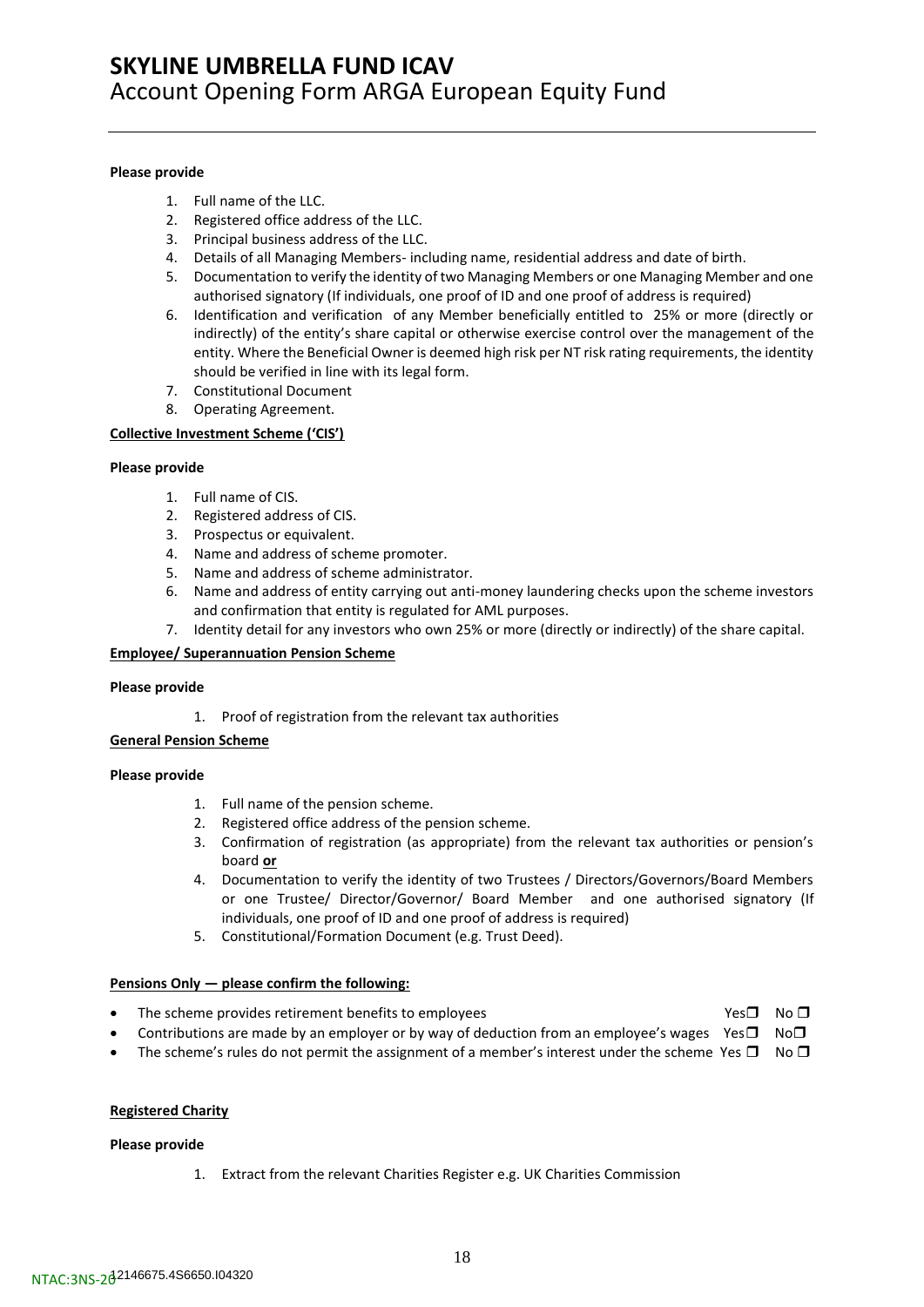#### **Unregistered Charity**

#### **Please provide**

- 1. Full name of the charity.
- 2. Nature/purpose including the nature of the funding of the charity.
- 3. Registered office address of the charity.
- 4. Principal business address of the charity.
- 5. Details of Trustees/Directors/ Governors/Board Members or equivalent.- including name, residential address and date of birth.
- 6. Documentation to verify the identity of two Trustees / Directors/Governors/Board Members or one Trustee/ Director/Governor/ Board Member and one authorised signatory (If individuals, one proof of ID and one proof of address is required)
- 7. Details of beneficiaries (where ascertainable).
- 8. Constitutional/Formation Document for the charity

### **Trust, Foundation or similar entity**

#### **Please provide**

- 1. Full name of trust, foundation or similar entity.
- 2. Registered address of trust, foundation or similar entity.
- 3. Legal form of the trust, foundation or similar entity.
- 4. Trust deed or equivalent or confirmation of the entity to an appropriate register.
- 5. Detail of Nature / purpose of the Trust, foundation or similar entity.
- 6. Details of all trustees- including name, residential address and date of birth.
- 7. Documentation to verify the identity of two trustees or one trustee and one authorised signatory (If individuals, one proof of ID and one proof of address is required)
- 8. Identity detail for any beneficial owners who own more at least 25% of the share capital or voting rights or otherwise exercises control over the trust. Where the Beneficial Owner is deemed high risk per NT risk rating requirements, the identity should be verified in line with its legal form. Note: Where the beneficial owner is a corporate entity, the Administrator requires details of ultimate beneficial owners (this can be demonstrated through an organisation chart signed by an authorised signatory or shareholder register or other company documentation etc.).
- 9. Details of settlor- including name, residential address and date of birth, as applicable
- 10. Details of protector (as appropriate)- including name, residential address and date of birth, as applicable

### Please Provide

A copy of the trust deed (or equivalent) or confirmation of the entity to an appropriate register, and The appropriate identity verification documentation\*, depending on their legal nature, for: Any two trustees / directors / governors / equivalent, or

Any one trustee / director / etc. and one authorised signatory

*\*i.e. if they are a corporate entity, see Required Identity Verification Documentation within the Corporate Entities section above, or if they are a natural person, then the following is required:*

*A photocopy of a photographic identity document such as passport or driver's license and*

*Two non-photographic identity documents (such as a utility bill)*

### **None of the Above**

Please contact the Distributor or Administrator for requirements

### **Club or Society**

#### **Please provide**

1. Full name of the club/society.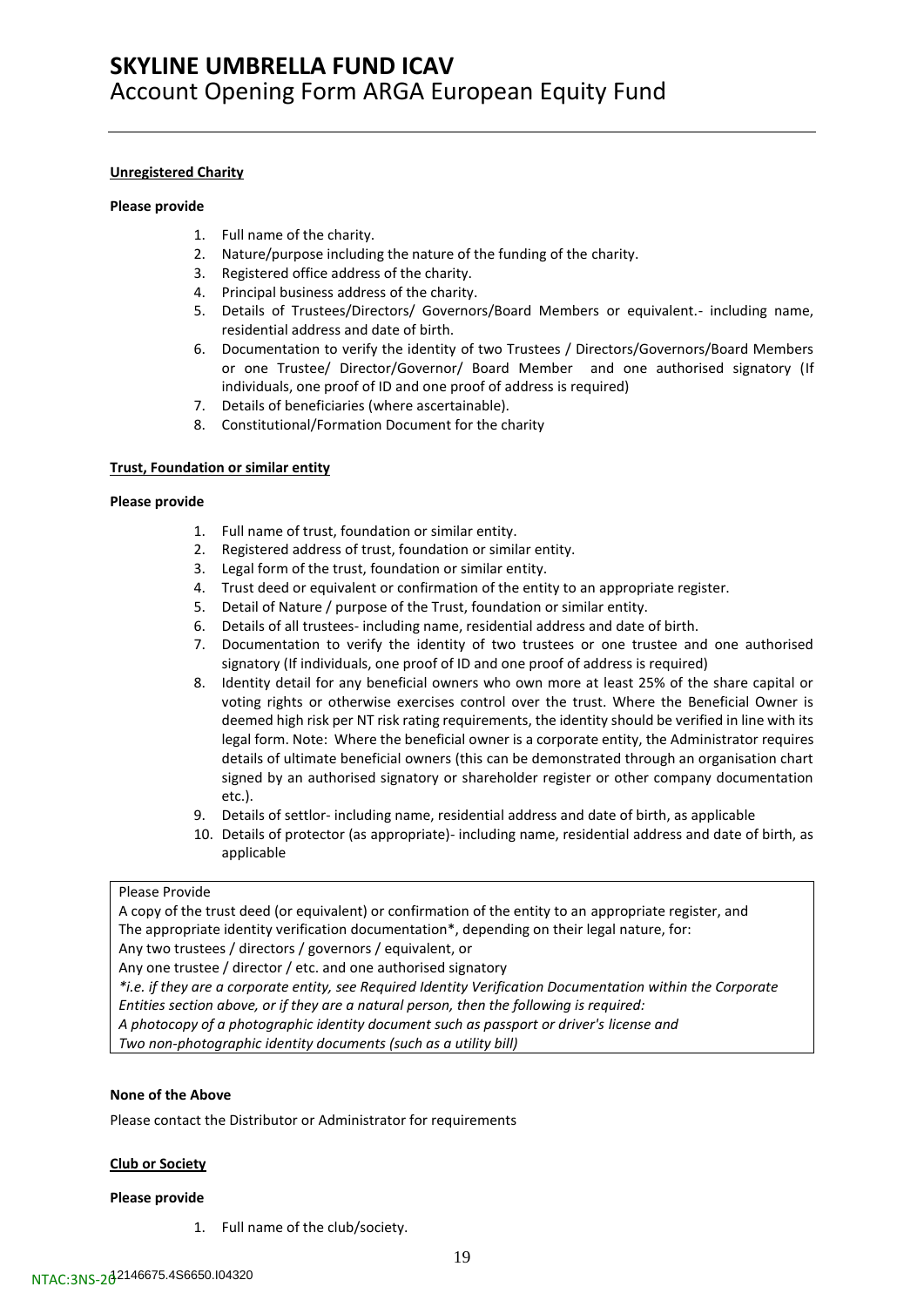- 2. Registered office address of the club/society.
- 3. Nature/Purpose including the nature of funding of the club/society.
- 4. Confirmation of the legal status of the club/society.
- 5. Constitutional/Formation Document (e.g. Trust Deed) and / or copy of audited financial statements (if available).
- 6. Details of officers of the club/society.
- 7. Documentation to verify the identity of two officers of the Club/Society or one officer and one authorised signatory (If individuals, one proof of ID and one proof of address is required).
- 8. Names or classes of persons who stand to benefit from the Club or Society.
- 9. Where there is a named individual beneficiary with a 25% interest or more, verification of identity will be required.

### **Government / Public Body in a Prescribed Country**

### **Please provide**

1. Background from a reliable source (e.g. internet search).

### **Government/ Public Body in Non Prescribed Country**

#### **Please provide**

- 1. Full name of the government/public authority.
- 2. Nature and status the government/public authority.
- 3. Registered office address of the government/public authority.
- 4. Name of the home state authority and nature of its relationship with the government/public authority.
- 5. Detail of ownership of the government/public authority.
- 6. Details of main public body officials- including name, residential address and date of birth & verification of identity of two officials or where applicable, one official and one authorised signatory.
- 7. Identity detail for all persons who own or control 25% or more of the entity's share capital, profit or voting rights or otherwise exercises control over the management of the entity.

Note: Where the beneficial owner is a corporate entity, the Administrator requires details of

ultimate beneficial owners (this can be demonstrated through an organisation chart signed by

- an authorised signatory or shareholder register or other company documentation etc).
- 8. Appropriate background information on the entity (e.g. via internet search).

### **School, College or University**

### **Please provide**

- 1. Full name of school, college or university.
- 2. Registered office address school, college or university.
- 3. Detail to allow verification of identity of school, college or university from relevant registers and/or from obtaining appropriate background information (e.g. via internet search).
- 4. Documentation to verify the identity of two officials or one official and one authorised signatory (If individuals, one proof of ID and one proof of address is required) or 6 and 7 below.
- 5. Confirmation of ownership of the entity. In particular, confirmation of public ownership or independent ownership.
- 6. Where independently owned, identity detail of all persons who own or control 25% or more of the entity's share capital, profit or voting rights. Where the Beneficial Owner is deemed high risk per NT risk rating requirements, the identity should be verified in line with its legal form.
- 7. Detail of main officials of school, college or university- including name, residential address and date of birth.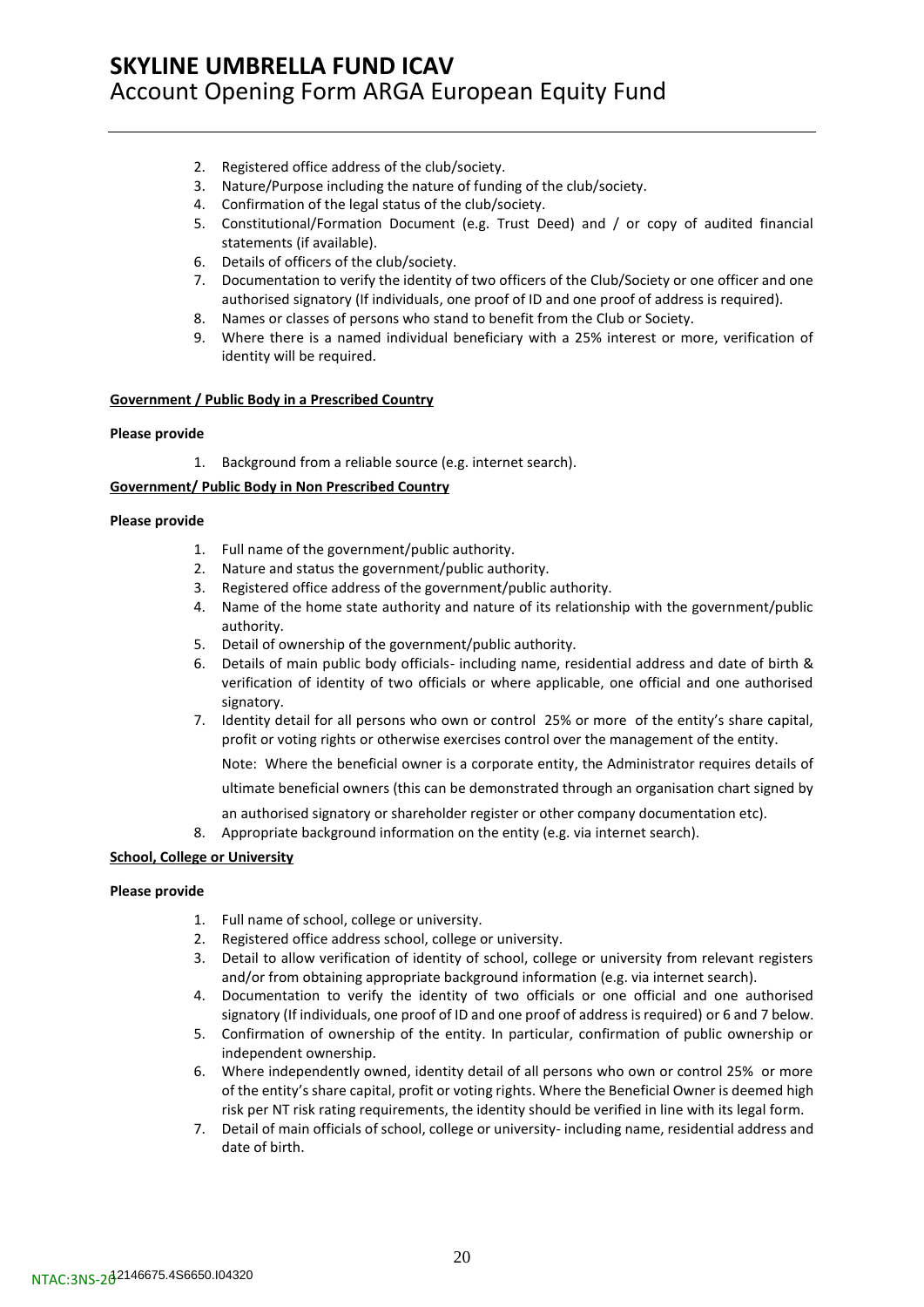<span id="page-20-0"></span>5**. Benefit Plan Investors**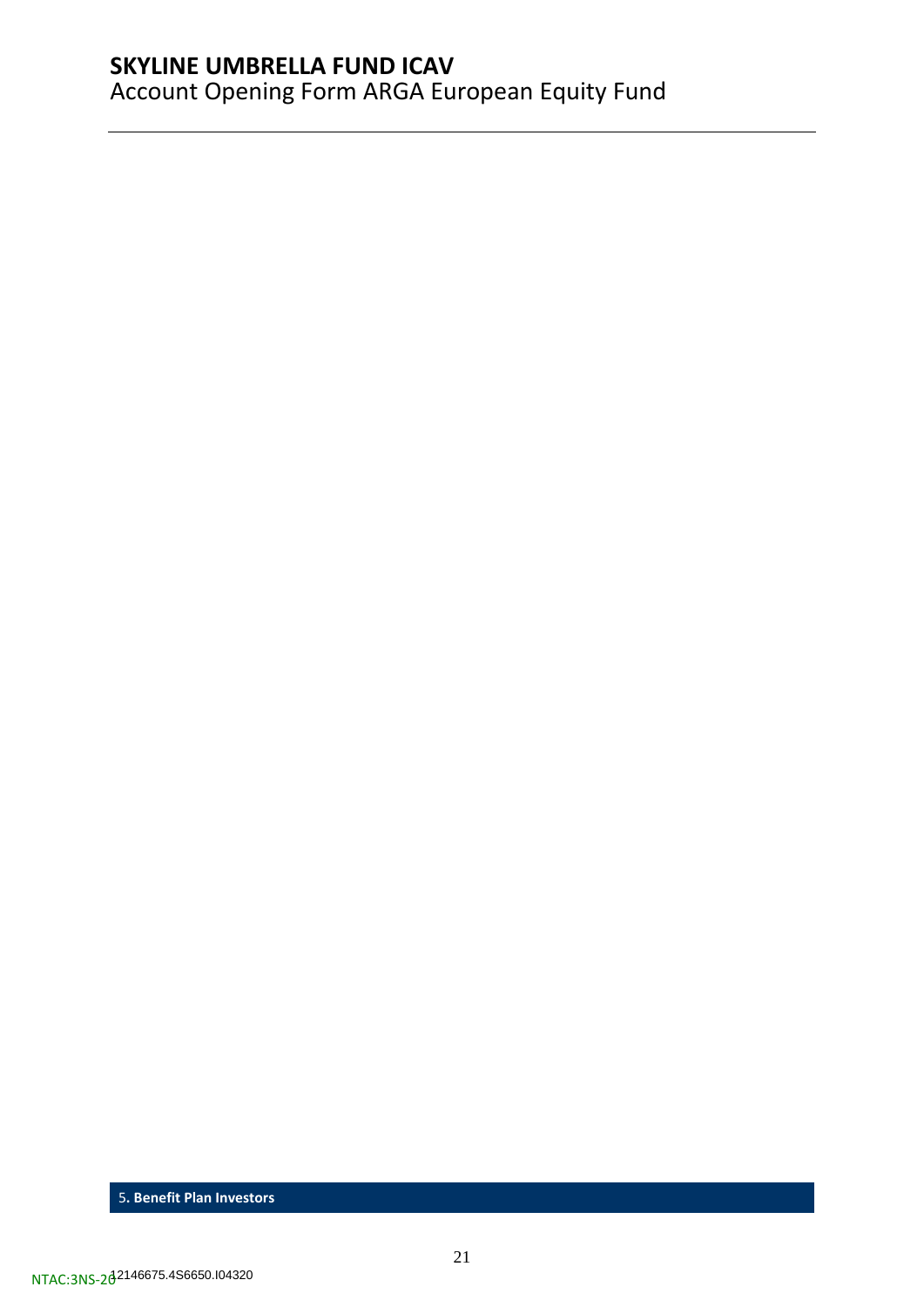In order for the ICAV and each Fund to accurately monitor its "Benefit Plan Investor" participation, please review the following definition and make the appropriate representations by checking all applicable boxes following the definition

The Subscriber represents that it is:

- A. □ not a Benefit Plan Investor<sup>6</sup>; or
- $B. \Box$  a Benefit Plan Investor that is:

1.  $\Box$  subject to Part 4 of Title I of the Employee Retirement Income Security Act of 1974, as amended ("**ERISA**");

- 2.  $\Box$  subject to Section 4975 of the Internal Revenue Code of 1986, as amended (the "**Code**") (that has not checked B1);
- 3. an entity whose underlying assets include "**plan assets**". The Subscriber also represents that the percentage of its "plan assets" compared to the value of its total assets is not more than:

| $\Box$ |                     | $10\%$ * $\Box$ $20\%$ * $\Box$ $30\%$ $\Box$ 40% |  |  |
|--------|---------------------|---------------------------------------------------|--|--|
| $\Box$ |                     | $50\%$ $\Box$ 60% $\Box$ 70% $\Box$ 80%           |  |  |
| $\Box$ | $90\%$ $\Box$ 100%; |                                                   |  |  |

(\* applicable to entities with multiple classes, one of which exceeds the 25% threshold for Benefit Plan Investors)

4.  $\Box$  an insurance company general account (or is investing general account assets under the U.S. Department of Labor Advisory Opinion Letter 2005-19A). The Subscriber also represents that the percentage of "plan assets" included in the general account is not more than:

|  | $\Box$ 10% $\Box$ 20% $\Box$ 30% $\Box$ 40% |  |  |
|--|---------------------------------------------|--|--|
|  | $\Box$ 50% $\Box$ 60% $\Box$ 70% $\Box$ 80% |  |  |
|  | $\Box$ 90% $\Box$ 100%.                     |  |  |

 $6$  A Benefit Plan Investor means (1) an "employee benefit plan" within the meaning of Section 3(3) of the Employee Retirement Income Security Act of 1974, as amended, that is subject to the provisions of Part 4 of Title I of ERISA, (2) an individual retirement account, Keogh plan or other plan described in Section 4975(e)(1) of the US Internal Revenue Code of 1986, as amended, (3) an entity whose underlying assets include "plan assets" by reason of 25% or more of any class of equity interests in the entity being held by plans described in (1) or (2) above, or (4) any other entity (such as an insurance company separate or general account or a group or common trust) whose underlying assets include "plan assets" by reason of an investment in the entity by plans described in (1) or (2) above.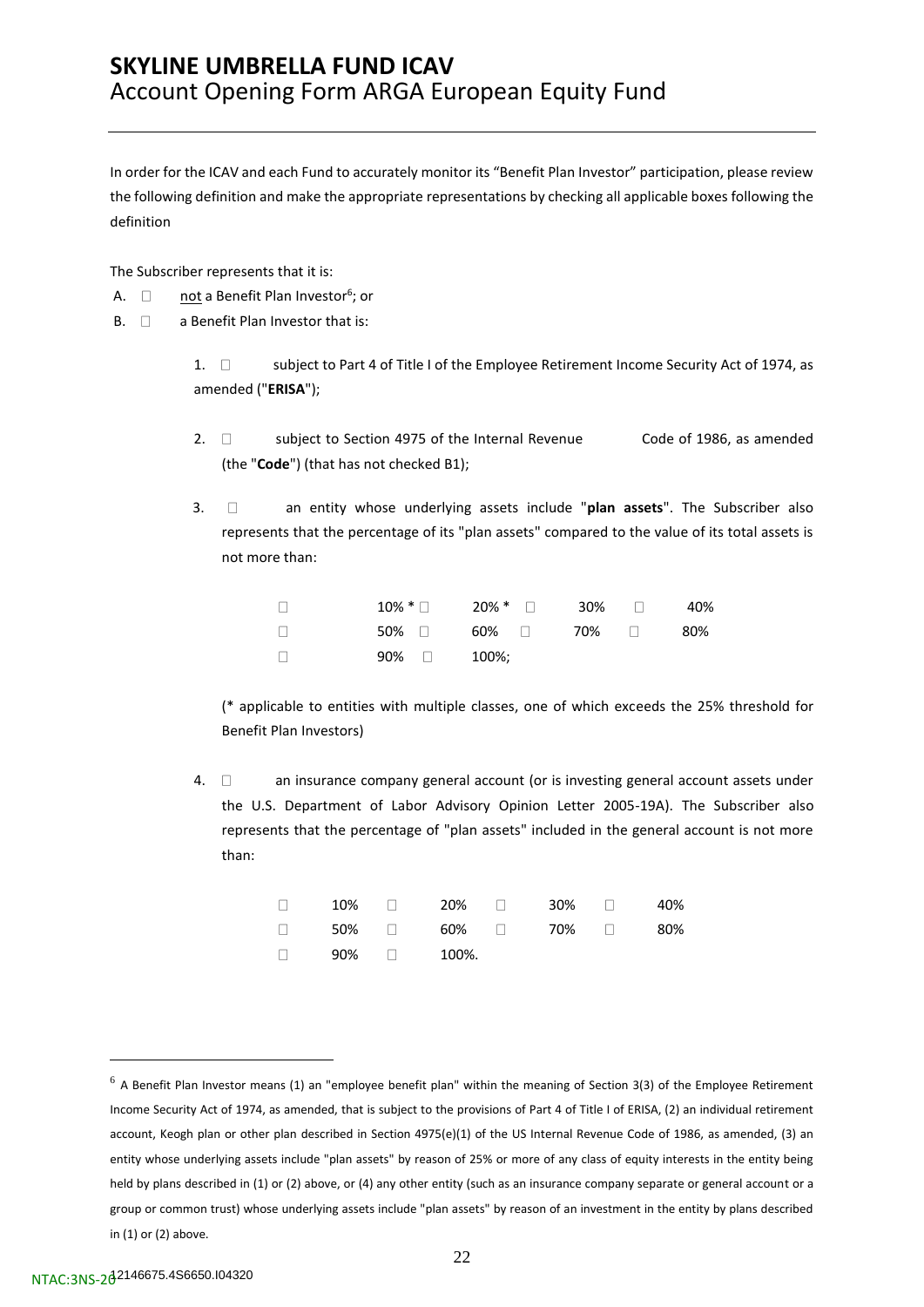The Subscriber agrees to promptly notify the Manager and the Administrator immediately if the above response changes and to provide any other information reasonably requested by the Fund, the Manager or the Administrator for the purposes of determining whether or not the Fund is holding "plan assets".

If the Subscriber is, or is acting on behalf of, an employee benefit plan (a "**Plan**") which is subject to ERISA, the Subscriber represents and warrants that: (a) it is aware of and has taken into consideration any applicable diversification requirements of Section  $404(a)(1)(C)$  of ERISA; (b) it has concluded that its proposed investment in the Fund is a prudent one and has independently decided to invest in the Fund; (c) the fiduciary or other person signing this Subscription Agreement is independent of the Fund and parties providing services to the Fund (including without limitation the Manager); (d) this subscription and the investment contemplated hereby is in accordance with all requirements applicable to the Plan under its governing instruments and under ERISA; (e) the Subscriber acknowledges and agrees that parties providing services to the Fund shall not be a "fiduciary" (within the meaning of Section 3(21) of ERISA) with respect to any assets of the Plan by reason of the Subscriber's investment in the Fund; (f) the Subscriber represents and warrants that neither the Manager nor any affiliate thereof has acted as a fiduciary to the Subscriber with respect to the decision to invest in the Fund nor have such persons provided investment advice or a recommendation with respect to the decision of the Subscriber to invest in the Fund; and (g) the investment by the Subscriber in the Fund will not result in a "prohibited transaction" under Section 406 of ERISA or Section 4975(c) of the Code.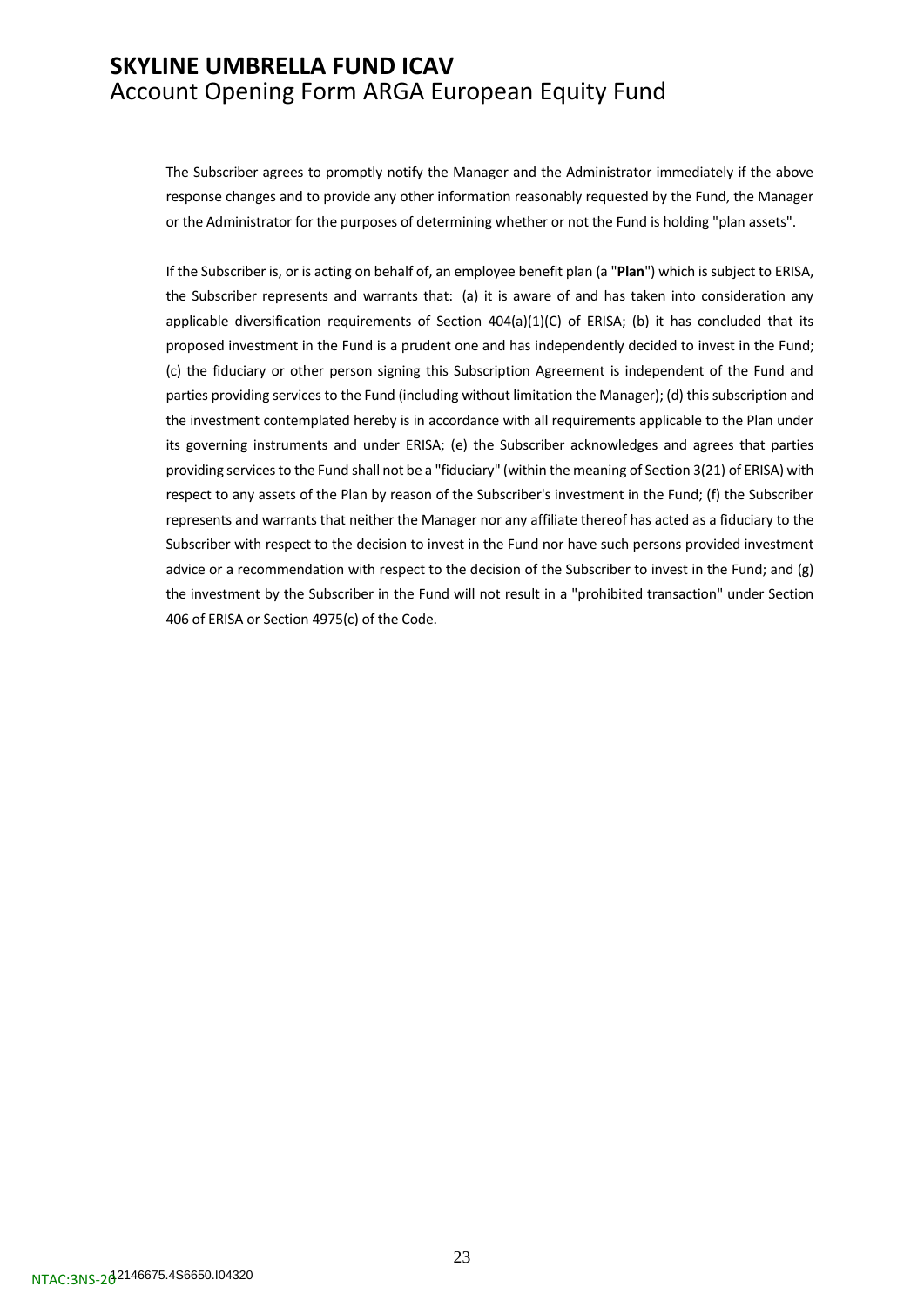#### <span id="page-23-0"></span>6**. Representations, Authorities, and Indemnities**

- 1. I/we confirm that I am / we are 18 years of age or over (delete if you are not a natural person).
- 2. If you are joint applicants We direct that, on the death of one of us, the Shares for which we are applying shall be held in the name of and to the order of the survivor(s) or the executor(s) or administrator of the last such survivor (delete if you are not a natural person or you are a sole investor).
- 3. I/we confirm that I am / we are not a US Person (as defined in the Prospectus) and am/are not acquiring Shares on behalf of, or for the benefit of, a US Person, nor do I/we intend transferring any Shares which I/we may purchase to any person who is a US Person. I/we confirm that I/we have the authority to make this investment whether the investment is our own or is made on behalf of another person or institution.
- 4. I/we indemnify the ICAV, Investment Manager, Depositary, Administrator and other Shareholders for any loss suffered by them as a result of me/us acquiring or holding Shares in the ICAV where, by virtue of my / our holding, I am / we are in breach of the laws of any competent jurisdiction.
- 5. I/we hereby acknowledge as part of this application that I/we have been provided with a copy of the Prospectus and applicable Supplement and where applicable the most recent annual or half-yearly reports and accounts for the ICAV and furthermore that this application is made on the terms thereof and subject to the provisions of the Instrument of Incorporation of the ICAV. In particular, I/we acknowledge that I am/we are aware of the potential risks associated with this investment and where appropriate have sought professional advice on matters of taxation and such other consequences applicable to the investment.
- 6. I/we hereby agree to indemnify and hold harmless the ICAV, the Manager, the Administrator, the Depositary, the Investment Manager, and their respective directors, officers and employees against any loss, liability, cost or expense (including without limitation legal fees, taxes and penalties) which may result directly or indirectly, from any misrepresentation or breach of any warranty, condition covenant or agreement set forth herein or in any document delivered to by me/us to the ICAV or the Administrator. The ICAV, the Investment Manager, and the Administrator will not be responsible or liable for the authenticity of instructions received from us or any authorised person and may rely upon any instruction from any such person representing himself to be a duly authorised person reasonably believed to be genuine.
- 7. The Administrator, the Investment Manager, and the ICAV are each authorised and instructed to accept and execute any instructions in respect of the Shares to which this Account Opening Form relates given by me/us in written form, or by facsimile.
- 8. I/we agree to indemnify each of the Administrator, the Manager, the Investment Manager, and the ICAV and agree to keep each of them indemnified against any loss of any nature whatsoever arising to any of them as a result of any of them acting upon a facsimile instruction. In circumstances where such instructions relate to a change in the Applicant's Banking Information referred to above, I/we confirm that I/we will provide you with an original instruction.
- 9. The Administrator, the Manager, the Investment Manager, and the ICAV may rely conclusively upon and shall incur no liability in respect of any action taken upon any notice, consent, request, instruction or other instrument believed in good faith to be genuine or to be signed by properly authorised persons.
- 10. I/we acknowledge that the ICAV and/or Administration may refuse to accept any application to subscribe if a prospective investor delays in producing or fails to produce any information required for the purpose of verification as requested by the Administrator and, in that event, any funds received will be returned without interest to the account from which the moneys were originally debited. The ICAV and the Administrator shall not be held liable in this regard.
- 11. I/we acknowledge that the repurchase proceeds of Shares will only be paid on receipt by the Administrator of a repurchase request from me/us together with such documentation that the Administrator may reasonably require. I/we further acknowledge that any failure to supply the ICAV or the Administrator with any documentation requested by them may result in a delay in the settlement of redemption proceeds. I/we acknowledge that in such circumstances, the Administrator will process any redemption request received by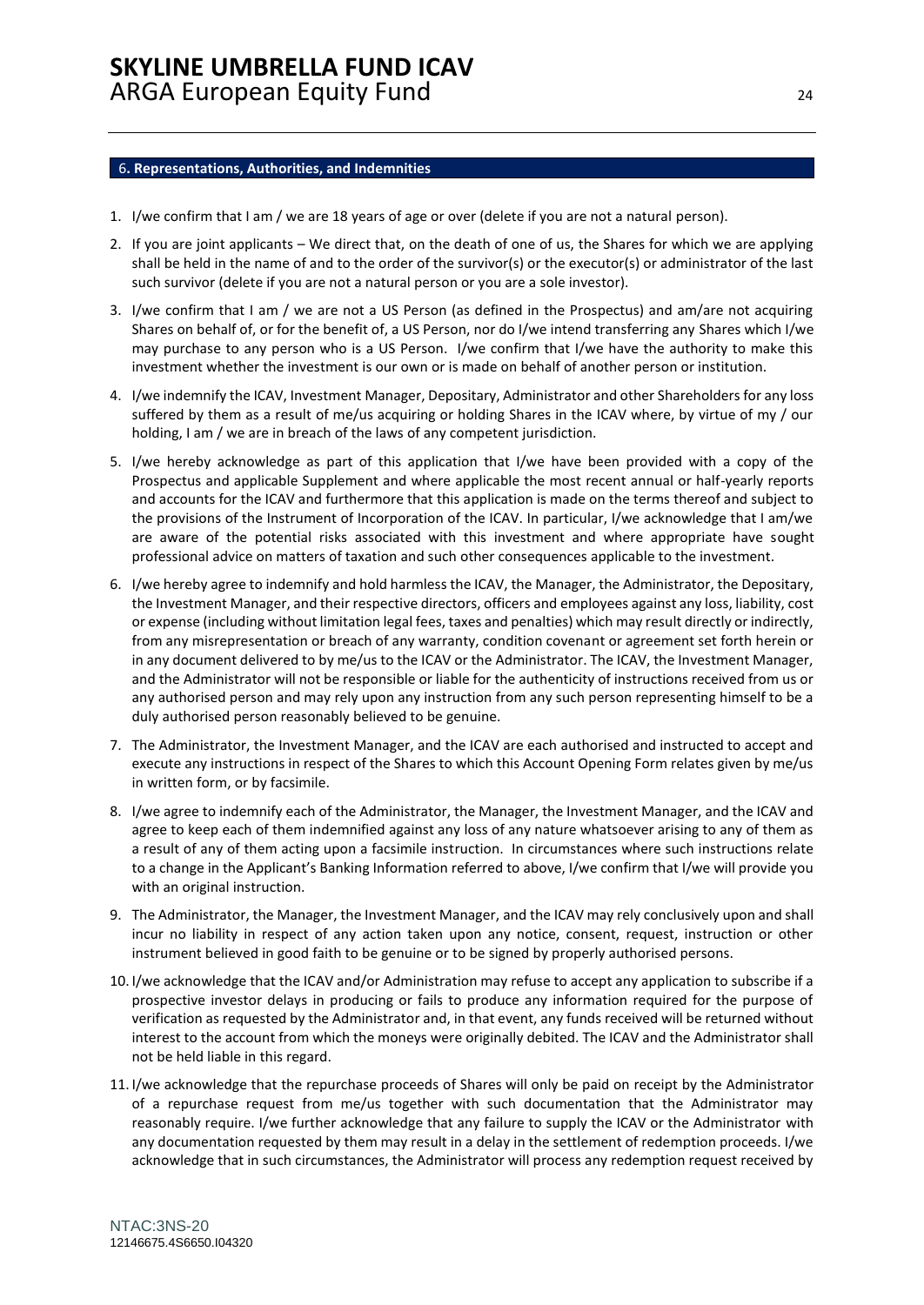me/us and by doing so I/we will no longer be considered a Shareholder/s notwithstanding that I/we have not received the redemption proceeds.

- 12. I/we confirm that I/we will notify the ICAV and the Administrator if there are any material changes during the lifetime of this investment in the Beneficial Owner Detail which I/we have provided.
- 13. I/we acknowledge that the ICAV must obtain and hold details of its beneficial owners for the purposes of compliance with the European Union (Anti-Money Laundering: Beneficial Ownership of Corporate Entities) Regulations 2016 (S.1. No 560 of 2016) and that my/our personal details may be provided to a central register of beneficial ownership as part of this process.
- 14. I/we confirm that I/we have the capacity and am/are duly authorised to make this application and to make the representations and give the indemnities referred to in this Account Opening Form.
- 15. I/we shall provide the ICAV, the Manager and the Administrator with any additional information which it may reasonably request in connection with tax and or/FATCA and/or CRS regulations/reporting requirements or other similar requirements in order to substantiate any representations made by me/us or otherwise and I/we authorise the ICAV or its agents to disclose such information relating to this application to such persons as they consider appropriate. For the purposes of the Tax Reporting Services, the Administrator may assume that the Sub-Fund has obtained any and all effective consents, agreements, waivers or approvals that may be required from Shareholders or others to whom a duty of confidentiality is owed and the Administrator shall not be obliged to enquire further but shall be entitled to rely on any representation made by the Sub-Fund or its duly authorised representatives in this respect.

I/we agree to provide to the ICAV, the Manager and the Administrator at such times as each of them may request such declarations, certificates or documents as each of them may reasonably require (the "Tax Information") in connection with this investment (including for the purposes of tax and/or FATCA and/or CRS regulations/reporting requirements). Should any information furnished to any of them become inaccurate or incomplete in any way, I/we hereby agree to notify the ICAV or the Administrator immediately of any such change and further agree to request the redemption of Shares in respect of which such confirmations have become incomplete or inaccurate where requested to do so by the ICAV.

In addition to any information required to the Tax Information, I/we agree to promptly provide, and periodically update, at any times requested by the ICAV, any information (or verification thereof) the ICAV deems necessary to comply with any requirement imposed by Sections 1471-1474 of the U.S. Internal Revenue Code of 1986, as amended (the "Code"), and any Treasury Regulations, forms, instructions, or other guidance issued pursuant thereto in order to reduce or eliminate FATCA withholding taxes. The information required to be provided by the preceding sentence may include, but shall not be limited to, (A) information the ICAV deems necessary to determine whether the Shareholder is a "foreign financial institution" ("FFI") as defined in Code 1471(d)(4) or a "non-financial foreign entity" ("NFFE") as defined in Code 1472(d), (B) if I/we am/are an FFI, any certification, statement or other information the ICAV deems necessary to determine whether I/we meet the requirements of Code 1471(b) (including entering into an agreement with the IRS pursuant to Code 1471(b) (an "FFI Agreement") and complying with the terms thereof or, if the FFI is in a jurisdiction that has signed an intergovernmental agreement ("IGA") with the United States, complying with the terms of the IGA and any local laws or regulations implementing its terms) or is otherwise exempt from withholding required under Code 1471, (C) if I/we am/are an FFI, including an FFI in a jurisdiction that has signed an IGA, a Global Intermediary Identification Number ("GIIN") assigned by the IRS; and (D) if I/we am/are an NFFE, any certification, statement or other information the ICAV deems necessary to determine whether a shareholder meets the requirements of Code 1472(b) (which information may be given to the U.S. Internal Revenue Service ("IRS") pursuant to Code 1472(b)(3)) or is otherwise exempt from withholding required under Code 1472.

In addition to the Tax Information, I/we agree to promptly provide, at any times requested by the ICAV, any information (or verification thereof) the ICAV deems necessary for the ICAV to comply with the terms of the IGA and any Irish laws, regulations or other guidance implementing the IGA, and any information required to comply with the terms of that agreement on an annual or more frequent basis. I/we agree to waive any provision of foreign law that would, absent such a waiver, prevent compliance with such requests and acknowledges that, if it fails to provide such waiver, it may be required by the ICAV to withdraw from the Sub-Fund if necessary to comply with FATCA and/or CRS and the IGA.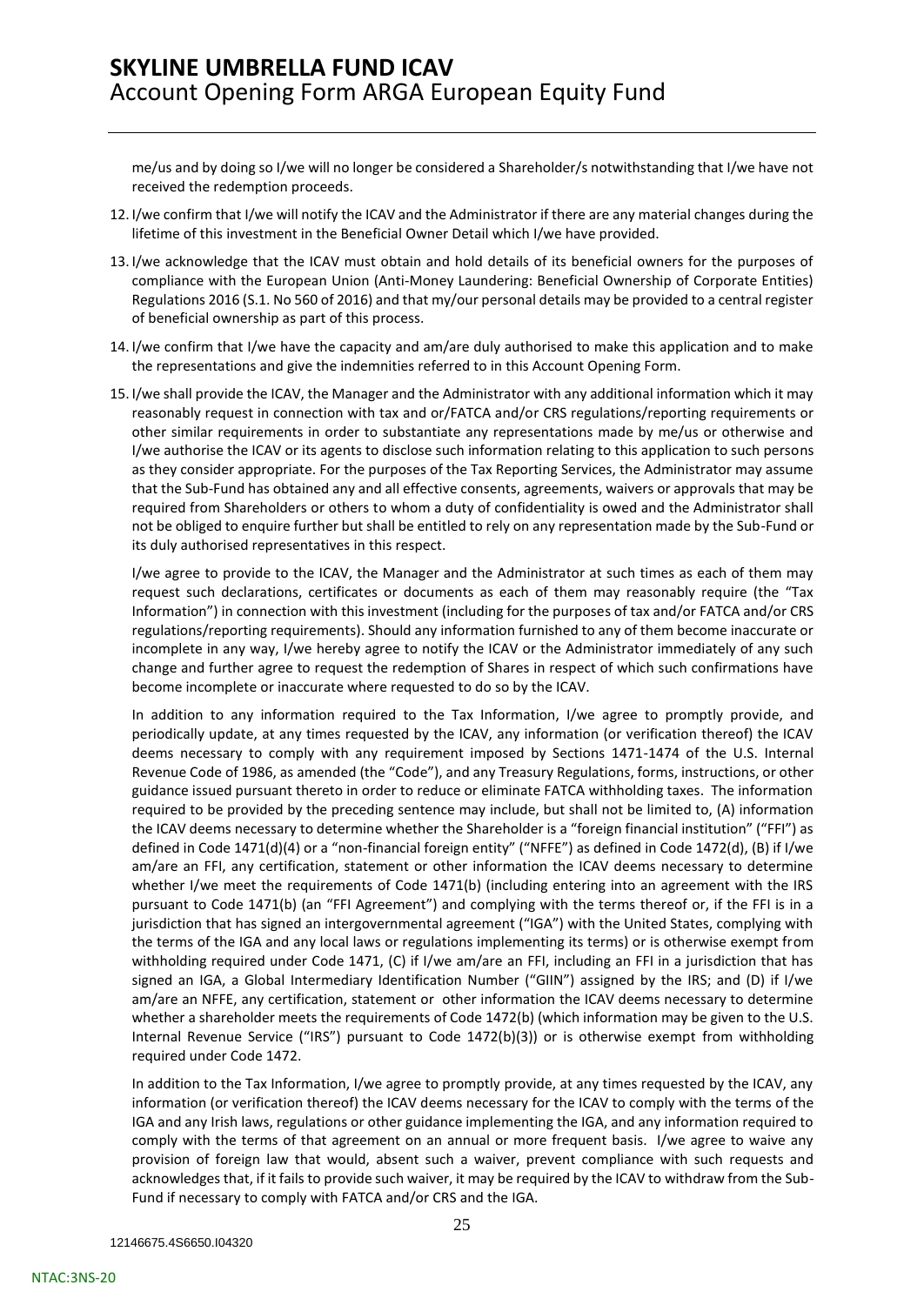By providing the Tax Information, I/we represent and warrant the completeness and accuracy of such information (as at the date of submission) and authorise the ICAV to act upon such information in good faith, including, but not limited to, disclosing or submitting such information to the Irish tax authorities. The ICAV shall have no obligation to carry out any investigation with respect to the truth, accuracy or completeness of the Tax Information provided by us and I/we will, on demand, hold the ICAV harmless from any liability resulting from the my/our failure to provide complete and accurate Tax Information.

I/we hereby acknowledge that if I/we fail to provide the Tax Information on a timely basis, I/we may be subject to 30% U.S. withholding tax on the investor's share of "withholdable payments" (as defined for purposes of FATCA) received by the ICAV.

I/we hereby acknowledge that if I/we fail to provide the Tax Information and such failure results in the ICAV being unable to comply with FATCA the IGA or CRS, the ICAV may exercise its right to completely redeem an applicant (at any time upon any or no notice). I/we further acknowledge and agree to indemnify the ICAV and its other investors for any losses resulting from our failure to meet its obligations under this Section, including any U.S. withholding tax imposed on the ICAV.

- 16. I/we hereby acknowledge that any notice or document may be served by the ICAV or Administrator on me/us in the manner specified from time to time in the Prospectus and, for the purposes of the Electronic Commence Act 2000, if I have provided an e-mail address or fax number to the ICAV or its delegate, consent to any such notice or document being sent to me/us by fax or electronically to the fax number or e-mail address previously identified to the ICAV or its delegate which I/we acknowledge constitutes effective receipt by me/us of the relevant notice or document. I/we acknowledge that I/we am/are not obliged to accept electronic communication and may at any time choose to revoke my/our agreement to receive communications by fax or electronically by notifying the ICAV in writing at the above address, provided that my/our agreement to receive communications by fax or electronically shall remain in full force and effect pending receipt by the ICAV of written notice of such revocation.
- 17. I/we request that the Shares issued pursuant to this application are registered in the name and address set out on page 1 hereof.
- 18. I/we accept such lesser number of Shares if any, than may be specified above in respect of which this application may be accepted.
- 19. I/we acknowledge that all telephone calls with the Investment Manager, the Manager, the Administrator or Depositary may be recorded and consent to such recording.
- 20. I/we agree (i) to provide these representations to the ICAV and/or the Manager at such times as the ICAV and/or the Manager may request, and (ii) to provide on request such certifications, documents or other evidence as the ICAV and/or the Manager may reasonably require to substantiate such representations.
- 21. I/we agree to notify the ICAV and/or the Manager immediately if I/we become aware that any of the representations made is no longer accurate and complete in all respects. I/we agree immediately either to sell or to tender to the ICAV for redemption of a sufficient number of Shares to allow the representations to be made again.
- 22. I/we acknowledge that in respect of a fund which has invested in equity related securities, all or part of that fund's fee and expenses may be charged to the capital of the fund and that this policy will have the effect of lowering the capital value of my/our investment.
- 23. I/we understand that the confirmations, representations, declarations and warranties made herein are continuing and apply to all subsequent purchases of Shares by me/us in the ICAV.
- 24. I/we understand that subscriptions monies paid by me/us into a Subscription/Redemption account will become the property of the Sub-Fund upon receipt and during the period between receipt of subscription monies and the Dealing Day on which Shares are issued, I/we will be treated as an unsecured creditor of the Sub-Fund.
- 25. I/we understand that any redemption proceeds held for any time in a Subscription/Redemption account shall remain an asset of the Sub-Fund. In the event of the insolvency of the ICAV or the Sub-Fund. I/we will rank as an unsecured creditor of the ICAV until such time as the Administrator is satisfied that its anti-money-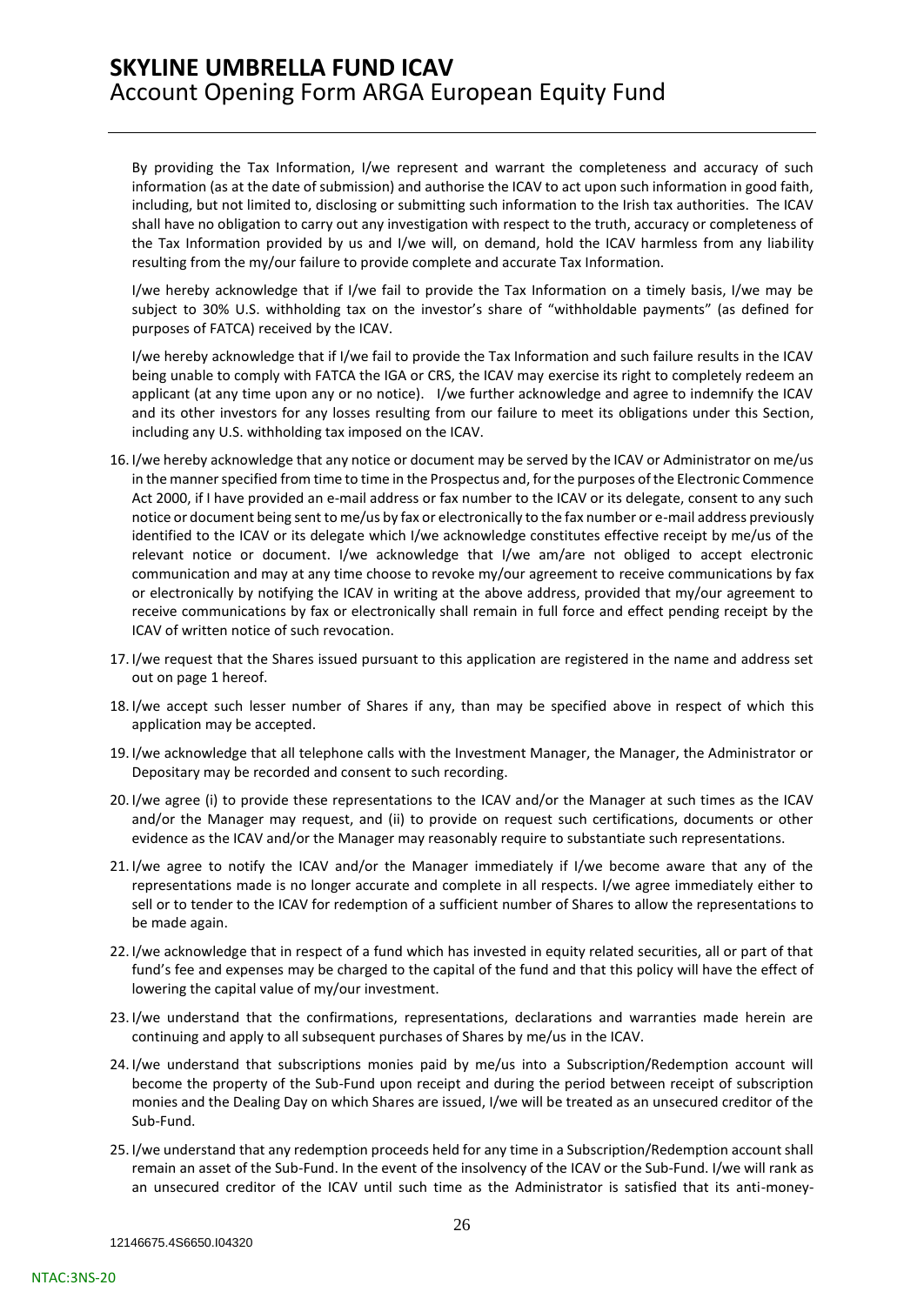laundering procedures have been fully complied with, following which redemption proceeds will be released to me/us.

#### **Key Investor Information Document ("KIID")**

- 1. I/we hereby acknowledge and confirm that I/we have received, read and understood the KIID for the Sub-Fund and Class(es) to which this Account Opening Form relates in good time prior to completing this Account Opening Form. I/we hereby confirm that for any subsequent investments I/we will obtain and read the latest version of the appropriate KIID prior to each subscription and that any future investments to any other subfund or share class of the ICAV can also be transacted based on this confirmation. The KIID is available on https://www.davygfm.com/funds-factsheets/management-company-services.
- 2. I/we represent and acknowledge that:

I/we have regular access to the internet and acknowledge and agree that the provision of the KIID by way of email or website is appropriate in the context in which the business between the ICAV, its delegate(s) and me/us is, or is to be, carried on and that the provision by me/us of my/our email address to the ICAV or its delegate(s) is evidence of this.

I/we have been offered the choice of receiving the prospectus and the KIID on paper and in electronic form by means of a website or by email and hereby specifically consent to receiving the KIID in electronic form by email or by accessing the latest version of the document online at https://www.davygfm.com/fundsfactsheets/management-company-services (or such other website as may be notified to me/us from time to time).

I/we have also been notified electronically of this website address and the place on the website where the KIID can be accessed.

I/we received or accessed by electronic means the KIID.

I/we consent to accessing the KIID by electronic means before making any subsequent and/or future subscriptions for Shares in any Class of the Sub-Fund.

The KIID shall be reviewed at least every 12 months and that the up-to-date version of the KIID at any given time shall be made available on https://www.davygfm.com/funds-factsheets/management-companyservices (or such other website as may be notified to me/use from time to time. I/We agree that I/we will inspect the KIID by accessing the website in good time before making any subsequent and/or future subscriptions for Shares in any Class of the Sub-Fund. I/We agree that I/we bear sole responsibility for ensuring that I/we have inspected the up-to-date version of the KIID and that, in any event, I/we consent to be, and shall be deemed to have been, provided with the up-to-date KIID by means of the website in good time before any subsequent or future subscriptions.

Where I/we are acquiring the Shares for or on behalf of any person in my/our capacity as a sub-distributor of the ICAV, I/we certify that prior to accepting any order for the acquisition of Shares, I/we will ensure that the investor will be provided with the current KIID for the relevant Share Class. Where permitted by applicable law, "provided" shall include informing the investor of the applicable website where the KIID may be obtained, which is https://www.davygfm.com/funds-factsheets/management-company-services (or such other website address as may be notified to me/us from time to time).

I/we may at any time request a hard copy of any such documentation from the Sub-Fund free of charge and/or revoke, in writing or other authorised manner, the consent given to receive such information electronically or to subscribe or redeem Shares of the Sub-Fund electronically.

#### **Data Protection**

A. I/We consent to personal information obtained in relation to me/us being handled by the Administrator, the ICAV, the Manager or the Investment Manager and their delegates, agents or affiliates in accordance with the Irish Data Protection Acts 1988 to 2003. Information in relation to me/us will be held, used, disclosed and processed for the purposes of (a) managing and administering my/our holdings in the Sub-Fund and any related account on an ongoing basis; (b) for any other specific purposes where I have given specific consent to do so; (c) to carry out statistical analysis and market research (d) to comply with any applicable legal, tax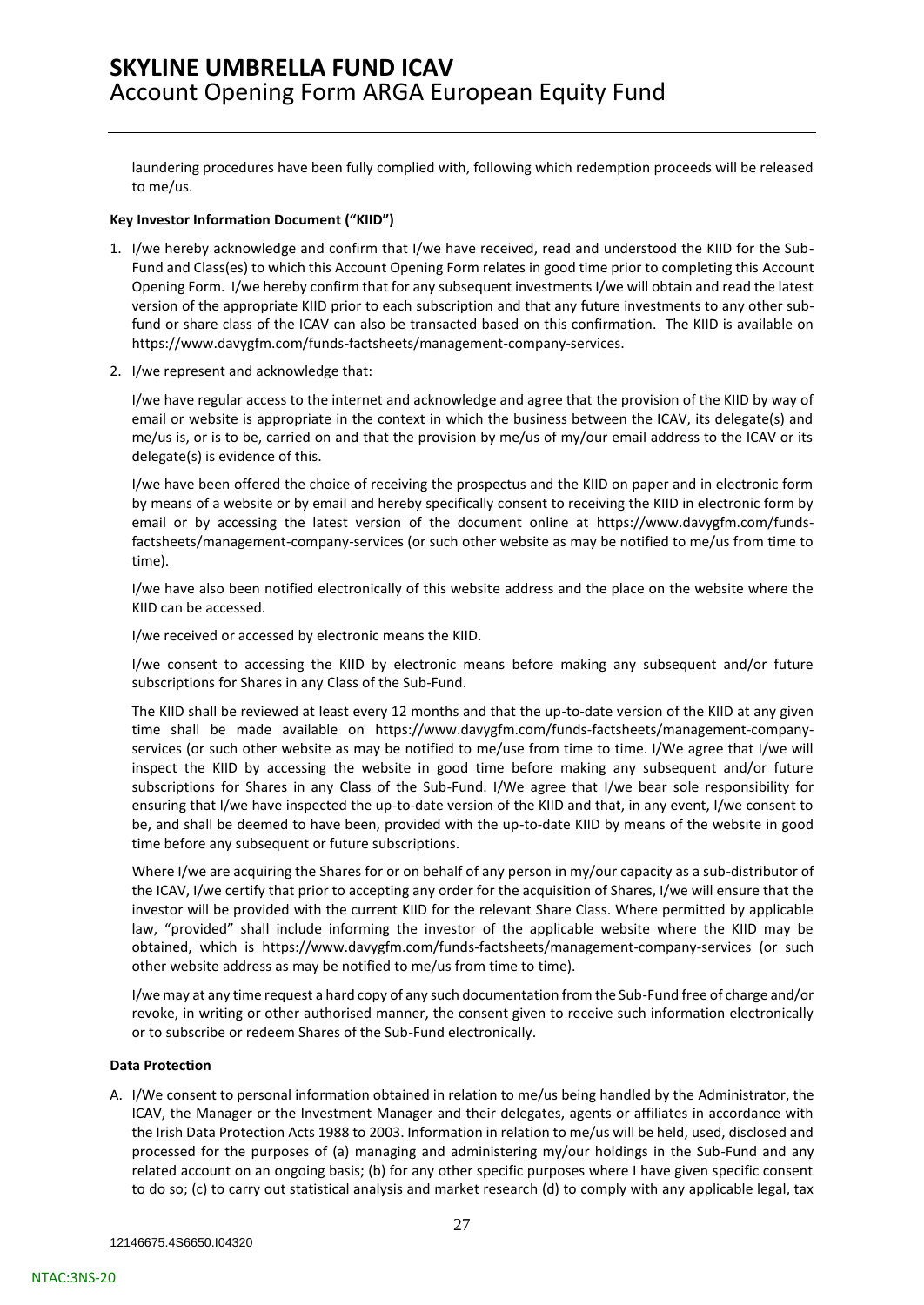or regulatory obligations including legal obligations under company law, tax law and anti-money laundering legislation and (e) for disclosure and transfer whether in Ireland or elsewhere (including companies situated in countries outside of the European Economic Area which may not have the same data protection laws as in Ireland) to third parties including my/our financial adviser (where appropriate), regulatory bodies, taxation authorities, auditors, technology providers or to the Sub-Fund and its delegates and its or their duly appointed agents and any of their respective related, associated or affiliated companies for the purposes specified above; (f) For other legitimate business interests of the Sub-Fund. I/We hereby acknowledge my/our right of access to and the right to amend and rectify my/our personal data, as provided herein. I/We understand that the Sub-Fund is a data controller and will hold any personal information provided by me/us in confidence and in accordance with the Data Protection Act 1988. The Administrator may only transfer personal data outside of the EEA by using an EU-approved 'model contract' by means of which the non-EEA data receiver agrees to abide by the instructions of the data controller (the Administrator), and agrees to comply with security measures which are appropriate to the circumstances of the data transfer, and which are specified in the contract itself.

- B. I/We consent to the recording of telephone calls that I/we make to and receive from the Administrator, the ICAV, the Manager or the Investment Manager and their delegates or duly appointed agents and any of their respective related, associated or affiliated companies for record keeping, security and/or training purposes. I/We consent to the ICAV, the Manager or the Investment Manager sending information about other investment services to me/us by letter, telephone or other reasonable means of communication. I/We understand that I/we have a right to request not to receive such information. The Administrator or ICAV may disclose personal information to the Depositary and/or the Investment Manager and/or the Manager and/or third parties where necessary or for legitimate business interests. This may include disclosure to third parties such as auditors and the Central Bank of Ireland or agents of the Administrator who process the personal information for anti-money laundering purposes or for compliance with foreign regulatory requirements. The Administrator may and will hold all or part of the information in relation to your shareholding in accordance to legal and regulatory requirements even after you have fully redeemed from the fund.
- C. I/we consent to the processing of my/our information and the disclosure of my/our information as outlined above and to the Manager and/or the Investment Manager and where necessary or in the ICAV's legitimate interests to any company in the Investment Manager's group of companies or agents of the ICAV including companies situated in countries outside the European Economic Area, which may not have the same data protection laws as in Ireland.
- D. From time to time, the Manager and/or the Investment Manager may send you information about other products or services which they offer. You have a right to request not to receive such information. If you do wish to receive such information and/or marketing material, **please tick here**: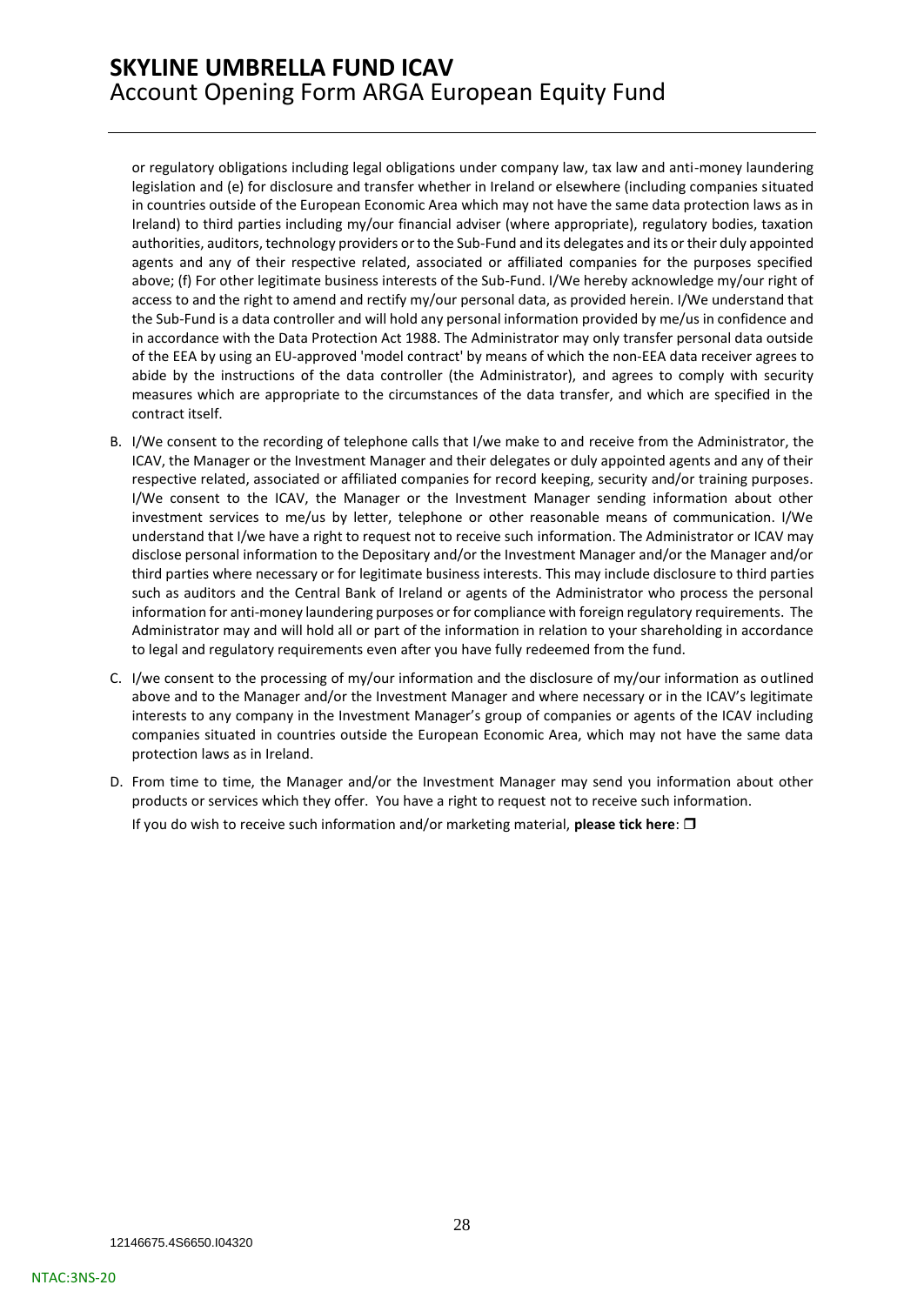### <span id="page-28-0"></span>**7a. Entity Self-Certification for FATCA and CRS**

#### **Instructions for completion and data protection notice.**

We are obliged under Section 891E, Section 891F, and Section 891G of the Taxes Consolidation Act 1997 (as amended) and regulations made pursuant to those sections to collect certain information about each account holder's tax arrangements. Please complete the sections below as directed and provide any additional information that is requested. Please note that by completing this Account Opening Form you are providing personal information, which may constitute personal data within the meaning of the Data Protection Acts, 1988 and 2003 of Ireland. Please note that in certain circumstances we may be legally obliged to share this information, and other financial information with respect to an account holder's interests in the Sub-Fund, with the Irish tax authorities, the Revenue Commissioners. They in turn may exchange this information, and other financial information with foreign tax authorities, including tax authorities located outside the EU.

If you have any questions about this form or defining the account holder's tax residency status, please speak to a tax adviser or local tax authority.

For further information on FATCA or CRS please refer to the Irish Revenue or the OECD website at: *http://www.revenue.ie/en/business/aeoi/index.html* or the following link:

*http://www.oecd.org/tax/automatic-exchange/* in the case of CRS only.

*If any of the information below about the account holder's tax residence or FATCA/CRS classification changes in the future, please ensure that we are advised of these changes promptly.*  (Mandatory fields are marked with an \*)

### *Account holders that are Individuals or Controlling Persons should not complete this form and should complete the form entitled "Individual (including Controlling Persons) Self-Certification for FATCA and CRS".*

| *Section 1: Account holder Identification  |                                                                                  |  |
|--------------------------------------------|----------------------------------------------------------------------------------|--|
|                                            |                                                                                  |  |
|                                            |                                                                                  |  |
| *Current (Resident or Registered) Address: |                                                                                  |  |
|                                            |                                                                                  |  |
|                                            |                                                                                  |  |
|                                            | Postal/ZIP Code: ________________________Country: ______________________________ |  |
| Mailing address (if different from above): |                                                                                  |  |
|                                            |                                                                                  |  |
|                                            |                                                                                  |  |
|                                            | Postal/ZIP Code: ________________________Country: ______________________________ |  |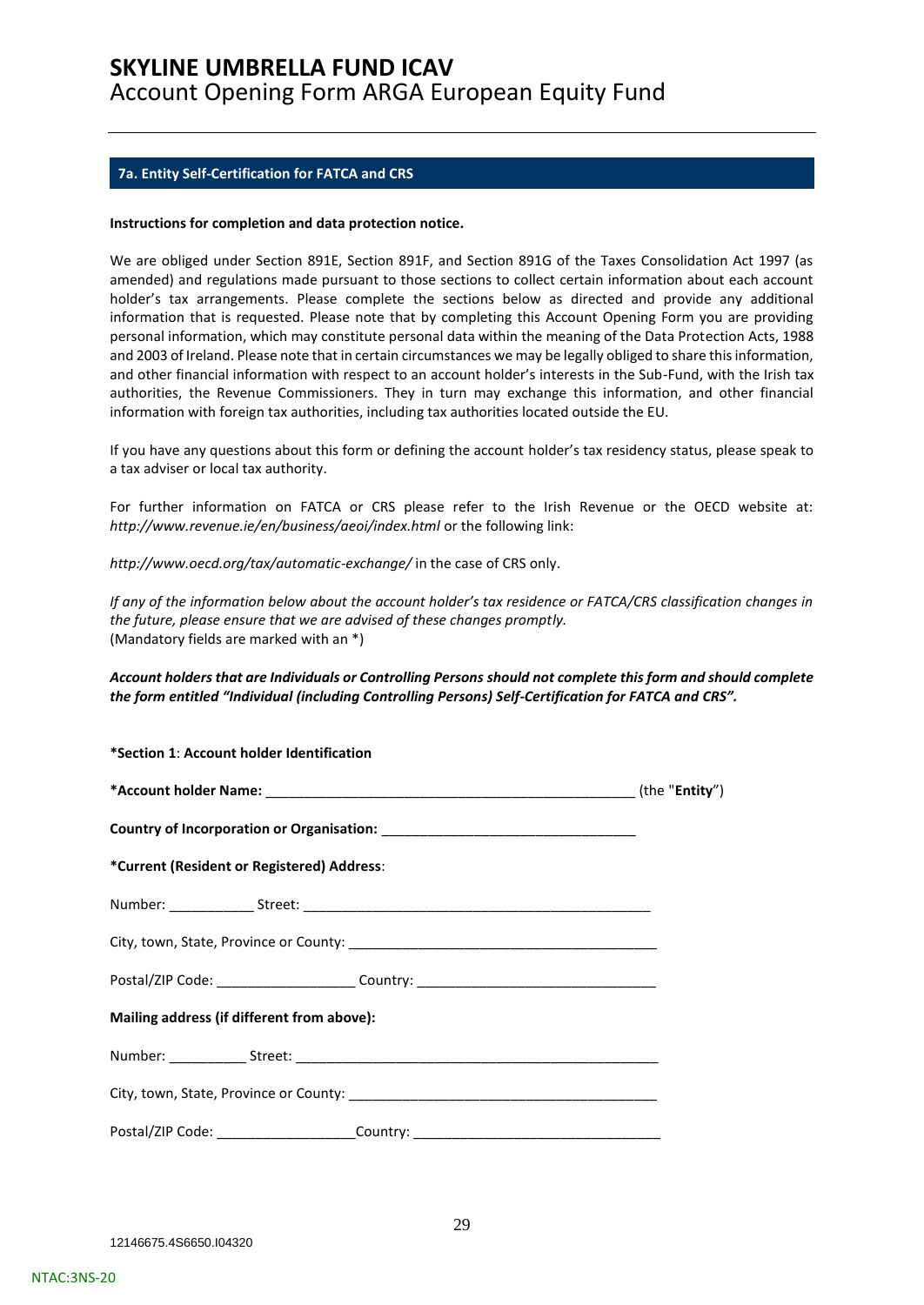#### \***Section 2: FATCA Declaration:**

Please tick either (a), (b) or (c) below and complete as appropriate.

**a)** The Entity **is** a *Specified U.S. Person* and the Entity's U.S. Federal Taxpayer Identifying number (U.S. TIN) is as follows:

| U.S. TIN:                                                                                               |  |
|---------------------------------------------------------------------------------------------------------|--|
| Or                                                                                                      |  |
| <b>b)</b> The Entity is <b>not a Specified U.S. Person</b> (Please also complete Sections 3, 4 and 5)   |  |
| Or                                                                                                      |  |
| c) The Entity is a US person but not a Specified U.S. Person (Please also complete<br>Sections 4 and 5) |  |
| Indicate exemption:                                                                                     |  |

### **\*Section 3: Entity's FATCA Classification (the information provided in this section is for FATCA, please note your FATCA classification may differ from your CRS classification in Section 5):**

#### **3.1 Financial Institutions under FATCA:**

If the Entity is a *Financial Institution***,** please tick one of the below categories and provide the Entity's GIIN at 3.2 or indicate at 3.3 the reason why you are unable to provide a GIIN.

|                 | Irish Financial Institution or a Partner Jurisdiction Financial Institution |  |
|-----------------|-----------------------------------------------------------------------------|--|
| $\mathsf{II}$ . | Registered Deemed Compliant Foreign Financial Institution                   |  |
| III.            | Participating Foreign Financial Institution                                 |  |

### **3.2** Please provide the Entity's *Global Intermediary Identification number ("GIIN")*

## ⎕⎕⎕⎕⎕⎕.⎕⎕⎕⎕⎕.⎕⎕.⎕⎕⎕

### **3.3 If the Entity is a** *Financial Institution* **but unable to provide a** *GIIN***,** please tick one of the below reasons:

| The Entity has not yet obtained a GIIN but is sponsored by another entity which |  |
|---------------------------------------------------------------------------------|--|
| does have a GIIN∞ Please provide the sponsor's name and sponsor's GIIN :        |  |
| <b>Sponsor's Name:</b>                                                          |  |
|                                                                                 |  |
|                                                                                 |  |
|                                                                                 |  |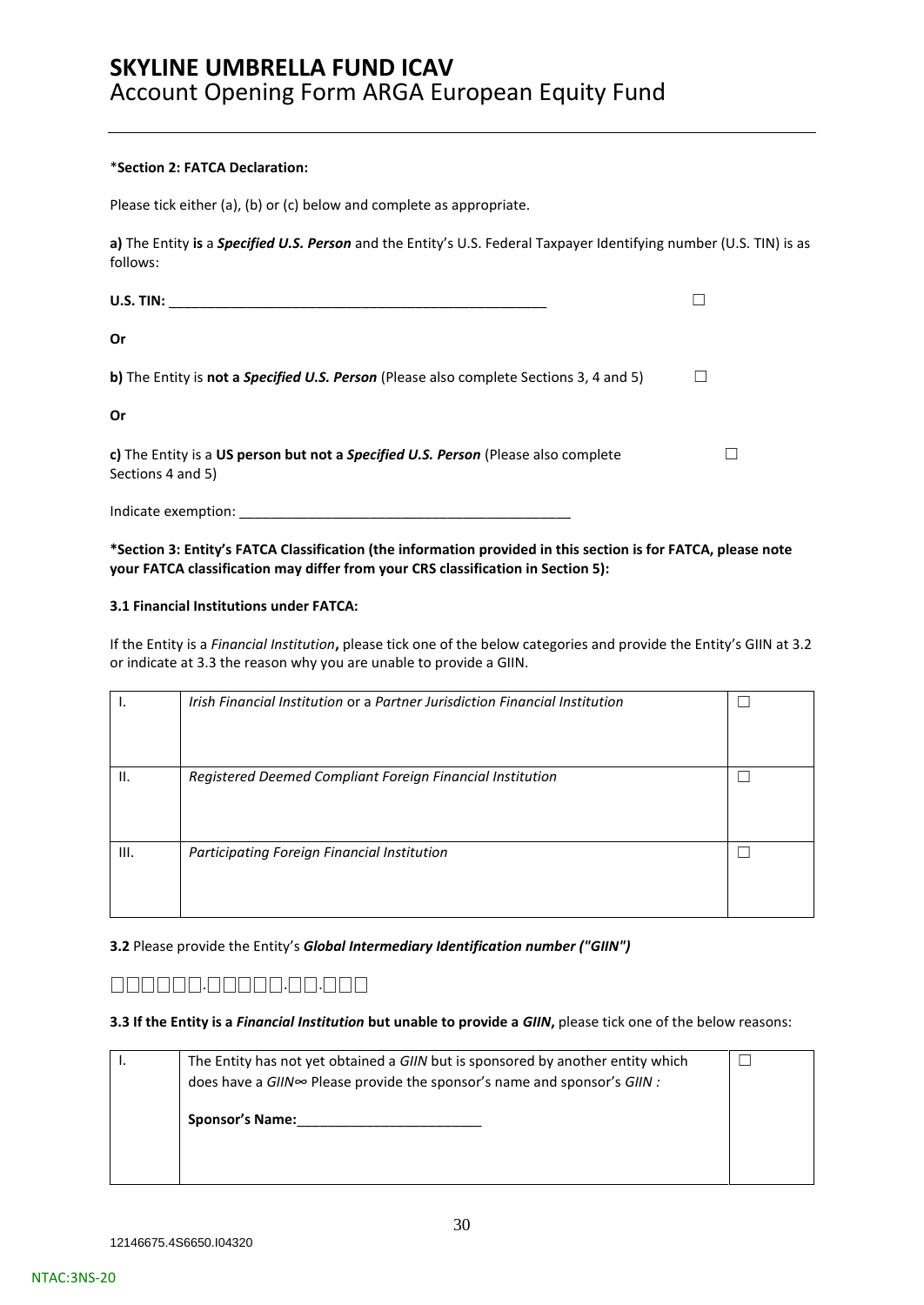|      | Sponsor's GIIN: $\Box\Box$                                                                                                                                                                                                                                                                                        |               |
|------|-------------------------------------------------------------------------------------------------------------------------------------------------------------------------------------------------------------------------------------------------------------------------------------------------------------------|---------------|
|      |                                                                                                                                                                                                                                                                                                                   |               |
|      | <b>«NOTE:</b> this option is only available to Sponsored Investment Entities in Model 1<br>IGA jurisdictions. Sponsored Investment Entities that do not have U.S. reportable<br>accounts are not required to register and obtain a GIIN with the IRS unless and until<br>U.S. reportable accounts are identified. |               |
| ΙΙ.  | The Entity is an Exempt Beneficial Owner,                                                                                                                                                                                                                                                                         | $\Box$        |
|      |                                                                                                                                                                                                                                                                                                                   |               |
|      |                                                                                                                                                                                                                                                                                                                   |               |
|      | Please tick and confirm the category of Exempt Beneficial Owner;                                                                                                                                                                                                                                                  |               |
|      | I. □Government Entity                                                                                                                                                                                                                                                                                             |               |
|      | II. □International Organisation                                                                                                                                                                                                                                                                                   |               |
|      | III. □Foreign Central Bank                                                                                                                                                                                                                                                                                        |               |
|      |                                                                                                                                                                                                                                                                                                                   |               |
|      | IV.□ Exempt Retirement Fund                                                                                                                                                                                                                                                                                       |               |
|      | V. □ Collective Investment Vehicle Wholly Owned by Exempt Beneficial Owners.                                                                                                                                                                                                                                      |               |
|      |                                                                                                                                                                                                                                                                                                                   |               |
| III. | The Entity is a Certified Deemed Compliant Foreign Financial Institution (including                                                                                                                                                                                                                               | П             |
|      | a deemed compliant Financial Institution under Annex II of the IGA Agreement)                                                                                                                                                                                                                                     |               |
|      |                                                                                                                                                                                                                                                                                                                   |               |
|      |                                                                                                                                                                                                                                                                                                                   |               |
|      |                                                                                                                                                                                                                                                                                                                   |               |
|      |                                                                                                                                                                                                                                                                                                                   |               |
| IV.  | The Entity is a Non-Participating Foreign Financial Institution                                                                                                                                                                                                                                                   | $\mathcal{L}$ |
|      |                                                                                                                                                                                                                                                                                                                   |               |
| V.   | The Entity is an Excepted Foreign Financial Institution                                                                                                                                                                                                                                                           | П             |
|      |                                                                                                                                                                                                                                                                                                                   |               |
|      |                                                                                                                                                                                                                                                                                                                   |               |
|      |                                                                                                                                                                                                                                                                                                                   |               |
|      |                                                                                                                                                                                                                                                                                                                   |               |
| VI.  | The Entity is a Trustee Documented Trust. Please provide your Trustee's name and                                                                                                                                                                                                                                  | П             |
|      | <b>GIIN</b>                                                                                                                                                                                                                                                                                                       |               |
|      |                                                                                                                                                                                                                                                                                                                   |               |
|      |                                                                                                                                                                                                                                                                                                                   |               |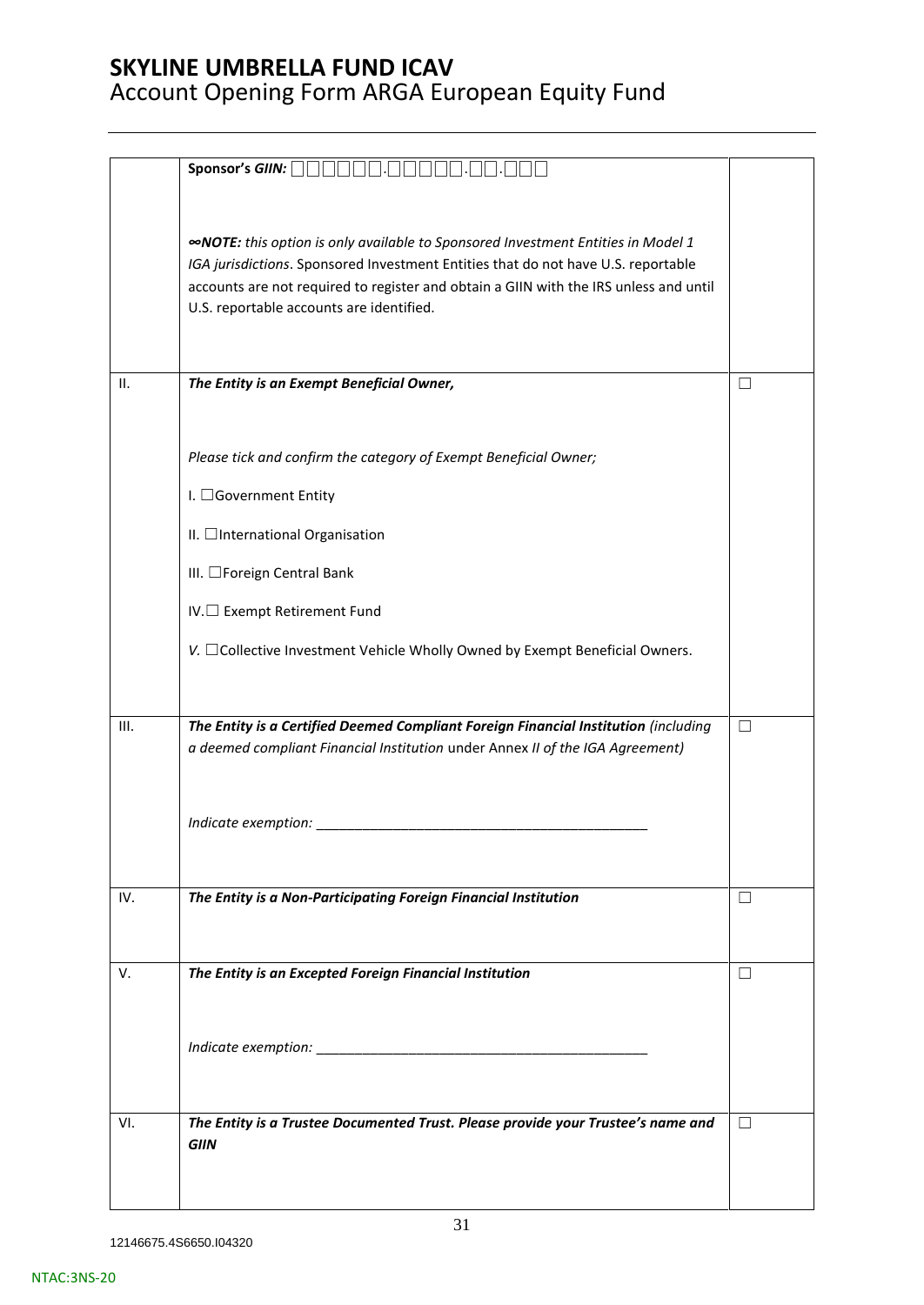*Trustee's Name:* \_\_\_\_\_\_\_\_\_\_\_\_\_\_\_\_\_\_\_\_\_\_\_\_\_\_\_\_\_\_\_\_\_\_\_\_\_\_\_\_\_\_\_

*Trustee's GIIN:* ⎕⎕⎕⎕⎕⎕.⎕⎕⎕⎕⎕.⎕⎕.⎕⎕⎕

### **3.4. Non-Financial Institutions (Non-Foreign Financial Entity/NFFE) under FATCA:**

If the Entity is **not** a Financial Institution, please confirm the Entity's FATCA classification below by ticking one of the categories

| Ι.  | <b>Active Non-Financial Foreign Entity</b>                                                                                                                       |              |
|-----|------------------------------------------------------------------------------------------------------------------------------------------------------------------|--------------|
|     |                                                                                                                                                                  |              |
| ΙΙ. | <b>Passive Non-Financial Foreign Entity (NFFE)</b>                                                                                                               | H            |
|     | (Please tick the box that applies)                                                                                                                               |              |
|     |                                                                                                                                                                  |              |
|     |                                                                                                                                                                  |              |
|     | I. Passive Non-Financial Foreign Entity with no Controlling Persons that are                                                                                     |              |
|     | specified U.S Persons.                                                                                                                                           |              |
|     |                                                                                                                                                                  |              |
|     | II. Passive Non-Foreign Financial Entity with Controlling Persons that are specified                                                                             |              |
|     | U.S Persons. (If this box is ticked, please indicate the name of all natural Controlling<br>Person(s) of the Entity in section 6.1 below and separately complete |              |
|     |                                                                                                                                                                  |              |
| Ш.  | <b>Excepted Non-Financial Foreign Entity</b>                                                                                                                     | П            |
|     |                                                                                                                                                                  |              |
| IV. | <b>Direct Reporting NFFE</b>                                                                                                                                     | $\mathsf{L}$ |
|     |                                                                                                                                                                  |              |
|     | Please provide your GIIN                                                                                                                                         |              |
|     |                                                                                                                                                                  |              |
|     |                                                                                                                                                                  |              |
|     |                                                                                                                                                                  |              |
|     |                                                                                                                                                                  |              |

### **\*Section 4: Common Reporting Standard ("CRS") Declaration of Tax Residency (Note that Entities may have more than one country of Tax Residence)**

**Please indicate the Entity's country of tax residence for CRS purposes**, (if resident in more than one country please detail all countries of tax residence and associated tax identification numbers ("**TIN**")). Please refer to the OECD CRS Web Portal for AEOI for more information on Tax Residence.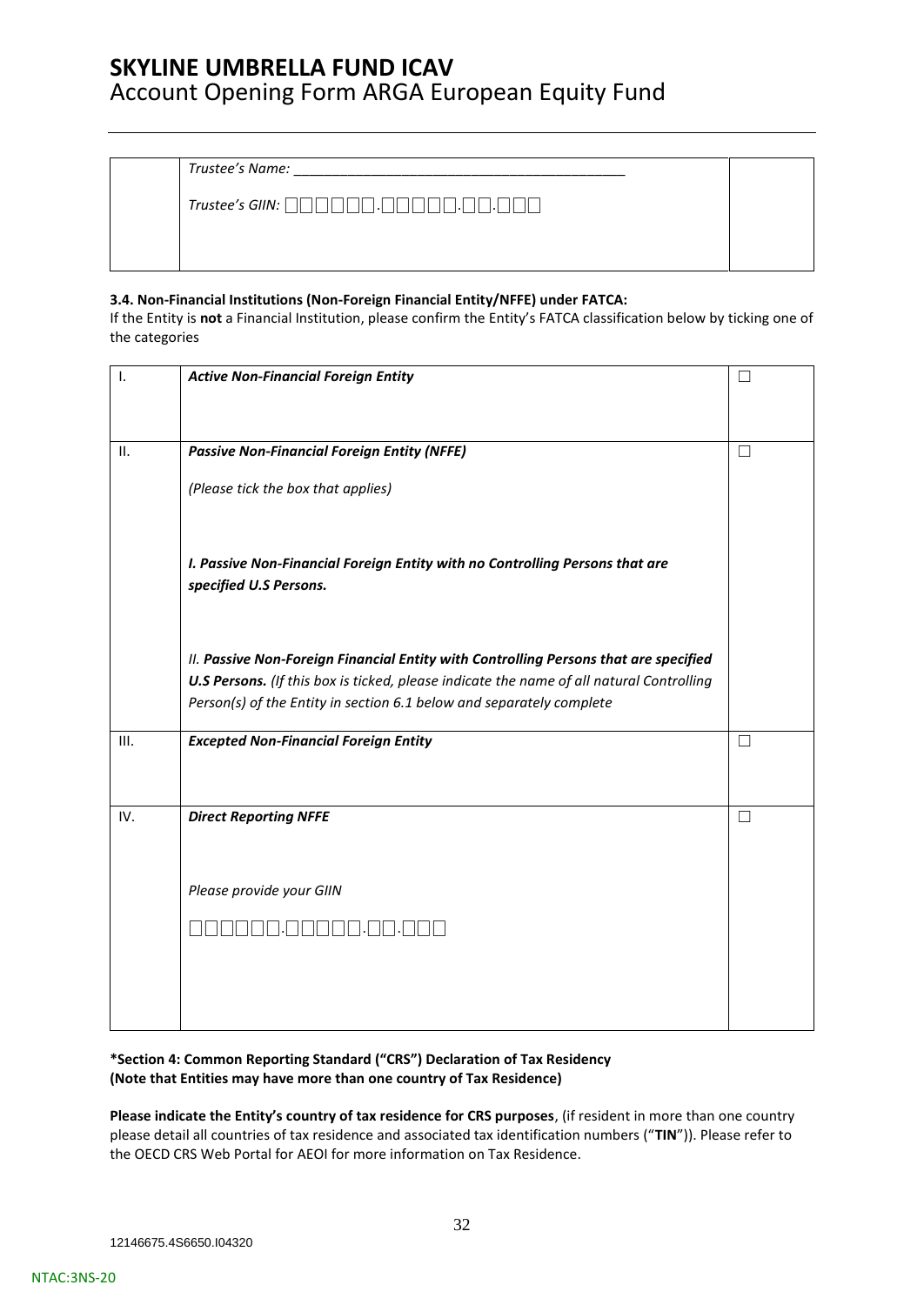If the Entity is not tax resident in any jurisdiction (e.g., because it is fiscally transparent), please indicate that below and provide its place of effective management or country in which its principal office is located.

**NOTE:** Under the Irish legislation implementing the CRS, provision of a Tax ID number (TIN) is required to be provided unless:

**a)** You are tax resident in a Jurisdiction that does not issue a (TIN)

Or

**b)** You are tax resident in a non-reportable Jurisdiction (i.e. Ireland or the USA)

| <b>Country of Tax Residency</b> | <b>Tax ID Number</b> | ∞If TIN unavailable Select (A, B or C) and<br>check box below |
|---------------------------------|----------------------|---------------------------------------------------------------|
|                                 |                      |                                                               |
|                                 |                      |                                                               |
|                                 |                      |                                                               |

**∞If a TIN is unavailable**, please provide the appropriate reason **A, B** or **C where indicated below**:

*\_\_\_\_\_\_\_\_\_\_\_\_\_\_\_\_\_\_\_\_\_\_\_\_\_\_\_\_\_\_\_\_\_\_\_\_\_\_\_\_\_\_\_\_\_\_\_\_\_\_\_\_\_\_\_\_\_\_\_\_\_\_\_\_\_\_\_\_\_\_\_\_\_\_\_\_\_\_\_\_*

\_\_\_\_\_\_\_\_\_\_\_\_\_\_\_\_\_\_\_\_\_\_\_\_\_\_\_\_\_\_\_\_\_\_\_\_\_\_\_\_\_\_\_\_\_\_\_\_\_\_\_\_\_\_\_\_\_\_\_\_\_\_\_\_\_\_\_\_\_\_\_\_\_\_\_\_\_\_\_\_\_

- □ **Reason A** The country/jurisdiction where the Account Holder is resident does not issue TINs or TIN equivalents to its residents
- ☐ *Reason B -* The Account Holder is otherwise unable to obtain a TIN *(Please explain why you are unable to obtain a TIN if you selected Reason B)*
- □ **Reason C** <sup>*-*</sup> No TIN is required. (Note: Only select this reason if the domestic law of the relevant country/jurisdiction does not require the collection of the TIN issued by such country/jurisdiction)

**\*Section 5: Entity's CRS Classification** (The information provided in this section is for CRS. Please note an Entity's CRS classification may differ from its FATCA classification in Section 3 above). In addition please note that the information that the Entity has to provide may differ depending on whether they are resident in a participating or non-participating CRS Jurisdiction. For more information please see the OECD CRS Standard and associated commentary[. http://www.oecd.org/tax/automatic-exchange/common-reporting](http://www.oecd.org/tax/automatic-exchange/common-reporting-standard/common-reporting-standard-and-related-commentaries/#d.en.345314)[standard/common-reporting-standard-and-related-commentaries/#d.en.345314](http://www.oecd.org/tax/automatic-exchange/common-reporting-standard/common-reporting-standard-and-related-commentaries/#d.en.345314)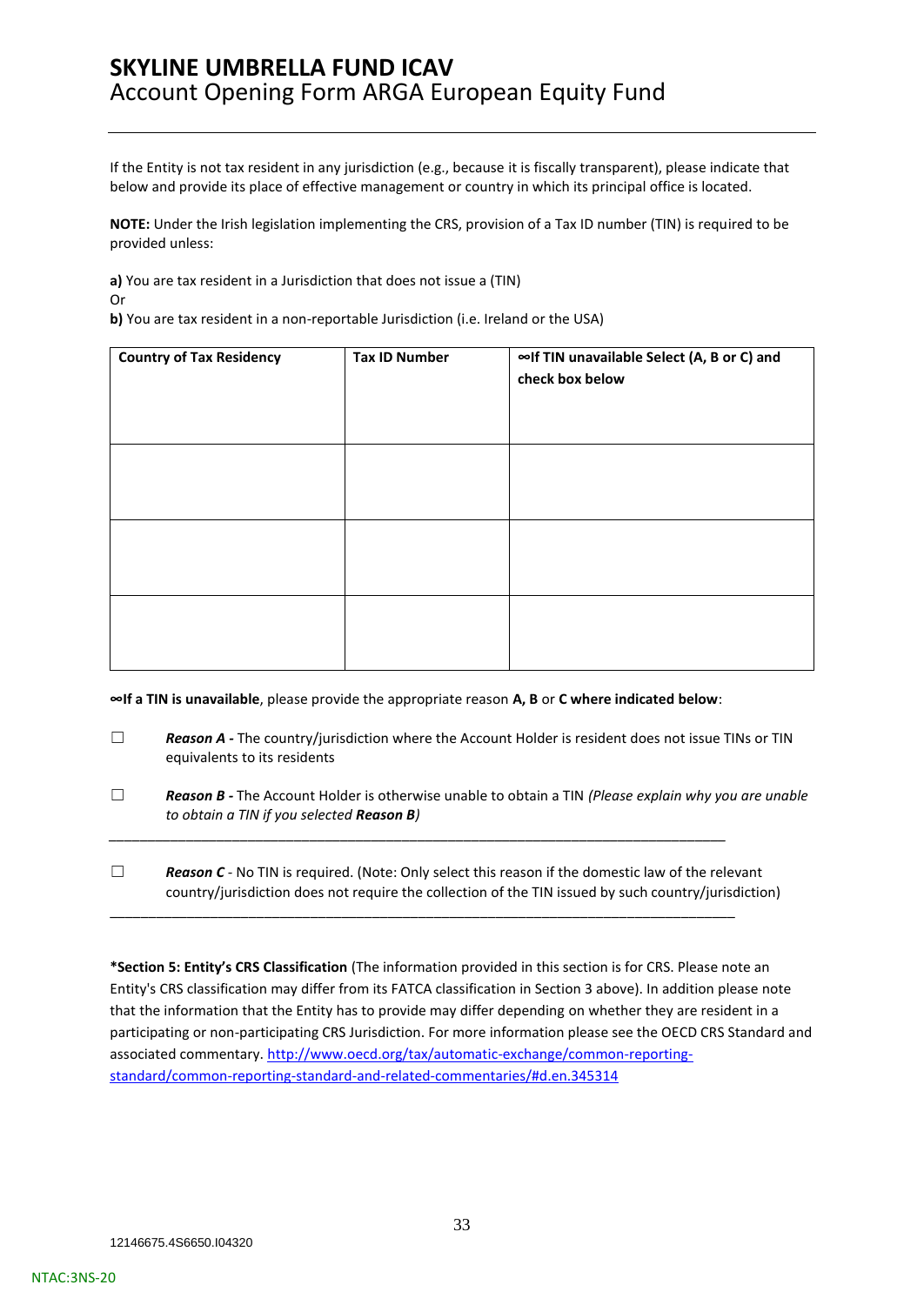### **5.1 Financial Institutions under CRS:**

If the Entity is a *Financial Institution***, Resident in either a Participating or Non-Participating CRS Jurisdiction**  please review and tick one of the below categories that applies **and** specify the type of Financial Institution below.

*Note: Please check the Irish Revenue AEOI portal at the time of completion of this form to confirm whether your country of Tax Jurisdiction is considered Participating or Non-Participating for the purposes of CRS Due-Diligence in Ireland.<http://www.revenue.ie/en/business/aeoi/participating-jurisdictions.pdf>*

| I.   | A Reporting Financial Institution resident in a participating CRS jurisdiction                  | $\Box$  |
|------|-------------------------------------------------------------------------------------------------|---------|
|      |                                                                                                 |         |
| Ш.   | A Financial Institution Resident in a Non-Participating Jurisdiction.                           | $\perp$ |
|      |                                                                                                 |         |
|      | $\Box$ An Investment Entity resident in a Non-Participating Jurisdiction and managed            |         |
|      | by another Financial Institution (If this box is ticked, please indicate the name of            |         |
|      | any Controlling Person(s) of the Entity in section 6 below and complete a separate              |         |
|      | individual self-certification forms for each of your Controlling Persons")                      |         |
|      |                                                                                                 |         |
|      | $\Box$ An Investment Entity resident in a Non-Participating Jurisdiction that is not            |         |
|      | managed by another Financial Institution                                                        |         |
|      |                                                                                                 |         |
|      | $\Box$ Other Financial Institution, including a Depository Financial Institution, Custodial     |         |
|      | Institution or Specified Insurance Company                                                      |         |
|      |                                                                                                 |         |
| III. | Non-Reporting Financial Institution under CRS. Specify the type of Non-Reporting                | П       |
|      | <b>Financial Institution below:</b>                                                             |         |
|      |                                                                                                 |         |
|      | □Governmental Entity                                                                            |         |
|      | □International Organization                                                                     |         |
|      | $\Box$ Central Bank                                                                             |         |
|      | □Broad Participation Retirement Fund                                                            |         |
|      |                                                                                                 |         |
|      | □Narrow Participation Retirement Fund                                                           |         |
|      | $\square$ Pension Fund of a Governmental Entity, International Organization, or Central<br>Bank |         |
|      |                                                                                                 |         |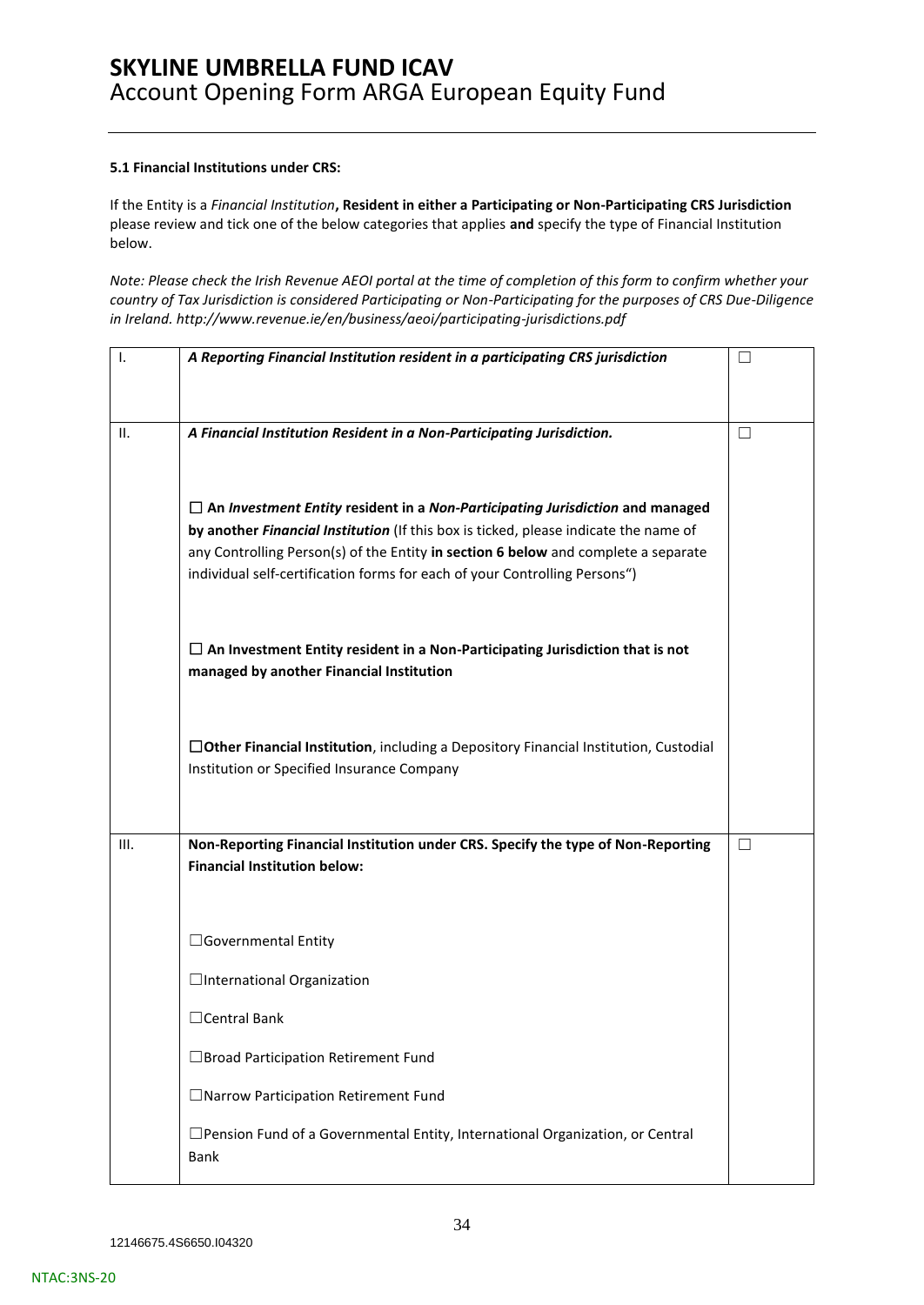| □ Exempt Collective Investment Vehicle                                                                     |  |
|------------------------------------------------------------------------------------------------------------|--|
| $\Box$ Trust whose trustee reports all required information with respect to all CRS<br>Reportable Accounts |  |
| $\Box$ Qualified Credit Card Issuer                                                                        |  |
| $\Box$ Other Entity defined under the domestic law as low risk of being used to evade<br>tax.              |  |
| Specify the type provided in the domestic law:                                                             |  |
|                                                                                                            |  |
|                                                                                                            |  |
|                                                                                                            |  |

### **5.2 Non Financial Institutions ("NFE") under CRS:**

If the Entity is a *not defined as a Financial Institution under CRS then***,** please tick one of the below categories confirming if you are an Active or Passive NFE.

| Ι.   | <b>Active Non-Financial Entity - a corporation the stock of which is regularly traded</b><br>on an established securities market.<br>Please provide the name if the established securities market on which the<br>corporation is regularly traded: | - 1    |
|------|----------------------------------------------------------------------------------------------------------------------------------------------------------------------------------------------------------------------------------------------------|--------|
| II.  | Active Non-Financial Entity $-$ if you are a Related Entity of a regularly traded<br>corporation.                                                                                                                                                  | П      |
|      | Please provide the name of the regularly traded corporation that the Entity is a                                                                                                                                                                   |        |
|      | Please provide details of the securities market that the entity is listed on :                                                                                                                                                                     |        |
| III. | Active Non-Financial Entity - a Government Entity or Central Bank                                                                                                                                                                                  | П      |
| IV.  | Active Non-Financial Entity - an International Organisation                                                                                                                                                                                        | $\Box$ |
| V.   | Active Non-Financial Entity - other than those listed in I, II, III or IV above.                                                                                                                                                                   | П      |
|      | (for example a start-up NFE or a non-profit NFE)                                                                                                                                                                                                   |        |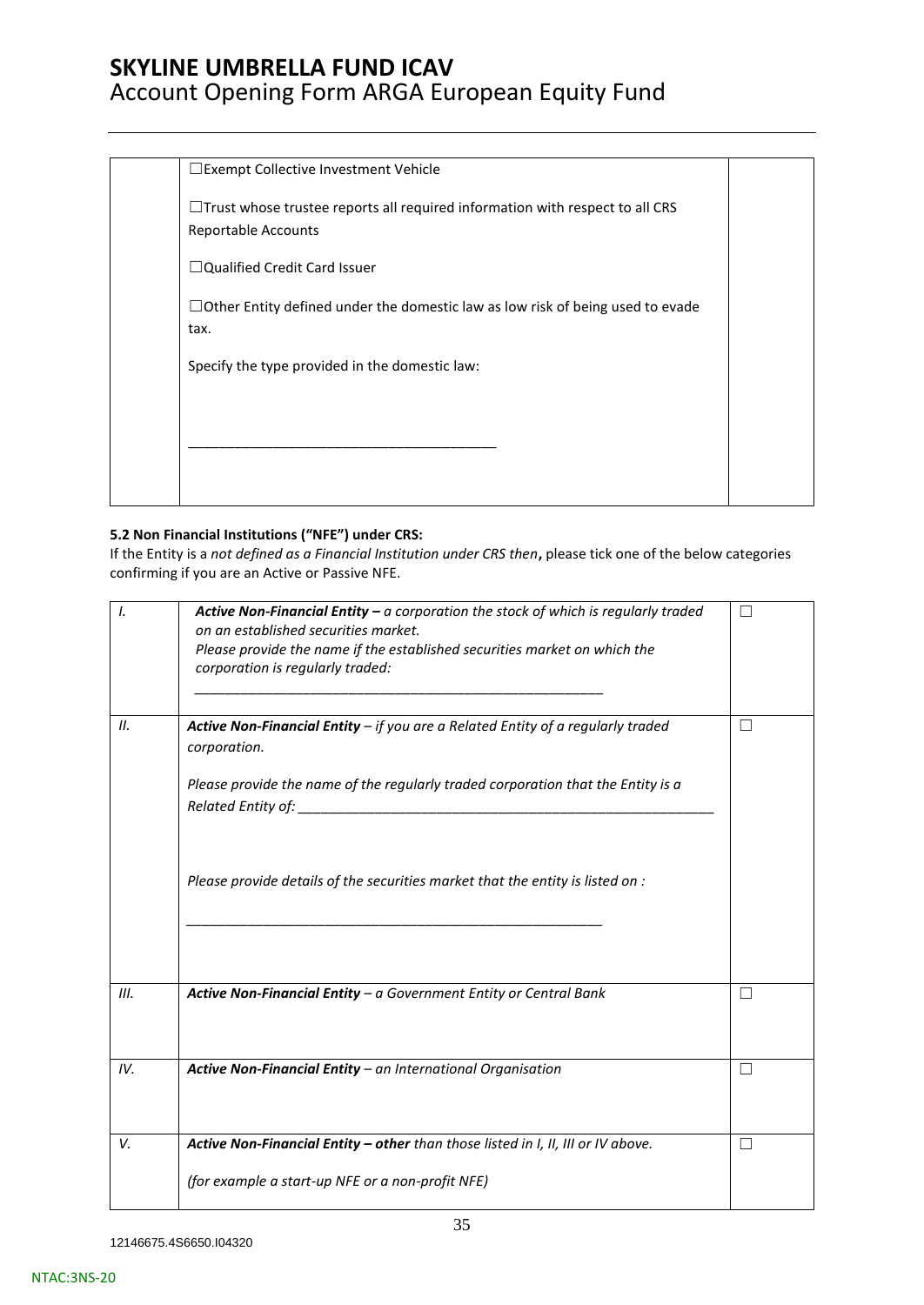| VI. | <b>Passive Non-Financial Entity</b> ("""If this box is ticked, please also complete Section |  |
|-----|---------------------------------------------------------------------------------------------|--|
|     | 6.1 below and indicate the name of all natural Controlling Person(s) of the Entity and      |  |
|     | complete a separate Individual Self-Certification Form for each of your Controlling         |  |
|     | Person(s)                                                                                   |  |
|     |                                                                                             |  |
|     |                                                                                             |  |

### **Section 6: Controlling Persons**

**NB: Please note that each Controlling Person must complete a Separate Individual Self-Certification form.** 

**If there are no natural person(s) who exercise control of the Entity then the Controlling Person will be the natural person(s) who hold the position of senior managing official of the Entity.** 

*For further information on Identification requirements under CRS for Controlling Persons, see the Commentary to Section VIII of the CRS Standard. [http://www.oecd.org/tax/automatic-exchange/common-reporting](http://www.oecd.org/tax/automatic-exchange/common-reporting-standard/common-reporting-standard-and-related-commentaries/#d.en.345314)[standard/common-reporting-standard-and-related-commentaries/#d.en.345314](http://www.oecd.org/tax/automatic-exchange/common-reporting-standard/common-reporting-standard-and-related-commentaries/#d.en.345314)*

### **Name of All Controlling Person(s) of the Account Holder:**

If you have ticked sections 5.1 VI above, then please complete section 6.1 and 6.2 below:

### **6.1 Indicate the name of all Controlling Person(s) of the Account Holder:**

| ,,  |  |
|-----|--|
| 11. |  |
|     |  |
| Ш.  |  |
|     |  |

**Note: In case of a trust**, Controlling Persons means the settlor(s), the trustee(s), the protector(s) (if any), the beneficiary (ies) or class(es) of beneficiary(ies), **AND** any other natural person(s) exercising ultimate effective control over the trust. With respect to an Entity that is a legal person, if there are no natural person(s) who exercise control over the Entity, then the Controlling Person will be the natural person who holds the position of senior managing official of the Entity.

### **6.2 Complete a separate Individual (Controlling Person's) Self-Certification for FATCA and CRS for each Controlling Person listed in Section 6.1.**

### **\*Section 7: Declarations and Undertakings**

I/We declare (as an authorised signatory of the Entity) that the information provided in this form is, to the best of my/our knowledge and belief, accurate and complete.

**I acknowledge and consent** to the fact that the information contained in this form and information regarding the Account Holder may be reported to the tax authorities of the country in which this account(s) is/are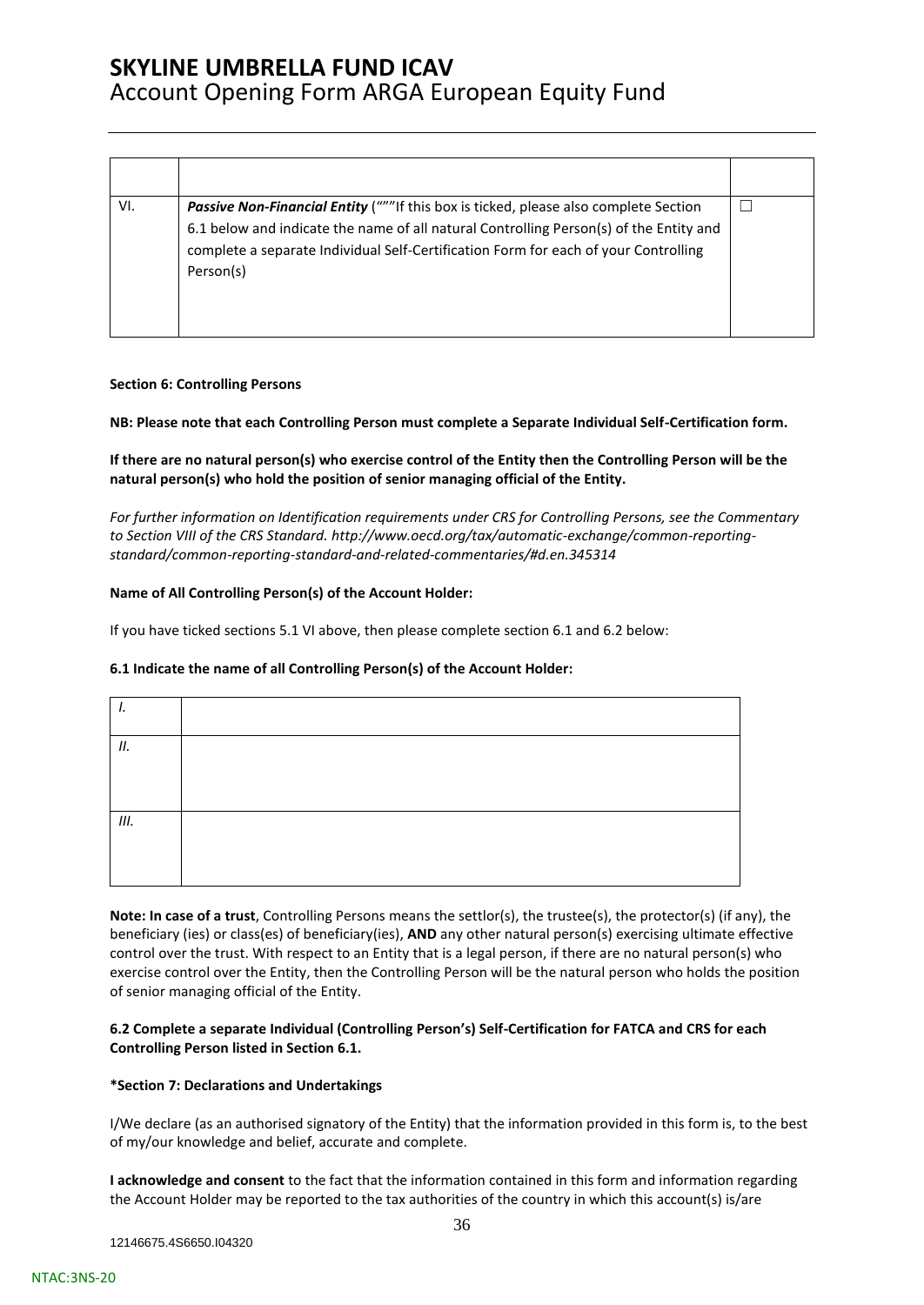maintained and exchanged with tax authorities of another country or countries in which the Account Holder may be tax resident where those countries (or tax authorities in those countries) have entered into Agreements to exchange financial account information.

I/We on behalf of the Entity undertake to advise the recipient promptly and provide an updated Self-Certification form within 30 days where any change in circumstance (for guidance refer to Irish Revenue or OECD website) occurs which causes any of the information contained in this form to be incorrect.

\_\_\_\_\_\_\_\_\_\_\_\_\_\_\_\_\_\_\_\_\_\_\_\_\_\_\_\_\_\_\_\_\_\_\_\_\_ \_\_\_\_\_\_\_\_\_\_\_\_\_\_\_\_\_\_\_\_\_\_\_\_\_\_\_\_\_\_\_\_\_\_\_\_\_\_\_

\_\_\_\_\_\_\_\_\_\_\_\_\_\_\_\_\_\_\_\_\_\_\_\_\_\_\_\_\_\_\_\_\_\_\_\_\_ \_\_\_\_\_\_\_\_\_\_\_\_\_\_\_\_\_\_\_\_\_\_\_\_\_\_\_\_\_\_\_\_\_\_\_\_\_\_\_

\_\_\_\_\_\_\_\_\_\_\_\_\_\_\_\_\_\_\_\_\_\_\_\_\_\_\_\_\_\_\_\_\_\_\_\_\_ \_\_\_\_\_\_\_\_\_\_\_\_\_\_\_\_\_\_\_\_\_\_\_\_\_\_\_\_\_\_\_\_\_\_\_\_\_\_\_

**\*Authorised Signature(s):** 

**\*Print Name(s):** 

**\*Capacity in which declaration is made**:

**\*Date: (dd/mm/yyyy):** \_\_\_\_\_\_\_\_\_\_\_\_\_\_\_\_\_\_\_\_\_\_\_\_\_\_\_\_\_\_\_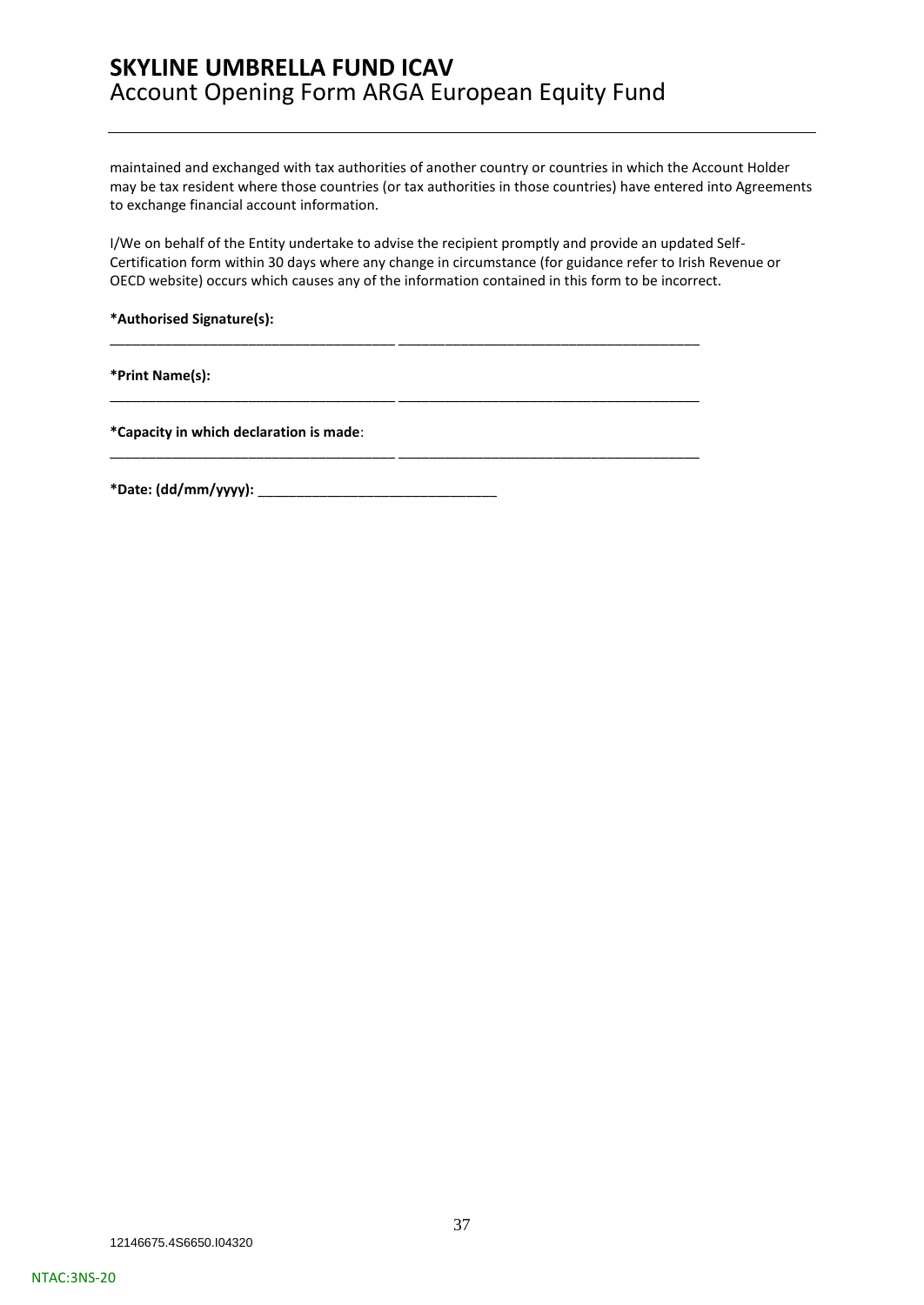### <span id="page-37-0"></span>**7b. Individual (including Controlling Persons) Self-Certification for FATCA and CRS**

#### **Instructions for completion and data protection notice**

We are obliged under Section 891E, Section 891F and Section 891G of the Taxes Consolidation Act 1997 (as amended) and regulations made pursuant to those sections to collect certain information about each account holder's tax arrangements. Please complete the sections below as directed and provide any additional information that is requested. Please note that by completing this form you are providing personal information which may constitute personal data within the meaning of the Data Protection Acts, 1998 and 2003 of Ireland. Please note that in in certain circumstances we may be legally obliged to share this information, and other financial information with respect to an account holder's interests in the Sub-Fund, with Revenue, the Irish tax authority. They may in turn exchange this information, and other financial information with foreign tax authorities, including tax authorities outside the EU.

If you have any questions about this form or defining the account holder's tax residency status, please speak to a tax adviser or local tax authority.

For further information on FATCA or CRS please refer to the Irish Revenue or OECD websites at: *http://www.revenue.ie/en/business/aeoi/index.html* or the following link to the OECD CRS Information Portal at: *http://www.oecd.org/tax/automatic-exchange/* in the case of CRS only.

*If any of the information below about the account holder's tax residence or FATCA/CRS classification changes in the future, please advise of these changes promptly.*

*Please note that where there are joint account holders each account holder is required to complete a separate Self-Certification form.* 

### *Section 1, 2, 3 and 5 must be completed by all Account holders or Controlling Persons.*

*Section 4 should only be completed by any individual who is a Controlling Person of an entity account holder which is a Passive Non-Financial Entity, or a Controlling Person of an Investment Entity located in a Non-Participating Jurisdiction and managed by another Financial Institution.* 

*For further guidance see:http://www.oecd.org/tax/automatic-exchange/common-reporting-standard/commonreporting-standard-and-related-commentaries/#d.en.345314* 

### **(Mandatory fields are marked with an \*)**

| *Section 1: Account Holder/Controlling Person Identification |                                                                                  |  |  |  |  |
|--------------------------------------------------------------|----------------------------------------------------------------------------------|--|--|--|--|
|                                                              |                                                                                  |  |  |  |  |
| *Current Residential Address:                                |                                                                                  |  |  |  |  |
|                                                              |                                                                                  |  |  |  |  |
|                                                              |                                                                                  |  |  |  |  |
|                                                              | Postal/ZIP Code: ________________________Country: ______________________________ |  |  |  |  |
| Mailing address (if different from above):                   |                                                                                  |  |  |  |  |
|                                                              |                                                                                  |  |  |  |  |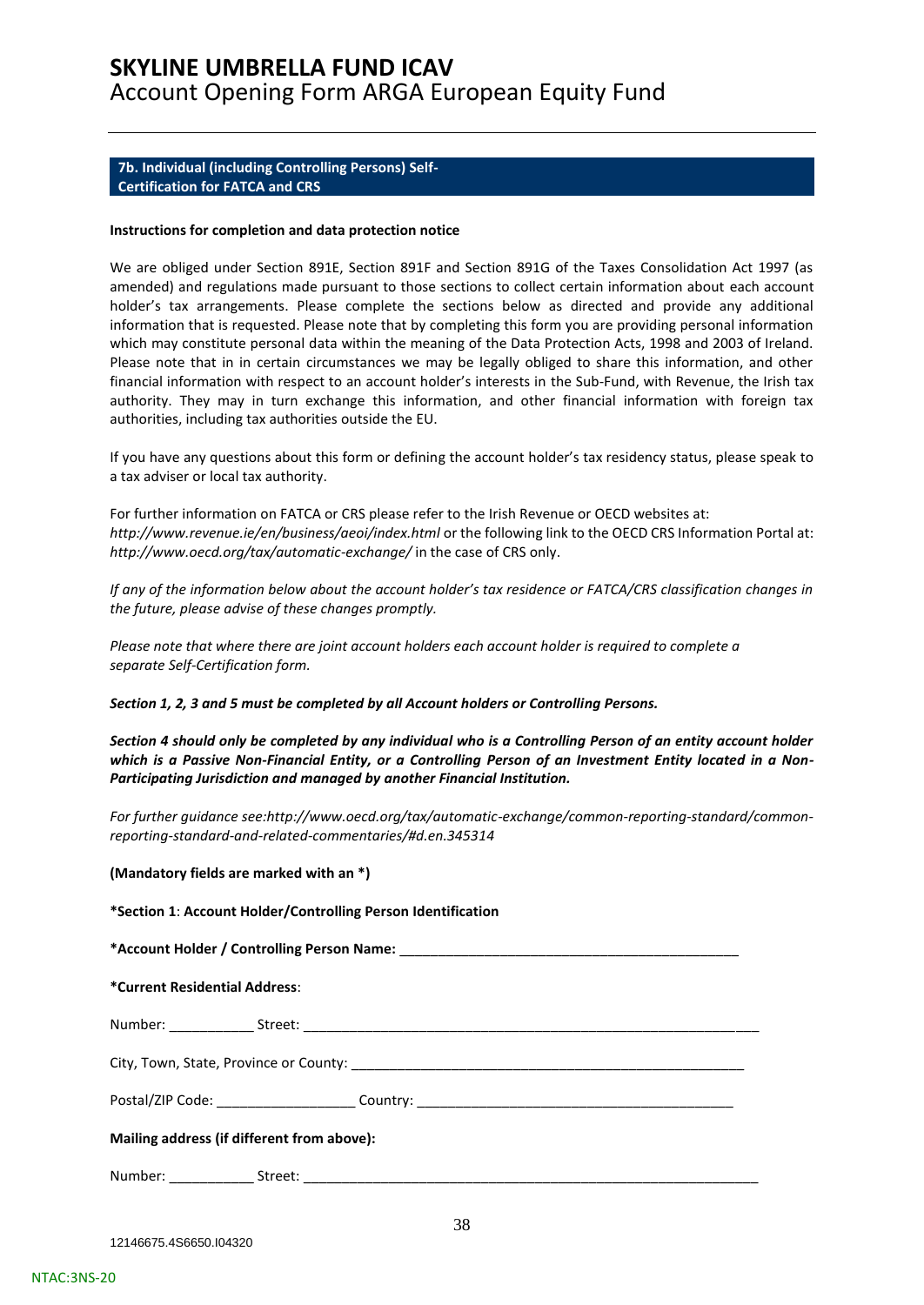|           | *Place and Date Of Birth                                   |                                                                                                                |
|-----------|------------------------------------------------------------|----------------------------------------------------------------------------------------------------------------|
|           |                                                            |                                                                                                                |
|           | *Date of Birth: ___________________                        |                                                                                                                |
|           |                                                            | *Section 2: FATCA Declaration of U.S. Citizenship or U.S. Residence for Tax purposes:                          |
|           | Please tick either (a) or (b) and complete as appropriate. |                                                                                                                |
|           | taxpayer identifying number (U.S. TIN) is as follows:      | (a) $\Box$ I confirm that I am a U.S. citizen and/or resident in the U.S. for tax purposes and my U.S. federal |
| <b>OR</b> |                                                            |                                                                                                                |

(b) I confirm that **I am not** a U.S. citizen or resident in the U.S. for tax purposes.

### **\*Section 3: CRS Declaration of Tax Residency/Residencies (please confirm all Tax Residencies)**

Please indicate your country of tax residence (if resident in more than one country please detail all countries of tax residence and associated tax identification numbers ("**TINs**")). For further guidance please refer to the OECD CRS Information Portal [\(http://www.oecd.org/tax/automatic-exchange/\)](http://www.oecd.org/tax/automatic-exchange/).

**NOTE:** Under the Irish legislation implementing the CRS, provision of a Tax ID number (TIN) is required to be provided unless:

**a)** You are tax resident in a Jurisdiction that does not issue a (TIN), or,

**b)** You are tax resident in a non-reportable Jurisdiction (i.e. Ireland or the USA)

| <b>Country of Tax Residency</b> | <b>Tax ID Number</b> | ∞If TIN unavailable Select (A, B<br>or C) and check box below |
|---------------------------------|----------------------|---------------------------------------------------------------|
|                                 |                      |                                                               |
|                                 |                      |                                                               |
|                                 |                      |                                                               |

**∞If a TIN is unavailable**, please provide the appropriate reason **A, B** or **C where indicated below**: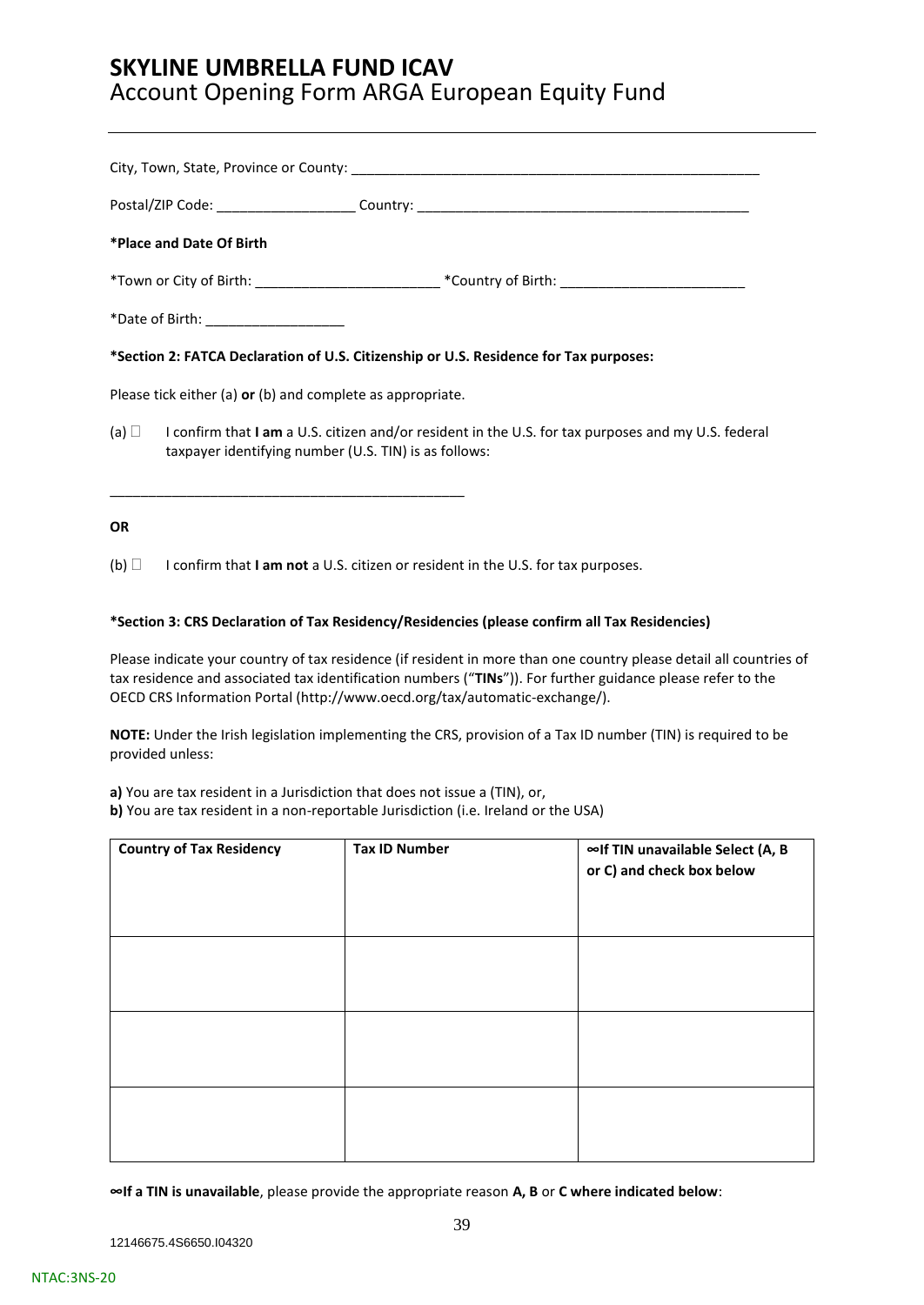- **Reason A** The country/jurisdiction where the Account Holder is resident does not issue TINs or TIN equivalents to its residents
- *Reason B -* No TIN is required. (Note: Only select this reason if the domestic law of the relevant country/jurisdiction does not require the collection of the TIN issued by such country/jurisdiction)

*\_\_\_\_\_\_\_\_\_\_\_\_\_\_\_\_\_\_\_\_\_\_\_\_\_\_\_\_\_\_\_\_\_\_\_\_\_\_\_\_\_\_\_\_\_\_\_\_\_\_\_\_\_\_\_\_\_\_\_\_\_\_\_\_\_\_\_\_\_\_\_\_*

 *Reason C -* The Account Holder is otherwise unable to obtain a TIN *(Please explain why you are unable to obtain a TIN if you selected Reason C)* 

### **Section 4 – Type of Controlling Person**

(**ONLY** to be completed by an individual who is a Controlling Person of an entity which is a Passive Non-Financial Entity or an Investment Entity located in a Non-Participating Jurisdiction and managed by another Financial Institution)

For Joint or multiple Controlling Persons please use a separate Self-Certification form for each Controlling Person.

| Please Confirm the type of Controlling Person applicable under CRS that applies to | <b>Please</b> | <b>Entity Name</b> |
|------------------------------------------------------------------------------------|---------------|--------------------|
| you/the Account holder by ticking the appropriate box                              |               |                    |
| Controlling Person of a legal person - control by ownership                        |               |                    |
| Controlling Person of a legal person - control by other means                      |               |                    |
| Controlling Person of a legal person - senior managing official                    |               |                    |
| Controlling Person of a trust - settlor                                            |               |                    |
| Controlling Person of a trust - trustee                                            |               |                    |
| Controlling Person of a trust - protector                                          |               |                    |
| Controlling Person of a trust - beneficiary                                        |               |                    |
| Controlling Person of a trust – other                                              |               |                    |
| Controlling Person of a legal arrangement (non-trust) - settlor-equivalent         |               |                    |
| Controlling Person of a legal arrangement (non-trust) - trustee-equivalent         |               |                    |
| Controlling Person of a legal arrangement (non-trust) - protector-equivalent       |               |                    |
| Controlling Person of a legal arrangement (non-trust) - beneficiary-equivalent     |               |                    |
| Controlling Person of a legal arrangement (non-trust) - other-equivalent           |               |                    |

#### **\*Section 5: Declaration and Undertakings:**

I declare that the information provided in this form is, to the best of my knowledge and belief, accurate and complete.

I acknowledge and consent to the fact that the information contained in this form and information regarding the Account Holder may be reported to the tax authorities of the country in which this account(s) is/are maintained and exchanged with tax authorities of another country or countries in which the Account Holder may be tax resident where those countries (or tax authorities in those countries) have entered into Agreements to exchange financial account information.

I undertake to advise the recipient promptly and provide an updated Self-Certification form within 30 days where any change in circumstances occurs which causes any of the information contained in this form to be incorrect.

### **Data Protection - Customer Information Notice:**

The Common Reporting Standard ("**CRS**"), formally referred to as the Standard for Automatic Exchange of Financial Account Information, is an information standard for the automatic exchange of information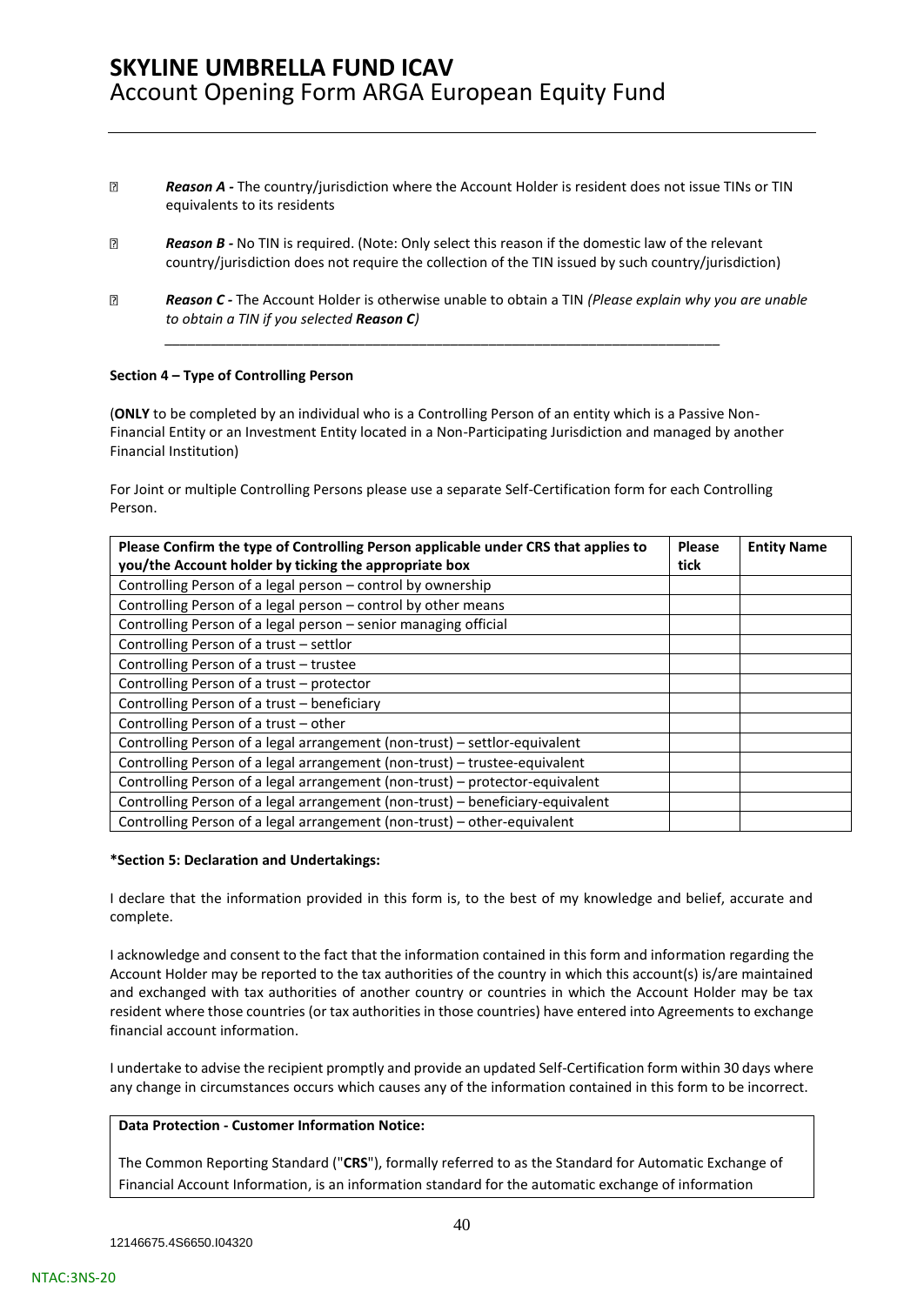("**AEoI**"), developed in the context of the Organisation for Economic Co-operation and Development ("**OECD**").

The standard requires that Financial Institutions in participating jurisdictions gather certain information from account holders (and, in particular situations, also collect information in relation to relevant Controlling Persons of such account holders).

Under CRS account holder information (and, in particular situations, information in relation to relevant Controlling Persons of such account holders) is to be reported to the relevant tax authority where the account is held, which, if a different country to that in which the account holder resides, will be shared with the relevant tax authority of the account holder's resident country, if that is a CRS-participating jurisdiction.

Information that may be reported includes name, address, date of birth, place of birth, account balance, any payments including redemption and dividend/interest payments, Tax Residency(ies) and TIN(s).

Further information is available on the OECD website: http://oecd.org/tax/automatic-exchange/ and on the Irish Revenue website - [http://www.revenue.ie/en/business/aeoi/\)](http://www.revenue.ie/en/business/aeoi/)

\*Authorised Signature: \_\_\_\_\_\_\_\_\_\_\_\_\_\_\_\_\_\_\_\_\_\_\_\_\_\_\_\_\_\_\_\_\_\_\_\_\_\_\_\_

| *Print Name: |  |
|--------------|--|
|--------------|--|

| *Date: (dd/mm/yyyy): |
|----------------------|
|----------------------|

\*Capacity (if Controlling Person): \_\_\_\_\_\_\_\_\_\_\_\_\_\_\_\_\_\_\_\_\_\_\_\_\_\_\_\_\_\_\_\_\_\_\_\_\_\_\_\_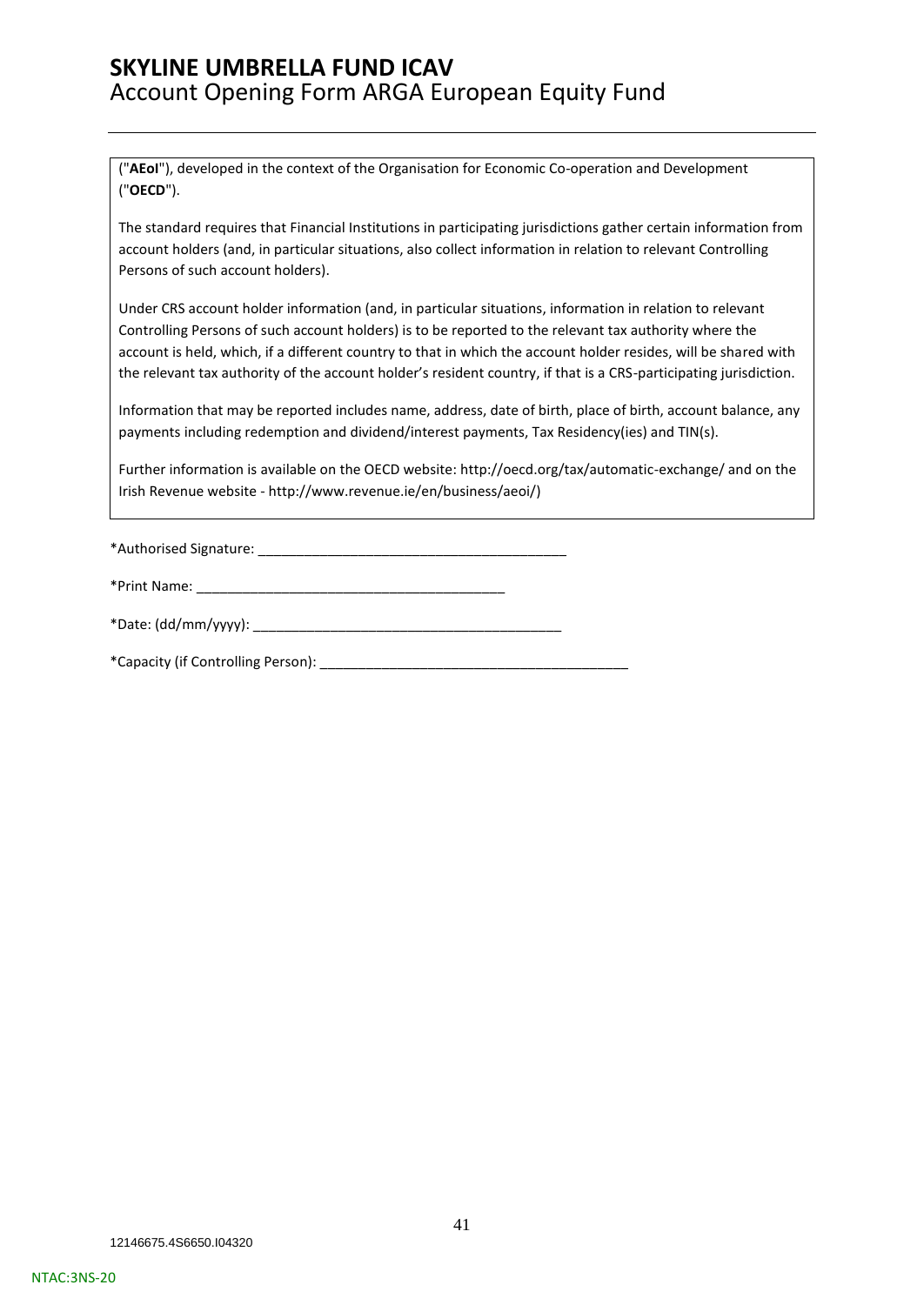### <span id="page-41-0"></span>**8. Return of Values (Investment Undertakings) Regulations 2013 (for Irish resident investors only)**

Pursuant to the Return of Values (Investment Undertakings) Regulations 2013 (S.I. 245 of 2013) (the "Return Regulations"), the Sub-Fund is required to collect certain information from certain Irish residents. All applicants, whether individuals, bodies corporate or unincorporated bodies of persons, which are Irish resident or ordinarily resident should review the list of Exempt Irish Investors in the Prospectus. If the applicant is Irish resident or ordinarily resident and is not an Exempt Irish Investor, please provide the relevant Tax Identification Number (TIN) / PPS Number together with any one original or copy of the following additional documents: P60, P45, P21 Balancing Statement, Payslip (where employer is identified by name or tax number), Drug Payment Scheme Card, Tax Assessment, Tax Return Form, PAYE Notice of Tax Credits, Child Benefit Award Letter / Book, Pension book, Social Services Card, or Public Services Card. In addition, printed documentation issued by the Irish Revenue Commissioners or the Department of Social Protection which includes the applicant's name, address and tax reference number is also acceptable. In the case of joint account holders, the additional documentation is required for each applicant. By signing this Account Opening Form the applicant acknowledges that information relating to its investment in Shares in the Sub-Fund, the value of such investment and its name(s), address(es) and tax reference / PPS number may be subject to disclosure to the Revenue Commissioners in accordance with the Return Regulations.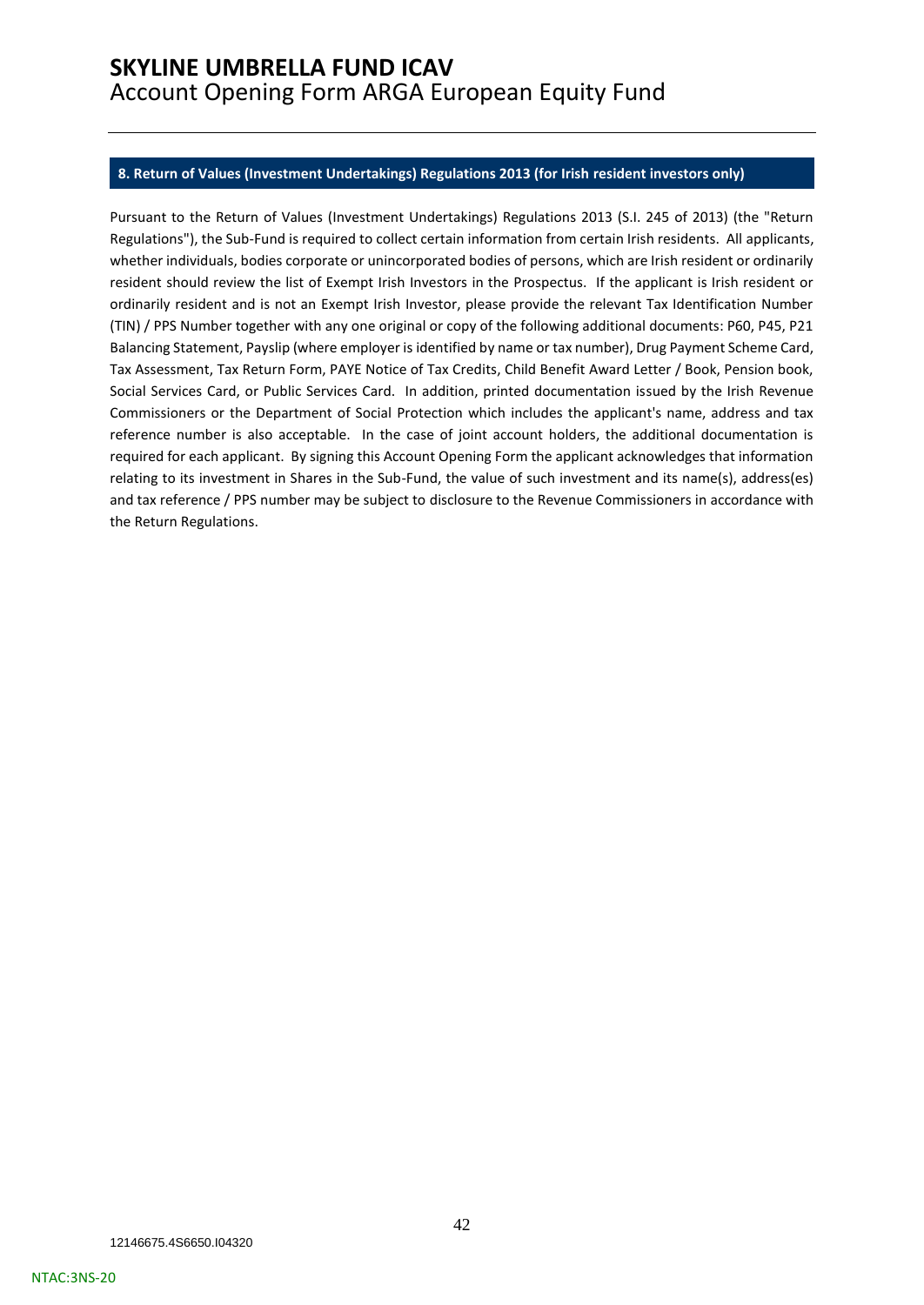### <span id="page-42-0"></span>**9. Applicant Signatures** *Please sign*

| Checklist prior to submission of the Account Opening Form to the Administrator (please tick $(\nu)$ when |  |  |
|----------------------------------------------------------------------------------------------------------|--|--|
| complete where applicable)                                                                               |  |  |
| Section 1: Are all registration details completed?                                                       |  |  |
| Section 1: Are all registration details completed in relation to an authorised contactee/agent?          |  |  |
| Section 2: Have all details been completed to include the amount of shares in figures and                |  |  |
| words?                                                                                                   |  |  |
| Section2: Are all bank account details provided?                                                         |  |  |
| Section 2: Have you chosen the desired dividend option and provided supporting evidence?                 |  |  |
| Section 3: Have you completed the Declaration of residency form completed and attached all               |  |  |
| relevant documentation?                                                                                  |  |  |
| Section 4: Have you completed the Identity verification section fully and attached the required          |  |  |
| identity verification documentation?                                                                     |  |  |
| Section 5: Have you completed the Benefit Plan Investors section?                                        |  |  |
| Section 6: Have you read and understood the Representations & Warranties section? Have                   |  |  |
| you signed it?                                                                                           |  |  |
| Section 7a: Have you completed the FATCA and CRS form if completing on behalf of an entity?              |  |  |
| Section 7b: Have you completed the FATCA and CRS form if you are an individual investor?                 |  |  |
| Section 8: Have you completed the Return of values (investment undertakings) section fully?              |  |  |
| (Irish resident investors only)                                                                          |  |  |
| Section 9: Have you fully signed and dated this Account Opening Form?                                    |  |  |
|                                                                                                          |  |  |
| If applicable, have you attached supporting evidence for anti-money laundering (as outlined              |  |  |
| in appendices)?                                                                                          |  |  |

I/we agree to be bound by the representations and statements set out in this Account Opening Form. If applicable, attach an authorised signatory list of those entitled to instruct on this investment.

**Signature Joint Applicant (if applicable) Signature**

**Date Date**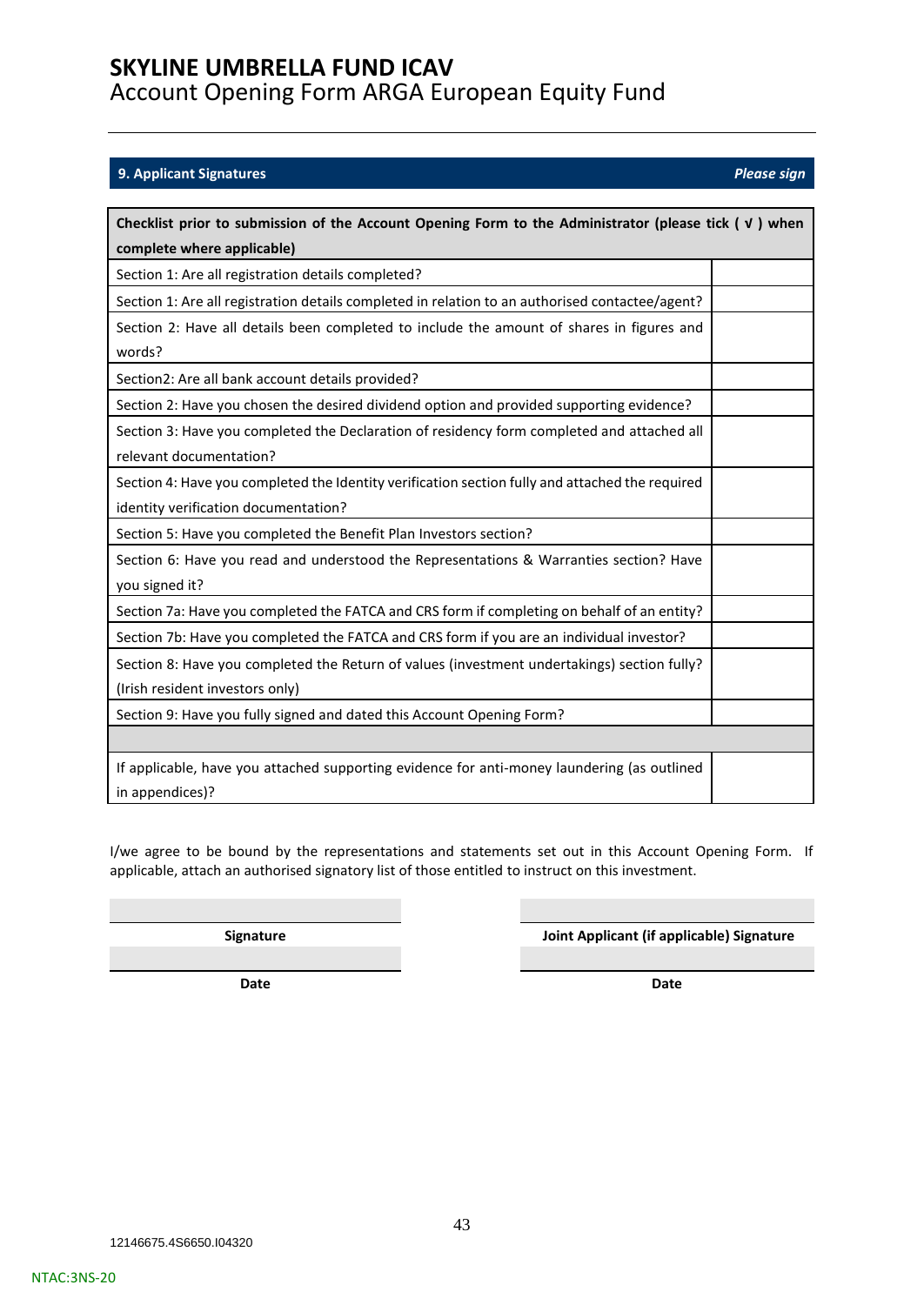#### <span id="page-43-0"></span>**Appendix I - SUBSCRIPTION FORM**

### **This Subscription Form is for investors wishing to subscribe for shares in the Sub-Fund(s) indicated below.**

The completed Subscription Form should be completed in compliance with the Prospectus and delivered to the Administrator, at the address below, by post, facsimile or as provided for in the Prospectus.

#### **ADDRESS FOR DOCUMENTATION**

| <b>Attention: Transfer Agency</b>                                               |
|---------------------------------------------------------------------------------|
| c/o Northern Trust International Fund Administration Services (Ireland) Limited |
| 2 <sup>nd</sup> Floor, Block A                                                  |
| <b>City East Plaza</b>                                                          |
| <b>Towlerton, Ballysimon</b>                                                    |
| Limerick                                                                        |
| <b>V94 X2N9</b>                                                                 |
| <b>Ireland</b>                                                                  |
| T+353 14345124                                                                  |
| <b>F</b> +353 1 4345285                                                         |
| <b>E</b> davy ta queries @ ntrs.com                                             |

I/we hereby apply to purchase Shares in the amount of which sum will be paid by telegraphic transfer, and agree to be bound by the Instrument of Incorporation of the ICAV and its material contracts as set out in the Prospectus:

| <b>Share Class Name</b>    |            | <b>Monetary Amount</b> | <b>Monetary Amount in words</b> |
|----------------------------|------------|------------------------|---------------------------------|
| Class A USD\$ Shares       | <b>USD</b> |                        |                                 |
| Class A1 USD\$ Shares      | <b>USD</b> |                        |                                 |
| <b>Class B GBPE Shares</b> | GBP        |                        |                                 |
| Class B1 GBPE Shares       | GBP        |                        |                                 |
| Class C JPY¥ Shares        | <b>JPY</b> |                        |                                 |
| Class C1 JPY¥ Shares       | <b>JPY</b> |                        |                                 |
| Class D EUR€ Shares        | <b>EUR</b> |                        |                                 |
| Class D1 EUR€ Shares       | <b>EUR</b> |                        |                                 |
| Class E SGD\$ Shares       | SGD        |                        |                                 |
| Class E1 SGD\$ Shares      | <b>USD</b> |                        |                                 |
| Class F HKD\$ Shares       | <b>HKD</b> |                        |                                 |
| Class F1 HKD\$ Shares      | <b>HKD</b> |                        |                                 |
| Class G AUS\$ Shares       | AUS\$      |                        |                                 |
| Class G1 AUS\$ Shares      | AUS\$      |                        |                                 |
| Class H NZ\$ Shares        | NZ\$       |                        |                                 |
| Class H1 NZ\$ Shares       | NZ\$       |                        |                                 |
| <b>Class I GBPE Shares</b> | GBP        |                        |                                 |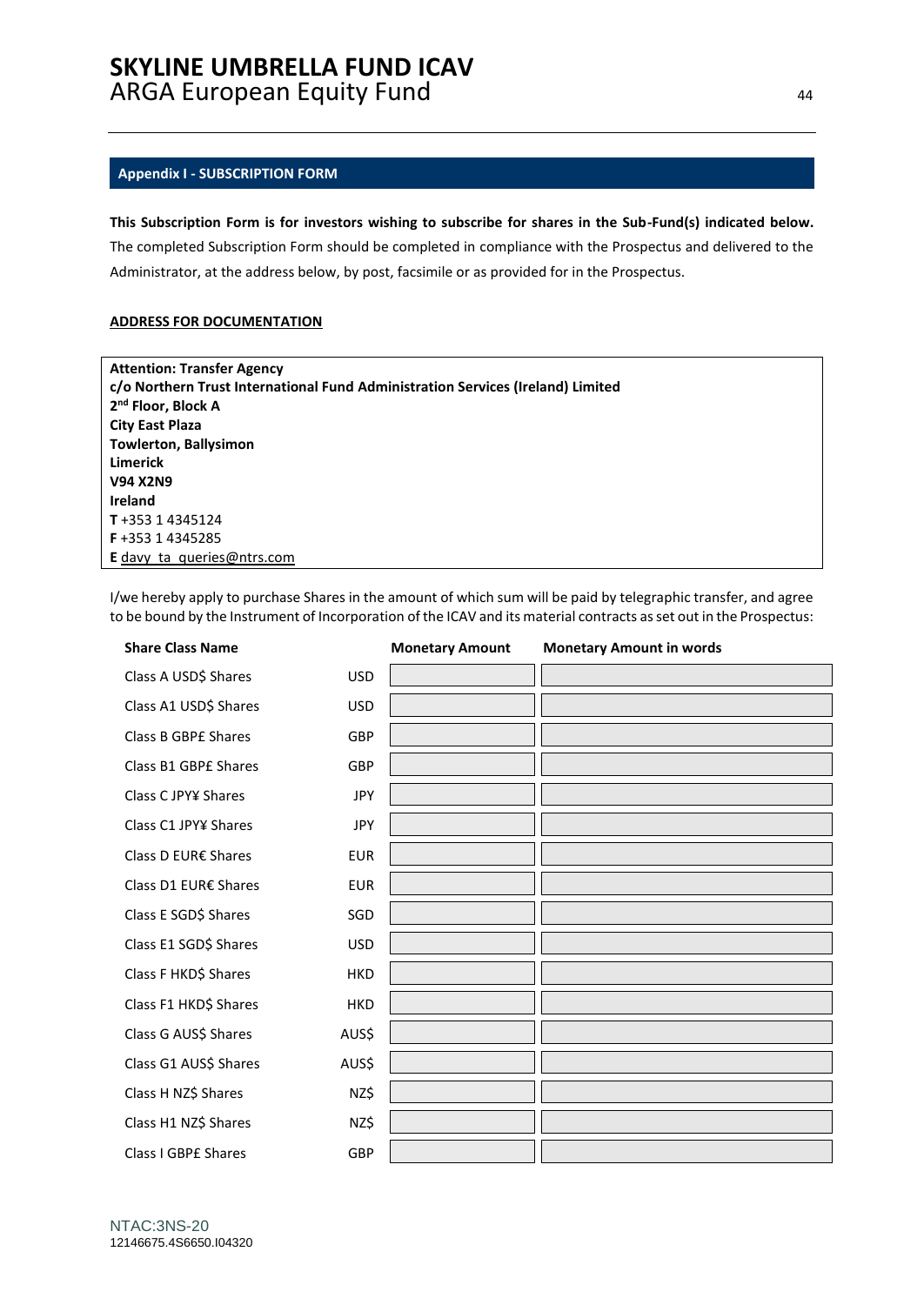The minimum initial subscription and minimum subsequent subscription amounts are set out below:

|                         |            | Minimum initial   |
|-------------------------|------------|-------------------|
| <b>Share Class Name</b> |            | investment amount |
| Class A USD\$ Shares    | <b>USD</b> | US \$1,000,000    |
| Class A1 USD\$ Shares   | <b>USD</b> | US \$1,000,000    |
| Class B GBPE Shares     | GBP        | GBP£750,000       |
| Class B1 GBPE Shares    | GBP        | GBP£750,000       |
| Class C JPY¥ Shares     | JPY        | JPY¥100,000,000   |
| Class C1 JPY¥ Shares    | <b>JPY</b> | JPY¥100,000,000   |
| Class D EUR€ Shares     | <b>EUR</b> | EUR€1,000,000     |
| Class D1 EUR€ Shares    | <b>EUR</b> | EUR€1,000,000     |
| Class E SGD\$ Shares    | SGD        | SGD\$1,000,000    |
| Class E1 SGD\$ Shares   | <b>USD</b> | SGD\$1,000,000    |
| Class F HKD\$ Shares    | <b>HKD</b> | HKD\$8,000,000    |
| Class F1 HKD\$ Shares   | <b>HKD</b> | HKD\$8,000,000    |
| Class G AUS\$ Shares    | AUS\$      | AUS\$1,000,000    |
| Class G1 AUS\$ Shares   | AUS\$      | AUS\$1,000,000    |
| Class H NZ\$ Shares     | NZ\$       | NZ\$1,000,000     |
| Class H1 NZ\$ Shares    | NZ\$       | NZ\$1,000,000     |
| Class I GBPE Shares     | GBP        | GBP£750,000       |

Cleared subscription monies must be received no later than 3.00 p.m. (Irish time) three business days succeeding the relevant Dealing Day.

If payment in full in cleared funds is not received within the required number of Business Days any provisional allotment of shares may be cancelled. The applicant may be charged interest and other costs incurred due to the cancellation.

*Note: Currency cut-off times – deadline for receipt of subscription monies to obtain same day value<sup>2</sup>*

| GBP  | 16:00 GMT |
|------|-----------|
| EURO | 14:30 GMT |
| USD. | 16:00 GMT |
| CHF  | 10.30 GMT |

**Please note any subscription proceeds paid in currencies other than the Base Currency of the relevant Sub-Fund or the designated currency of the relevant Share Class will be converted into that currency at prevailing exchange rates. This foreign exchange transaction will be arranged by the Administrator at the cost and risk of the relevant investor.**

<sup>2</sup> Investors wishing to subscribe into the AUS\$, JPY¥, NZ\$, SGD\$ or HKD\$ share classes should please notify the Administrator or the Investment Manager (ARGA Investment Management, LP).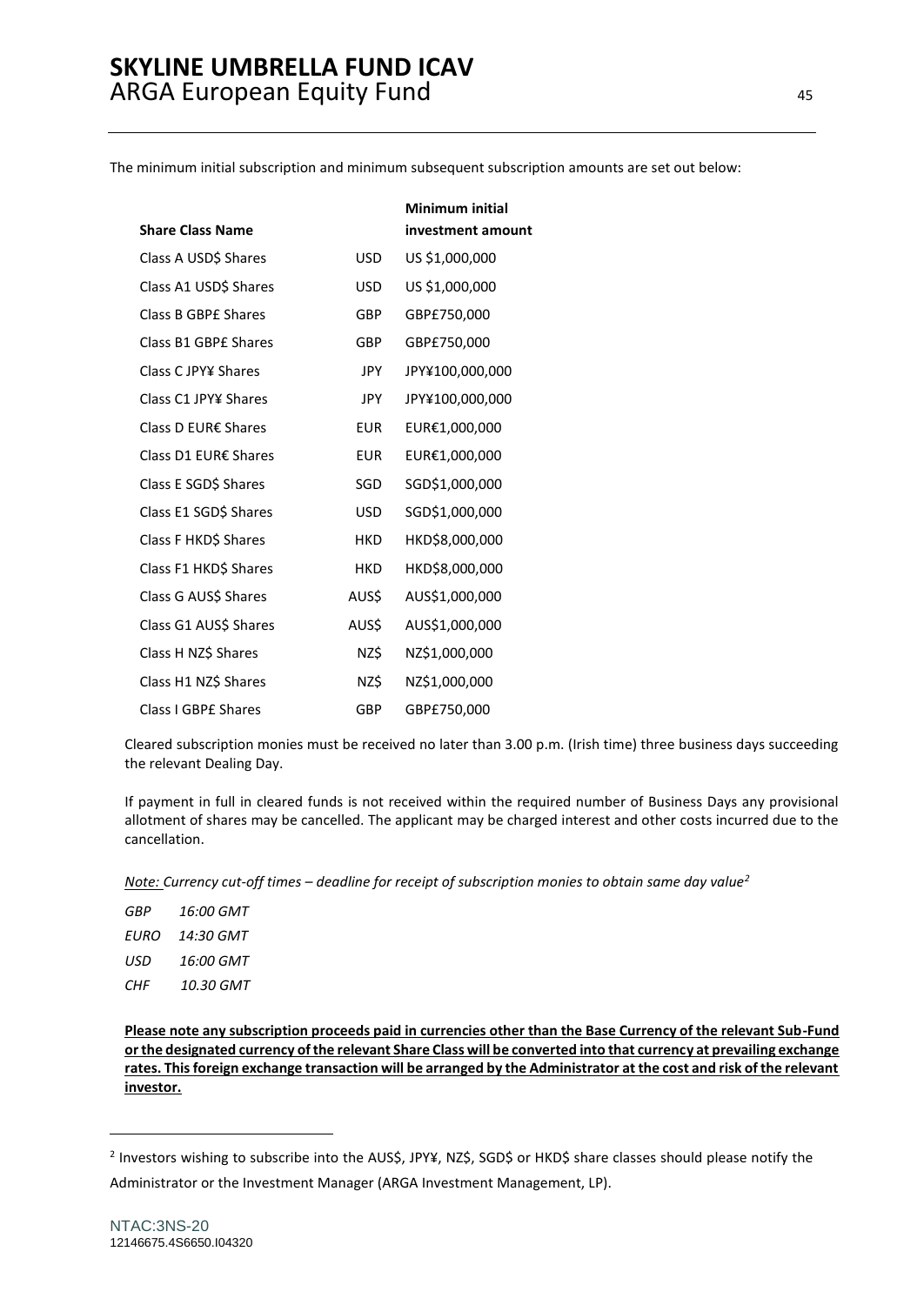#### **Bank account details for USD Subscription Payments**

Pay subscription monies in USD to the following bank account:

| U.S. Dollar                                                                        |
|------------------------------------------------------------------------------------|
| Beneficiary Bank: The Northern Trust International Banking Corporation, New Jersey |
| <b>Beneficiary Bank SWIFT: CNORUS33</b>                                            |
| <b>Fedwire ABA: 026001122</b>                                                      |
| <b>CHIPS ABA: 0112</b>                                                             |
| Beneficiary account name & number: Skyline Umbrella Fund ICAV - 179481-20010       |
| <b>Reference:</b> ARGA European Equity Fund                                        |

### **Bank account details for EUR Subscription Payments**

Pay subscription monies in EUR to the following bank account:

| $Euro - EUR$                                                                       |  |  |
|------------------------------------------------------------------------------------|--|--|
| Intermediary Bank: Barclays Bank PLC, Frankfurt                                    |  |  |
| <b>Intermediary SWIFT Code: BARCDEFF</b>                                           |  |  |
| <b>Beneficiary Account Number :0210472800</b>                                      |  |  |
| Beneficiary Bank: The Northern Trust International Banking Corporation, New Jersey |  |  |
| <b>Beneficiary Bank SWIFT code: CNORUS33</b>                                       |  |  |
| Beneficiary account name & number : Skyline Umbrella Fund ICAV 662452-20019        |  |  |
| Reference: ARGA European Equity Fund                                               |  |  |

### **Bank account details for GBP Subscription Payments**

Pay subscription monies in GBP to the following bank account:

| <b>British Pound - GBP</b>                                                         |  |  |
|------------------------------------------------------------------------------------|--|--|
| <b>Intermediary Bank: Barclays Bank PLC, London</b>                                |  |  |
| <b>Intermediary SWIFT Code: BARCGB22</b>                                           |  |  |
| <b>Intermediary Banks Sort Code: 203253</b>                                        |  |  |
| <b>Beneficiary Account Number: 53529495</b>                                        |  |  |
| Beneficiary Bank: The Northern Trust International Banking Corporation, New Jersey |  |  |
| <b>Beneficiary Bank SWIFT code: CNORUS33</b>                                       |  |  |
| Skyline Umbrella Fund ICAV 664482-20019<br>Beneficiary account name & number:      |  |  |
| Reference: ARGA European Equity Fund                                               |  |  |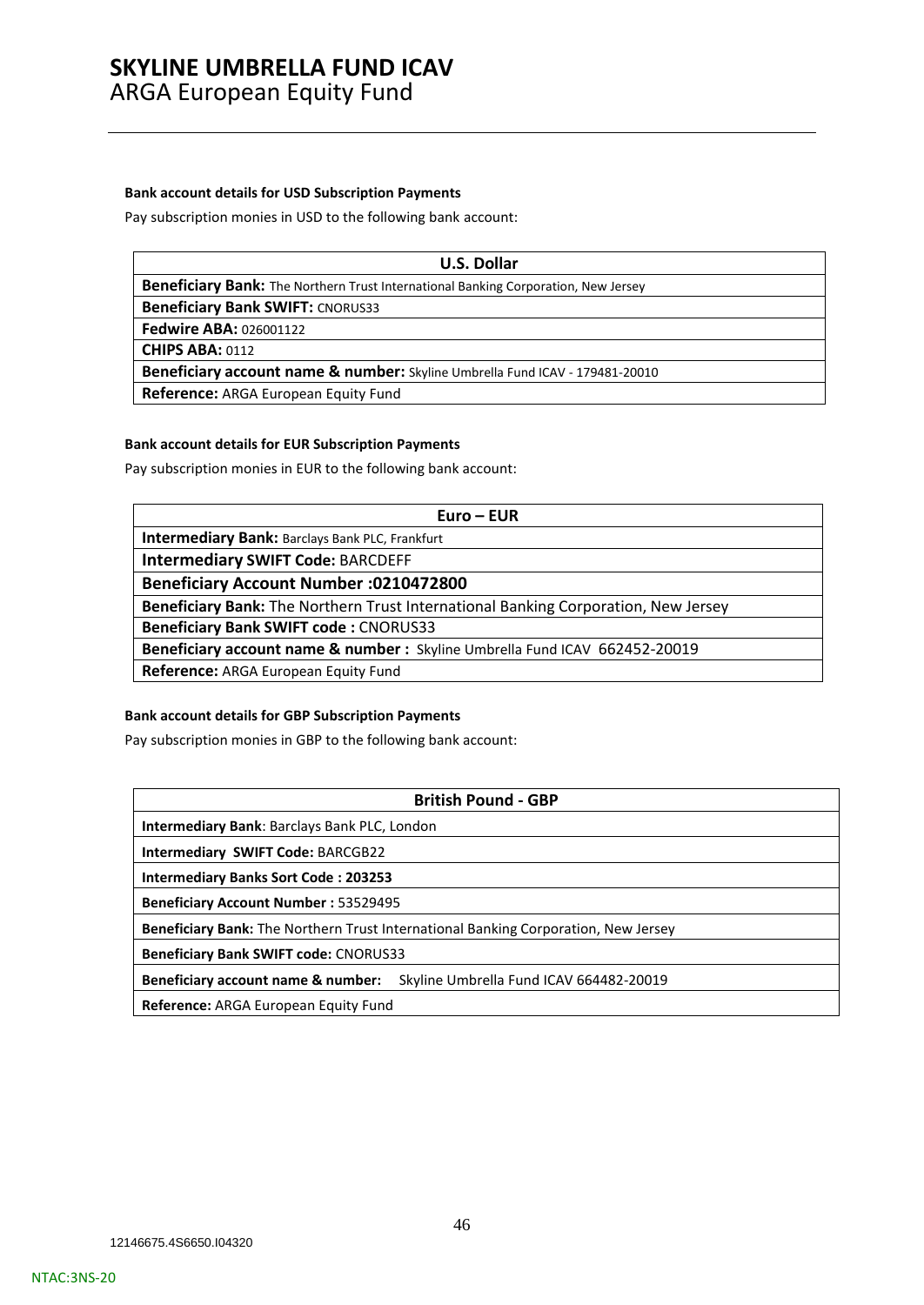### **Bank account details for CHF Subscription Payments**

Pay subscription monies in CHF to the following bank account:

| <b>Swiss Franc-CHF</b>                                                             |  |  |
|------------------------------------------------------------------------------------|--|--|
| Intermediary Bank: Credit Suisse AG, Zurich                                        |  |  |
| Intermediary SWIFT Code: CRESCHZZ80A                                               |  |  |
| Beneficiary Account Number: IBAN: CH1004835098499033010                            |  |  |
| Beneficiary Bank: The Northern Trust International Banking Corporation, New Jersey |  |  |
| <b>Beneficiary Bank SWIFT code: CNORUS33</b>                                       |  |  |
| Beneficiary account name & number: Skyline Umbrella Fund ICAV - 662510-20019       |  |  |
| Reference: ARGA European Equity Fund                                               |  |  |

### **REGISTERED INFORMATION**

Registered Account Name

Account Number<sup>3</sup>

Your Company Contact

Name: Phone No: Fax No:

<sup>&</sup>lt;sup>3</sup> Please note you would have received this by email from the Administrator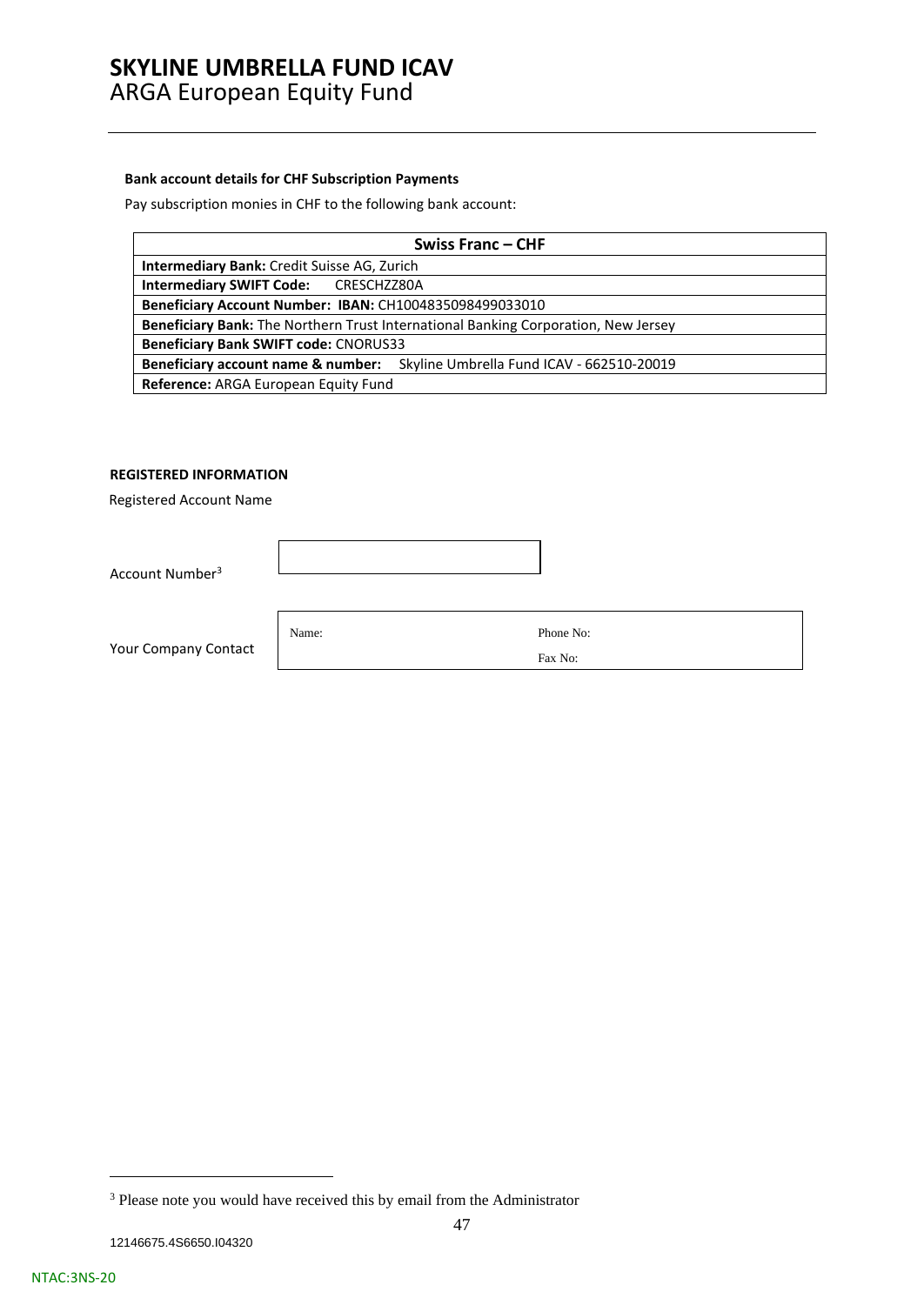#### <span id="page-47-0"></span>**Appendix II –REDEMPTION FORM**

**This Redemption Form is for client(s) redeeming Shares from the Sub-Fund(s) below.**

This completed Redemption Form should be posted or sent by facsimile to the Administrator at the address below no later than the Dealing Deadline. Redemptions will not be processed on non-cleared/verified accounts.

### **ADDRESS FOR DOCUMENTATION**

| <b>Attention: Transfer Agency</b>                                                |
|----------------------------------------------------------------------------------|
| C/o: Northern Trust International Fund Administration Services (Ireland) Limited |
| 2nd Floor, Block A                                                               |
| <b>City East Plaza</b>                                                           |
| <b>Towlerton, Ballysimon</b>                                                     |
| <b>Limerick</b>                                                                  |
| <b>V94 X2N9</b>                                                                  |
| Ireland                                                                          |
| T+353 14345124                                                                   |
| F+353 14345285                                                                   |
| <b>E</b> davy ta queries@ntrs.com                                                |

Please see the Prospectus for full details of how to apply for a redemption of shares.

Any redemption request which would reduce the value of your aggregate shareholding below the Minimum Subscription amounts specified in the Prospectus may be refused or may result in the redemption of all of your shares.

It should be noted that any outstanding unpaid interest that you owe, arising due to late settlement of subscription monies, may be deducted from the redemption proceeds.

Redemption monies for the Classes of Shares in the ICAV will be remitted in the designated currency of the Class of Shares (or such other currency as the Directors may from time to time determine).

I/We, having received and read a copy of the Prospectus and Instrument of Incorporation of the ICAV wish to redeem Shares in the ICAV as indicated in the table below:

| <b>Share Class Name</b>       |            | <b>Monetary Amount</b> | <b>Monetary Amount in words</b> |
|-------------------------------|------------|------------------------|---------------------------------|
| Class A USD\$ Shares          | <b>USD</b> |                        |                                 |
| Class A1 USD\$ Shares         | <b>USD</b> |                        |                                 |
| Class B GBPE Shares           | <b>GBP</b> |                        |                                 |
| Class B1 GBPE Shares          | <b>GBP</b> |                        |                                 |
| Class C JPY¥ Shares           | <b>JPY</b> |                        |                                 |
| Class C1 JPY¥ Shares          | <b>JPY</b> |                        |                                 |
| Class D EUR $\epsilon$ Shares | <b>EUR</b> |                        |                                 |
| Class D1 EUR€ Shares          | <b>EUR</b> |                        |                                 |
| Class E SGD\$ Shares          | SGD        |                        |                                 |
| Class E1 SGD\$ Shares         | SGD        |                        |                                 |
| Class F HKD\$ Shares          | HKD        |                        |                                 |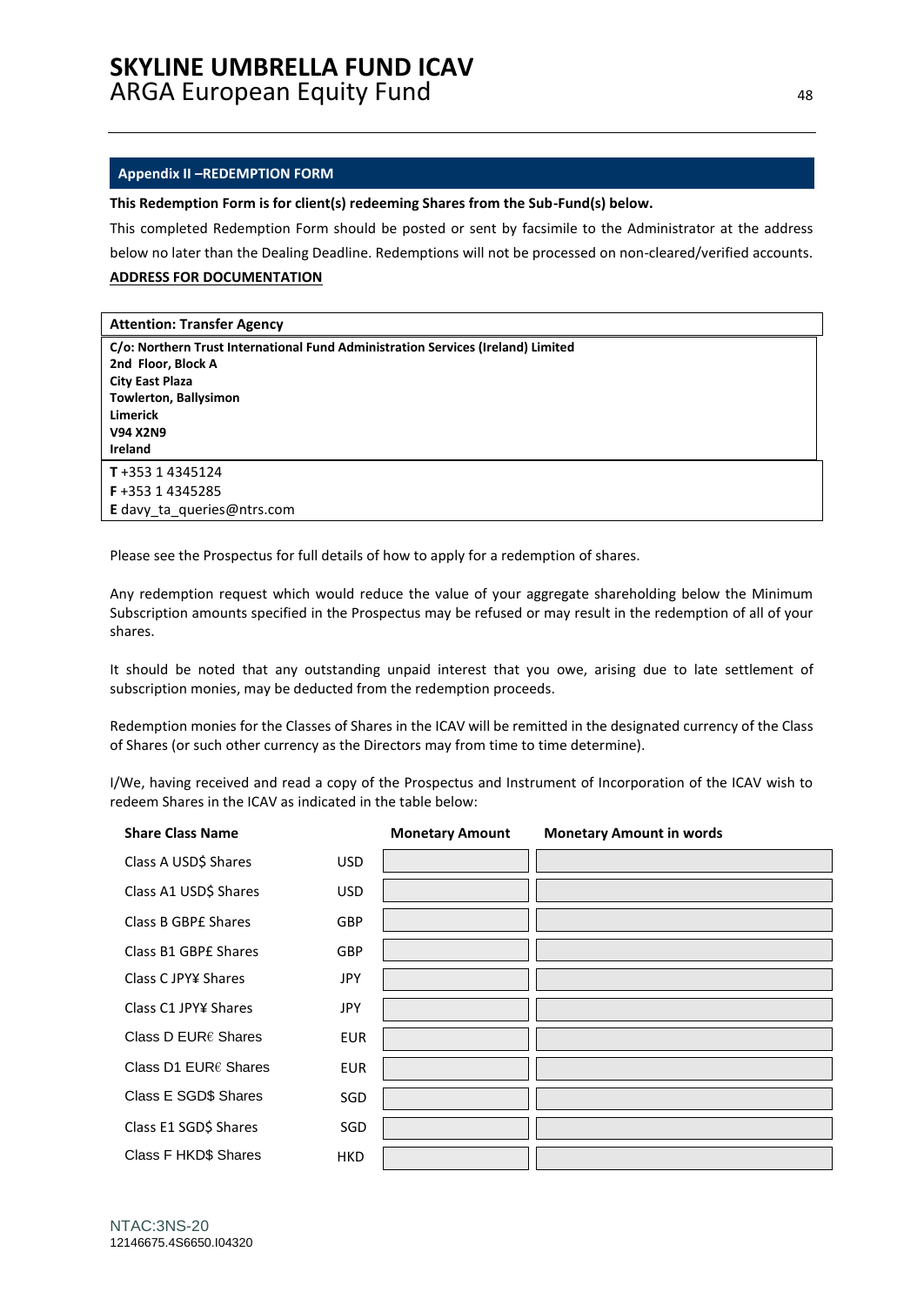| Class F1 HKD\$ Shares | <b>HKD</b> |  |
|-----------------------|------------|--|
| Class G AUS\$ Shares  | AUS\$      |  |
| Class G1 AUS\$ Shares | AUS\$      |  |
| Class H NZ\$ Shares   | NZ\$       |  |
| Class H1 NZ\$ Shares  | NZ\$       |  |
| Class H1 NZ\$ Shares  | NZ\$       |  |
| Class I GBPE Shares   | GBP        |  |

The minimum initial subscription and minimum subsequent subscription amounts are set out below:

|                             |            | Minimum initial   |
|-----------------------------|------------|-------------------|
| <b>Share Class Name</b>     |            | investment amount |
| Class A USD\$ Shares        | <b>USD</b> | US \$1,000,000    |
| Class A1 USD\$ Shares       | <b>USD</b> | US \$1,000,000    |
| Class B GBPE Shares         | GBP        | GBP£750,000       |
| Class B1 GBPE Shares        | GBP        | GBP£750,000       |
| Class C JPY¥ Shares         | JPY.       | JPY¥100,000,000   |
| Class C1 JPY¥ Shares        | <b>JPY</b> | JPY¥100,000,000   |
| Class D EUR€ Shares         | <b>EUR</b> | EUR€1,000,000     |
| Class D1 EUR€ Shares        | <b>EUR</b> | EUR€1,000,000     |
| Class E SGD\$ Shares        | SGD        | SGD\$1,000,000    |
| Class E1 SGD\$ Shares       | SGD        | SGD\$1,000,000    |
| <b>Class F HKD\$ Shares</b> | <b>HKD</b> | HKD\$8,000,000    |
| Class F1 HKD\$ Shares       | <b>HKD</b> | HKD\$8,000,000    |
| Class G AUS\$ Shares        | AUS\$      | AUS\$1,000,000    |
| Class G1 AUS\$ Shares       | AUS\$      | AUS\$1,000,000    |
| Class H NZ\$ Shares         | NZ\$       | NZ\$1,000,000     |
| Class H1 NZ\$ Shares        | NZ\$       | NZ\$1,000,000     |
| Class I GBPE Shares         | GBP        | GBP£750,000       |

Payments will be made by default to the details provided at the time of registration. If these details have changed please complete the following and contact the Administrator.

#### **Bank Details (for the purposes of receiving redemption monies):**

12146675.4S6650.I04320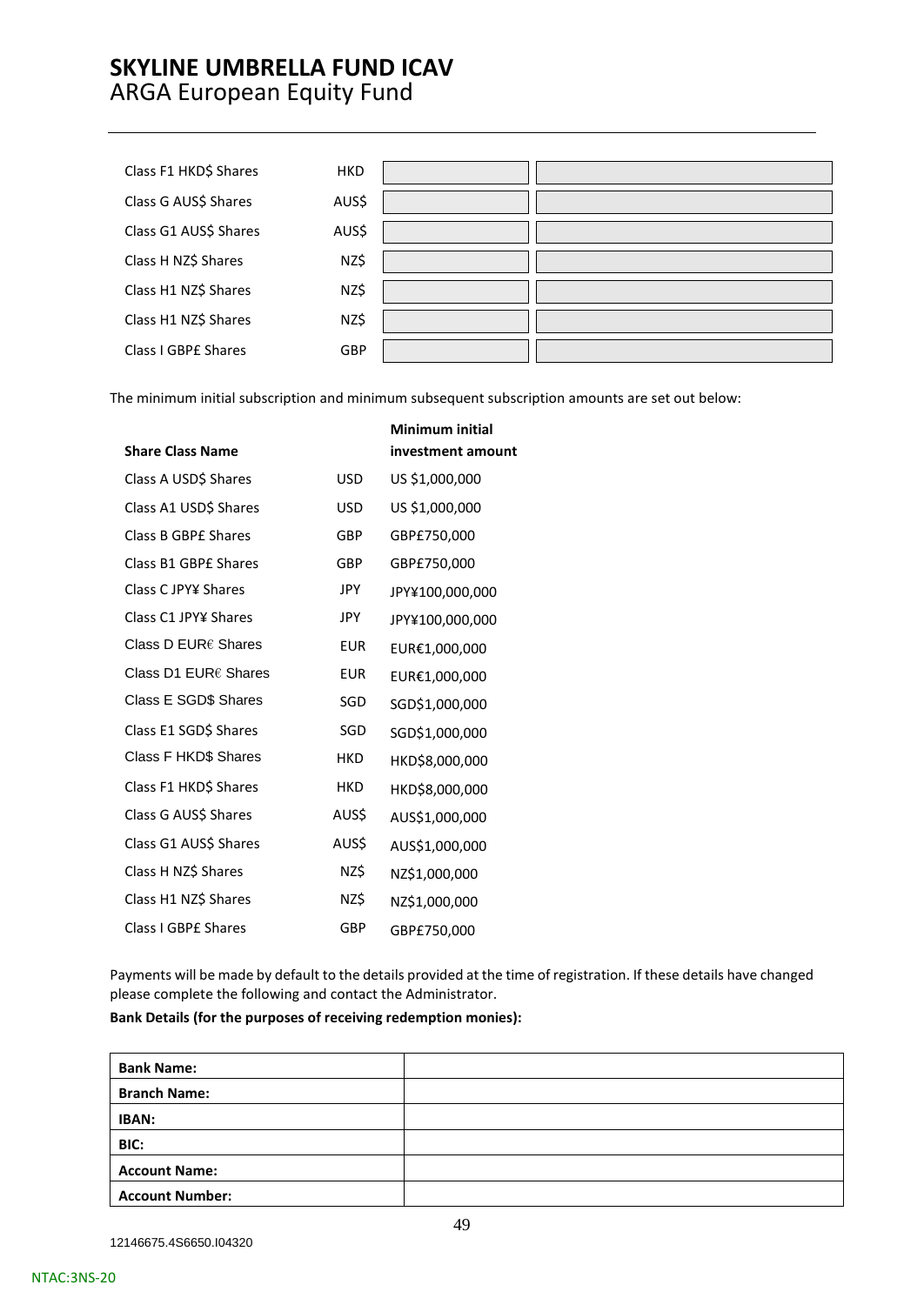| <b>Sort Code:</b> |  |
|-------------------|--|
| ----              |  |

I/we acknowledge and agree that if all of the relevant anti-money laundering ("**AML**") information and Tax information requested under Account Opening Form has not been supplied to the Administrator, that my/our shareholding will be redeemed but that the related monies will be held by the Administrator until such documentation requested has been supplied.

| Signature:         | Signature:         |
|--------------------|--------------------|
| <b>Print name:</b> | <b>Print name:</b> |

Position (only if signing on behalf of the beneficial owner)

| Date: $/ /$ |  | Date: $/$ / |  |
|-------------|--|-------------|--|
|             |  |             |  |

### **REGISTERED INFORMATION**

Registered Account Name

Account Number<sup>4</sup>

Your Company Contact

Name: Phone No: Fax No:

| <sup>4</sup> Please note you would have received this by email from the Administrator |  |
|---------------------------------------------------------------------------------------|--|
|---------------------------------------------------------------------------------------|--|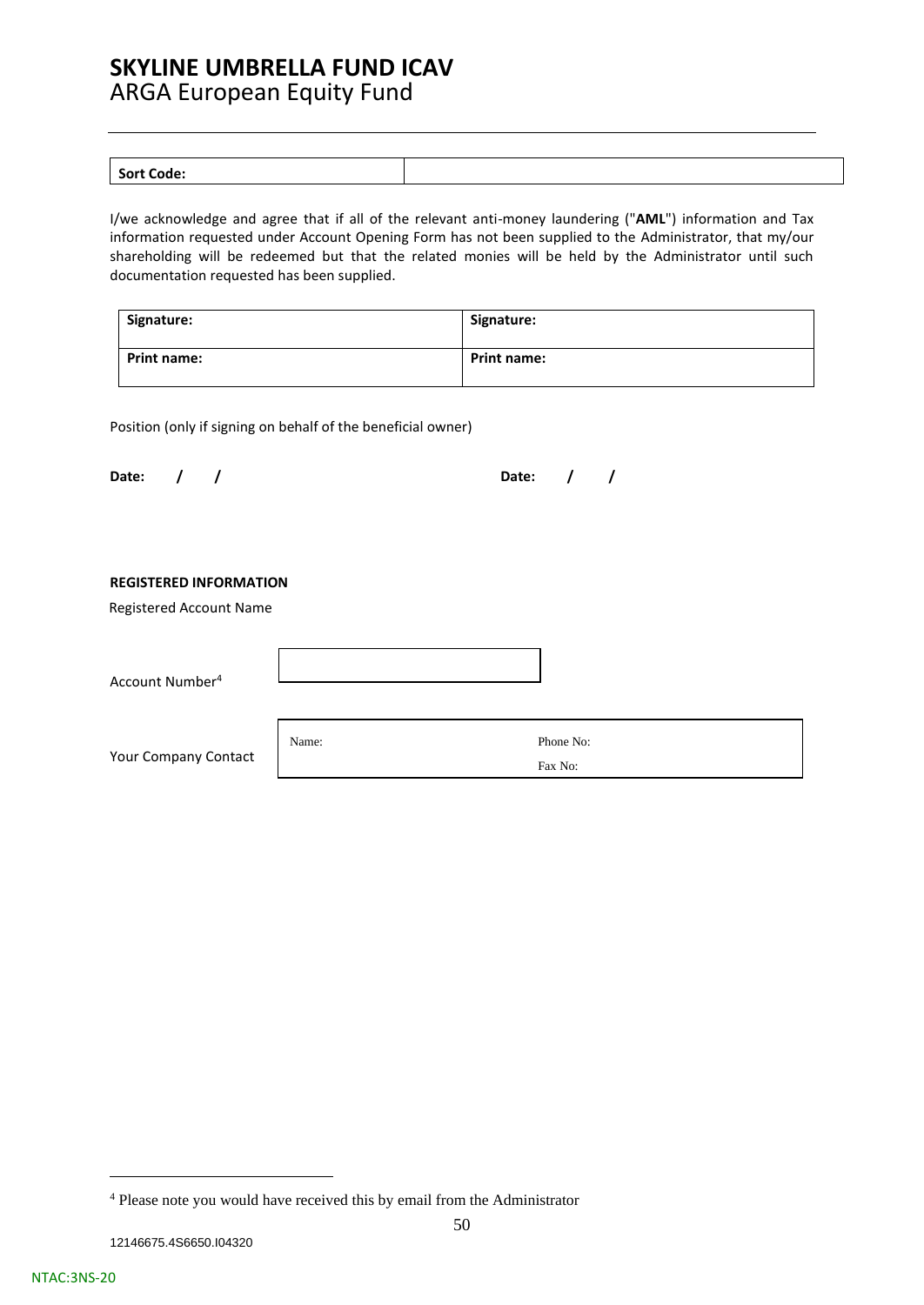#### <span id="page-50-0"></span>**Appendix III – DATA PROTECTION DISCLOSURE STATEMENT**

#### **Introduction**

This document outlines our data protection obligations and your data protection rights as they relate to your investment in the Fund under the EU data protection regime introduced by the General Data Protection Regulation (Regulation 2016/679, the "**Data Protection Legislation**").

The Fund will be characterised as a "data controller" under the Data Protection Legislation. The Management Company, the Investment Manager and the Investment Advisor and its affiliates and delegates may act as "data processors" under the Data Protection Legislation.

In this document, "we", "us" and "our" refers to the Fund, the Management Company, the Investment Manager and the Investment Advisor and its affiliates and delegates.

#### **Your personal data**

You understand that by virtue of making an investment in the Fund and your associated interactions with us (including this application, and including the recording of electronic communications or phone calls where applicable) or by virtue of you otherwise providing us with personal information on individuals connected with you as an investor (for example directors, trustees, employees, representatives, shareholders, investors, clients, beneficial owners or agents), you will provide us with certain personal information which constitutes personal data within the meaning of the Data Protection Legislation. This includes, but is not restricted to, data such as your name, residential address, email address, place of birth, date of birth, bank account details and details relating to your investment activity.

#### **Why we may use your personal data**

You understand that we may collect, store and use this data for lawful purposes including, in particular: (i) where this is necessary for the performance of the contract to purchase shares in the Fund; (ii) where this is necessary for compliance with a legal obligation to which we are subject (such as the anti-money laundering obligation to verify the identity of our customers (and, if applicable their beneficial owners) and retain copies of materials in respect thereof for five years after the relationship terminates); and/or (iii) where this is necessary for the purposes of the legitimate interests of us or a third party and such legitimate interests are not overridden by your interests, fundamental rights or freedoms.

It is noted that the Data Protection Legislation states that the use of personal data for direct marketing purposes (that is, providing you with information on products and services that may be of interest) may be regarded as being for the purposes of a legitimate interest. Analysing personal data for quality control, business and statistical analysis, tracking fees and costs, training and related purposes are also legitimate interests for using your personal data.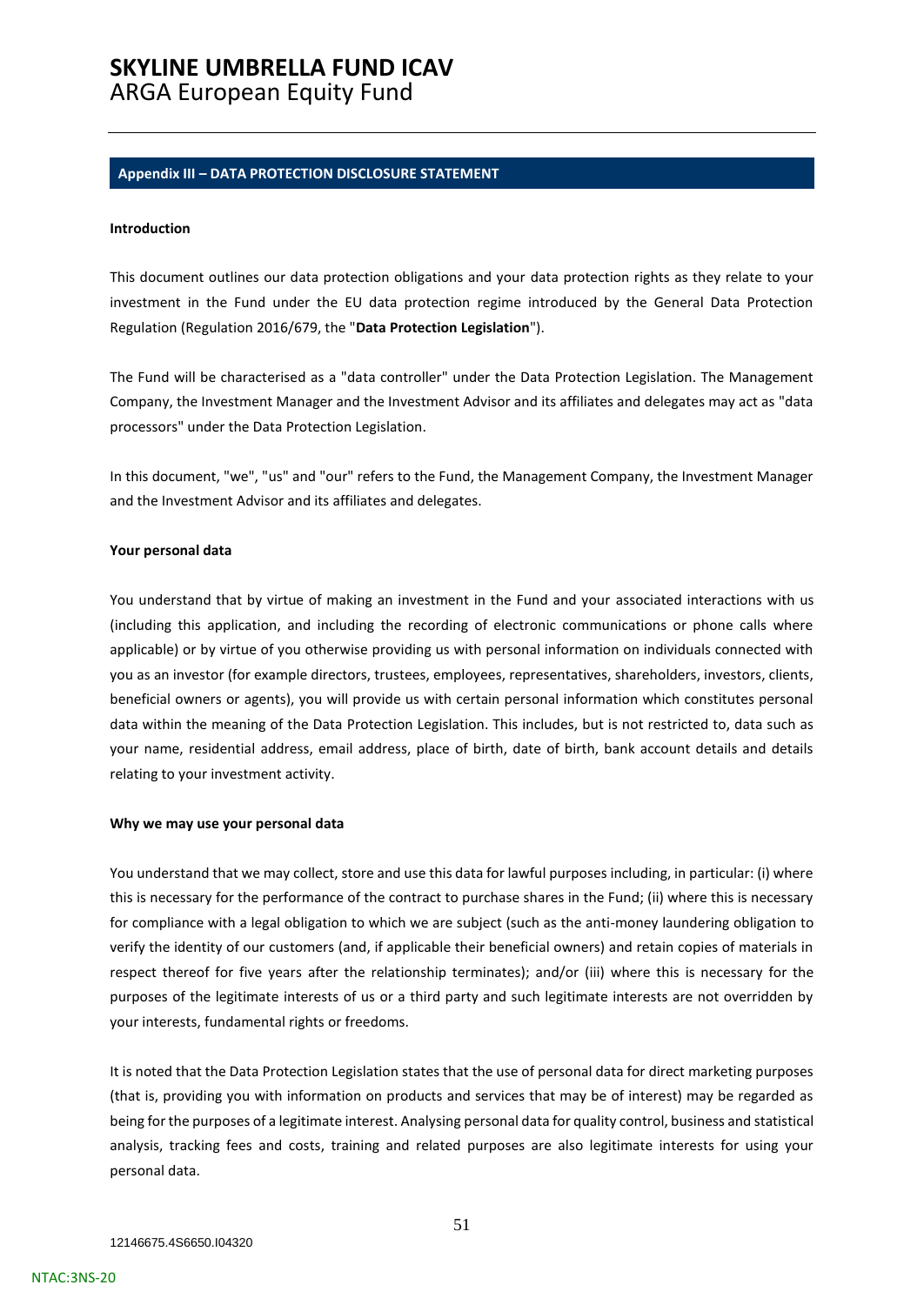Accordingly, you understand that we may use your personal data for such purposes as described above, provided that we are acting in a fair, transparent and accountable manner and have taken appropriate steps to prevent such activity having any unwarranted impact on you and also noting your right to object to such use, as discussed below.

Given the specific purposes for which we envisage using your personal data, under the provisions of the Data Protection Legislation, we do not anticipate being required to obtain your consent to do so. Should we wish to use your personal data for other specific purposes that require your consent, we will contact you to request this.

#### **Why we may transmit your personal data**

You understand that in certain circumstances we and/or our authorised delegates may be legally obliged to share your data and other financial information with respect to your interest in the Fund with the Irish Revenue Commissioners and they, in turn, may exchange this information with foreign tax authorities including tax authorities located outside the EEA.

We anticipate disclosing your personal data to the Administrator, the Management Company, the Investment Manager and the Investment Advisor and their respective affiliates and this may include certain entities located outside the EEA.

#### **The data protection measures we take**

Any transmission of personal data by us or our duly authorised delegates outside the EEA shall be in accordance with the conditions in the Data Protection Legislation.

We and our duly authorised delegates shall apply appropriate information security measures designed to protect data in our/our delegates' possession from unauthorised access by third parties or any form of computer corruption.

We shall notify you of any personal data breach affecting you that is likely to result in a high risk to your rights and freedoms.

### **Your data protection rights**

You understand that you have certain rights regarding our use of this data such as:

- the right to access your data (in an easily readable form);
- the right to examine and correct your data;
- the right to restrict the use of your data;